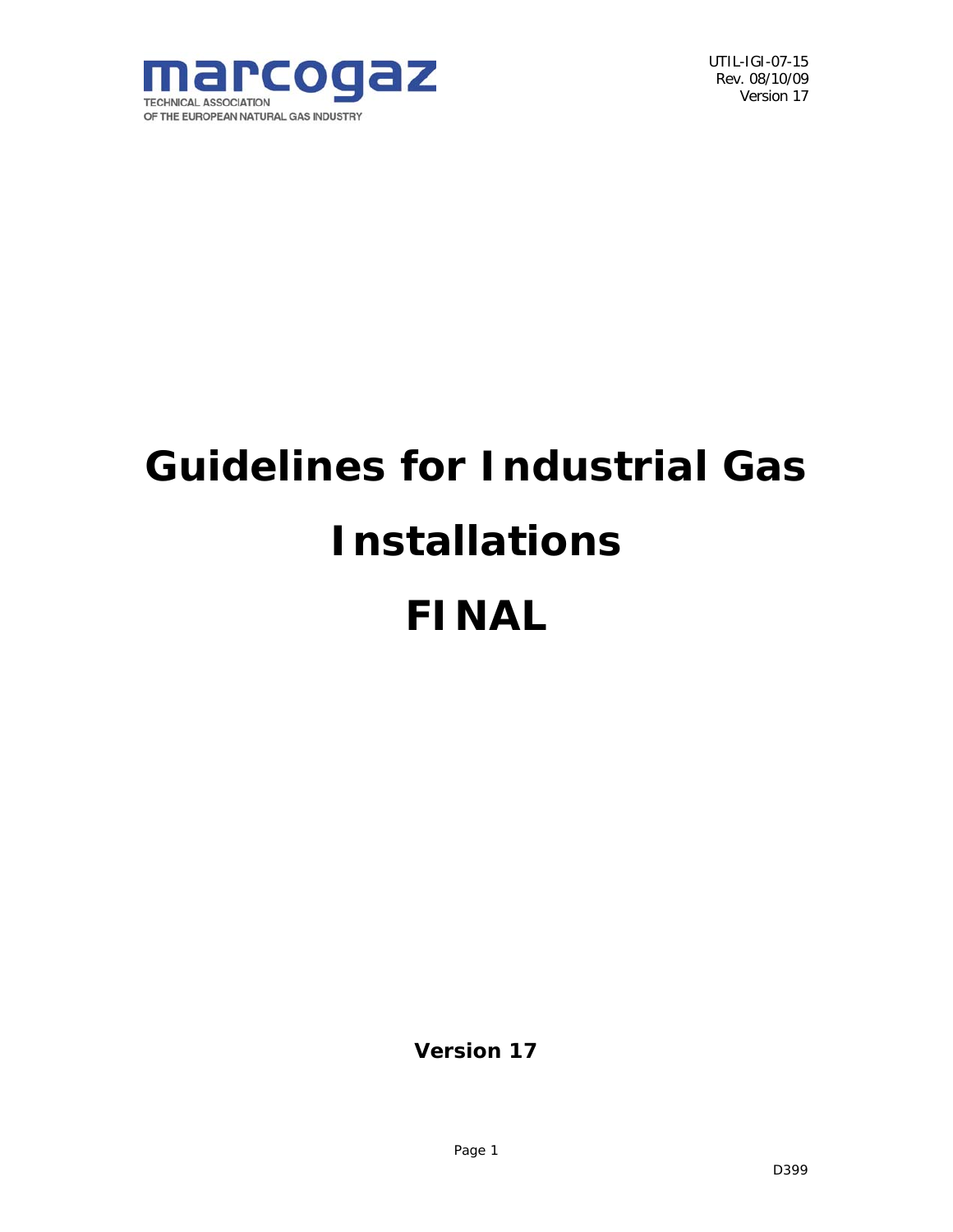

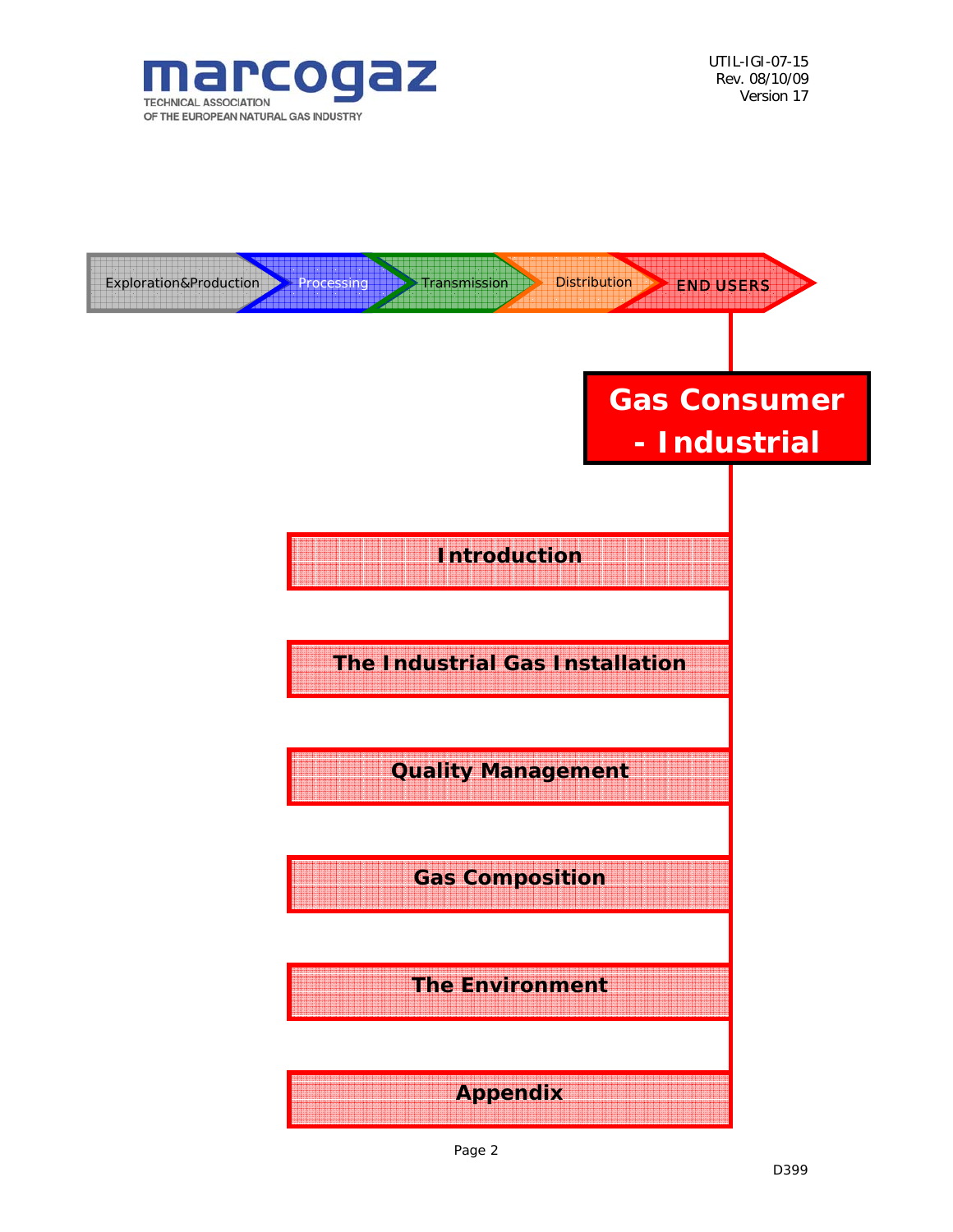

## *Table of Contents:*

| 1.  |                                                                                                |    |
|-----|------------------------------------------------------------------------------------------------|----|
| 1.1 |                                                                                                |    |
| 1.2 |                                                                                                |    |
| 1.3 |                                                                                                |    |
|     |                                                                                                |    |
| 2.1 |                                                                                                |    |
| 2.2 |                                                                                                |    |
| 2.3 | The European Directives and Gas System Related Thresholds  12                                  |    |
|     | Safety Directives for manufacturers of equipments used at works 12<br>2.3.1                    |    |
|     | Safety Directives for industrial end-users of equipments used at work 13<br>2.3.2              |    |
|     | 2.3.3.                                                                                         |    |
| 3.  |                                                                                                |    |
| 3.1 |                                                                                                |    |
| 3.2 |                                                                                                |    |
| 3.3 |                                                                                                |    |
| 3.4 |                                                                                                |    |
| 3.5 |                                                                                                |    |
| 3.6 |                                                                                                |    |
| 4   |                                                                                                |    |
| 4.1 |                                                                                                |    |
| 4.2 |                                                                                                |    |
| 4.3 | Controlling air and gas flow rates and energy content to the gas equipment  23                 |    |
|     | 4.3.1                                                                                          |    |
|     | 4.3.2.                                                                                         |    |
|     | 4.3.3.                                                                                         |    |
| 4.4 | 4.3.4.<br>Industrial thermal processing equipment and sensitivity to variations in natural gas |    |
|     |                                                                                                |    |
| 4.5 | Industrial thermal processing equipment and environmental issues  34                           |    |
| 4.6 |                                                                                                |    |
| 5   |                                                                                                |    |
| 5.1 | <b>Emission Trading Directive</b>                                                              | 36 |
| 5.2 |                                                                                                |    |
| 5.3 | Integrated Pollution Prevention & Control Directive (IPPC), Large Combustion Plants            |    |
|     |                                                                                                |    |
|     |                                                                                                |    |
|     |                                                                                                |    |
|     |                                                                                                |    |
|     |                                                                                                |    |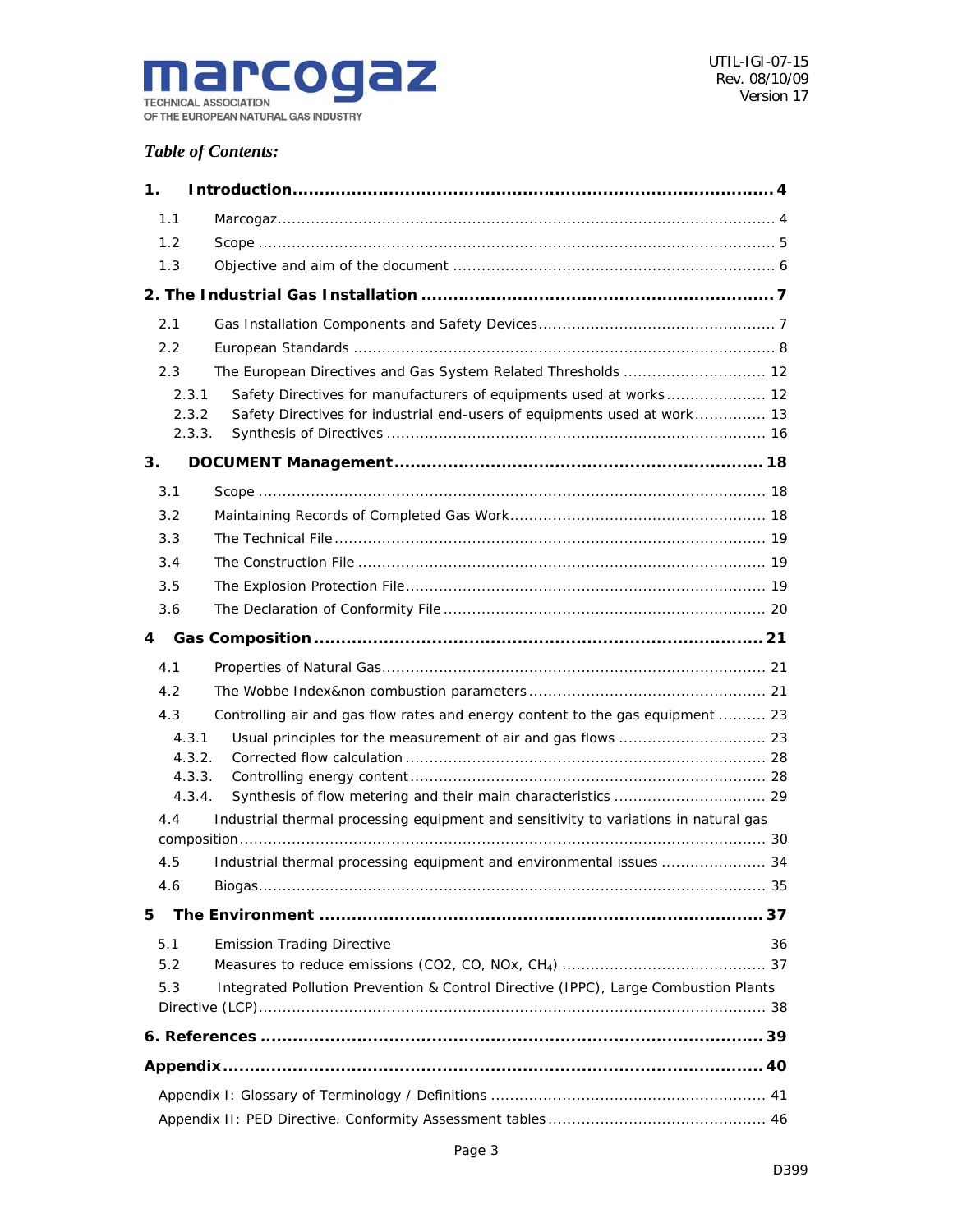

## *1. INTRODUCTION*

Gas industry leaders acknowledge the strategic role of European and National Standards. They are making their research, expertise and experience available by sending their experts to Technical Committees in order to participate in elaborating functional and detailed standards.

European, national legislation and the related framework of standards are complex and changing at an ever increasing pace. For industrial plant engineers, finding these standards can be a difficult task, demands specific knowledge and can consume a considerable amount of time. This guideline has been compiled by a Marcogaz Technical Committee to give the reader a clear understanding of the different sections of an industrial gas installation and the related European standards to be applied.

As designers and installers apply the prevailing standards for design, construction, testing, commissioning and operation of an industrial gas installation, safety not only increases but also the full energy efficiency potential of industrial thermal processes are utilised. As a result, customers are being stimulated to increase adoption and use of natural gas as the fuel of choice in place of alternative energy sources.

## *1.1 Marcogaz*

Created in 1968, Marcogaz has developed over the years a very good reputation with the official bodies in the European Union and other industry partners. Marcogaz chief mission is to serve its members as the European window for most of the technical issues regarding natural gas.

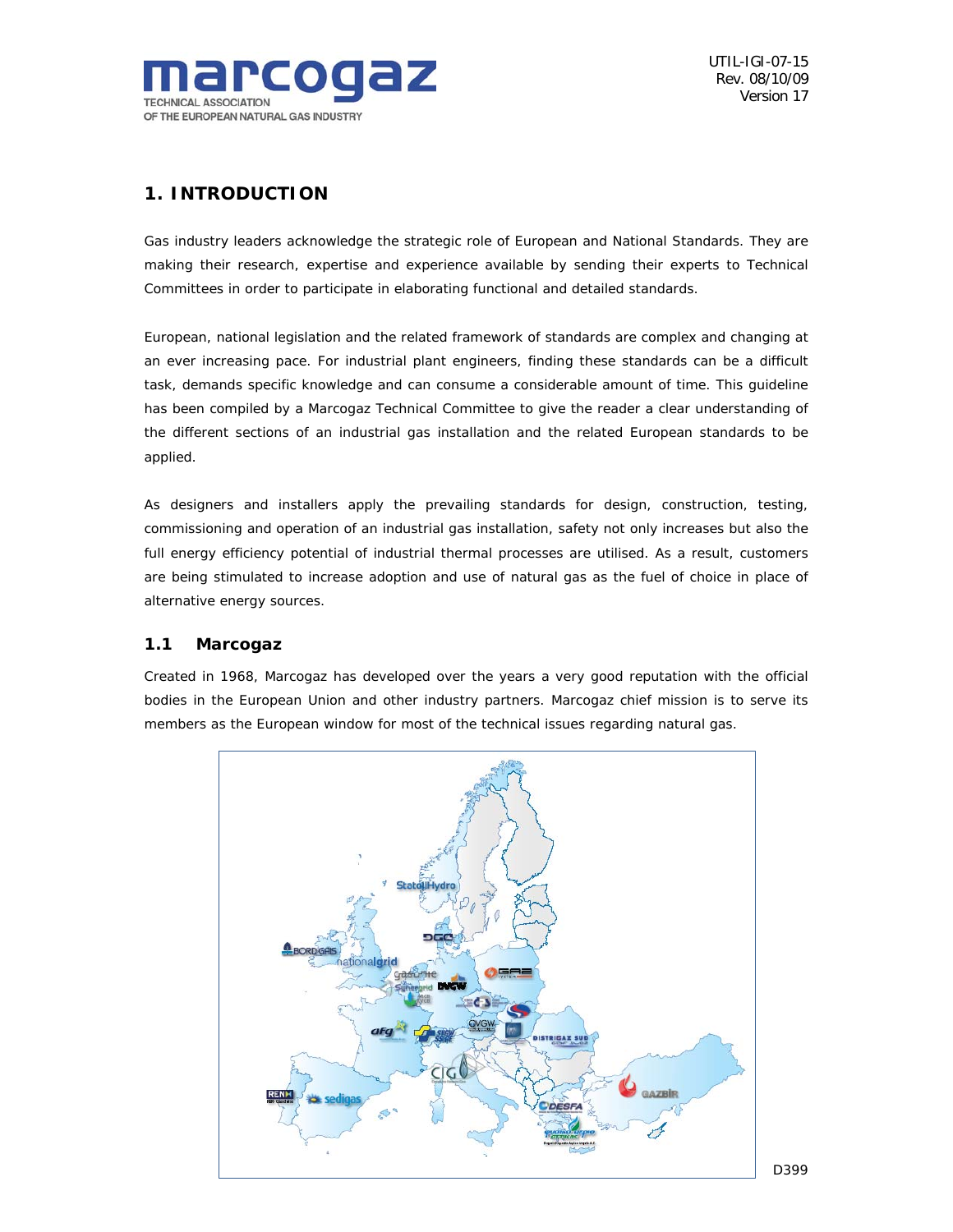

As the representative organisation of the European Natural Gas Industry, it aims at monitoring and contributing to European technical regulation, standardisation and certification with respect to safety and integrity of gas systems and equipment, and rational use of energy. Environment, Health and Safety issues related to natural gas systems and efficient utilisation are of paramount importance for Marcogaz and its members.

The members of the working group Industrial Gas Installations who contributed to the preparation of these guidelines are listed below:

| J. Byrne     | <b>CORGI</b>             | UK. |
|--------------|--------------------------|-----|
| A. Cigni     | Marcogaz                 | B   |
| R. Cordier   | <b>GDFSUEZ</b>           | FR. |
| F. Dupin     | <b>DVGW</b>              | D   |
| V. Gourioti  | <b>DESFA</b>             | GR. |
| D. Hughes    | Bord Gáis Éireann        | IRL |
| B. Koppens   | N.V. Nederlandse Gasunie | NL  |
| A. Krijgsman | N.V. Nederlandse Gasunie | NL  |
| W. Kubbe     | UNETO-VNI                | NL  |
| T. Langhorn  | <b>British Gas</b>       | UK. |
| P. Martin    | <b>CORGI</b>             | UK. |
| J. Soto Rey  | Gas Natural              | ES. |
| G. Verkest   | eni-Distrigas            | B   |

## *1.2 Scope*

## Industrial Gas Installations (I.G.Is):

The scope of this document covers Industrial Gas Installations (I.G.I.) from gas pipework downstream of the "point of delivery" up to and including the "industrial thermal process" (that is, gas consuming equipment that falls outside the scope of the Gas Appliances Directive).

The term, "point of delivery" is the isolation valve (or combination of regulator and isolation valve) located before or after the metering station, as defined by the particular EU member state national legislation.

Industrial thermal processes are those processes that fall **outside** the scope of the Gas Appliance Directive. The range of industrial thermal process equipment is significant providing energy solutions to customers for a diverse range of applications, a sample including: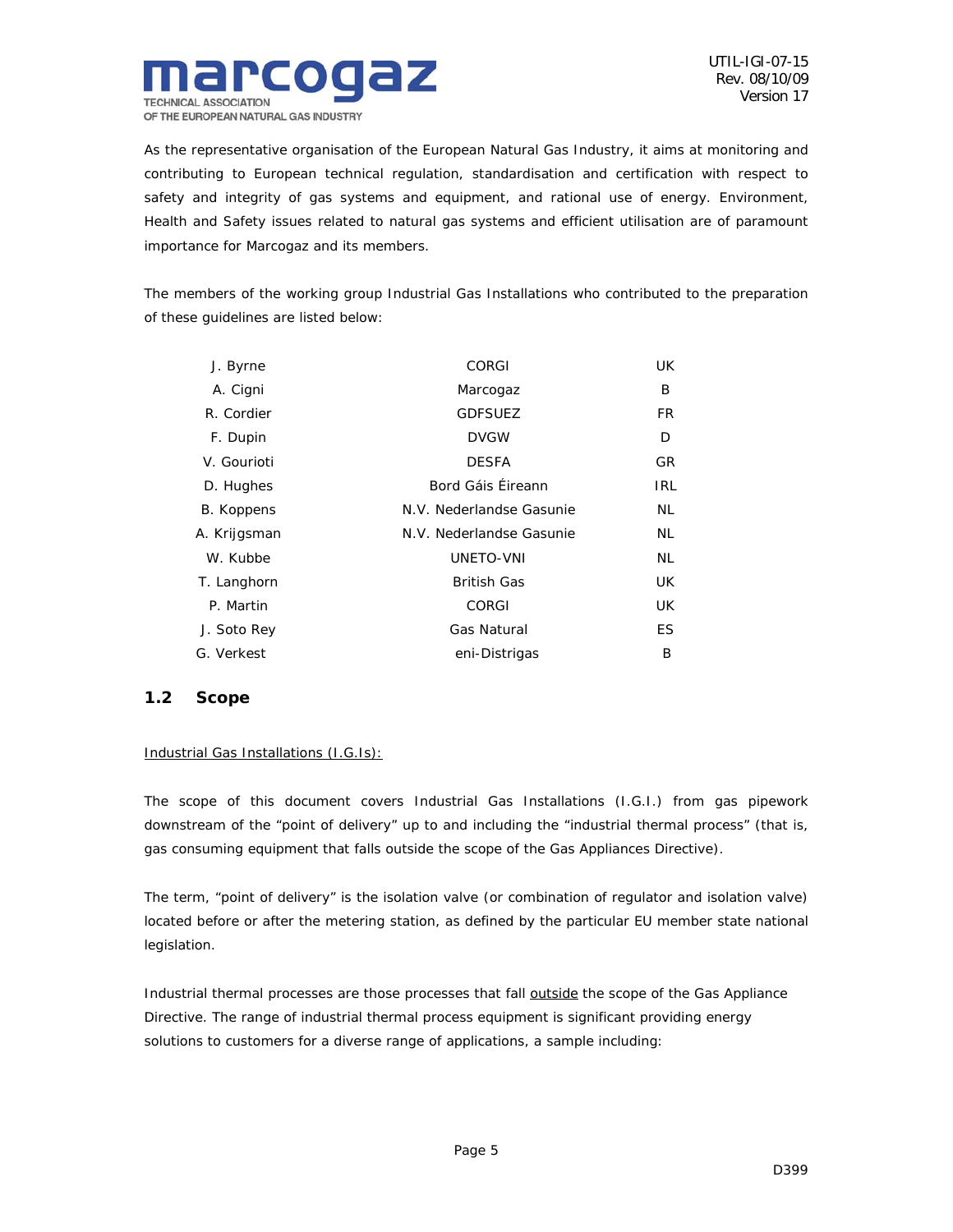arcog **TECHNICAL ASSOCIATION** OF THE EUROPEAN NATURAL GAS INDUSTRY UTIL-IGI-07-15 Rev. 08/10/09 Version 17

## **Examples of natural gas application by branch**

#### **Metal industry**

Blast-furnace Calcining furnace Casting furnace Crucible furnace Forge Hardening furnace Melting furnace Reverberatory furnace Tempering furnace

#### **Chemical/Process industry**

Afterburner Calcination drum Catalytic afterburner Cracking unit Fermentation Fluid bed combustor Incinerator Perlite furnace Refinery waste gas flare Spray dryer Sterilization food- /pharmaceutical products

#### **Central heat and power**

Gas turbine Gas motor Reciprocating engine Shell boiler Wast gas boiler Water tube boiler

#### **Brickyard**

Brick kiln Dry chambers (driers) Progressive kiln Round down-draft kiln Tunnel furnace

#### **Miscellaneous**

Asphalt cooking still (vertical tube type) Carbon black applications Continuous band oven High temperature cement kiln Make-up air Rock wool melting furnace Roll heating (roofing machinery rolls, paper mill rolls) Rotary oven

## **Paint drying**

Chamber kiln

### **Ceramic**

Dryer Heating furnace Annealing furnace Decorating kiln Firing furnace

#### **Glass**

Melting furnace Feeder Decorating arch Glassware flamework

Commercial Gas Installations, within the context of this document, are non-domestic in application, gas pipework operating at a pressure equal to or less than 0.5 bar while utilising gas consuming equipment that falls within the scope of the Gas Appliance Directive (G.A.D.).

## *1.3 Objective and aim of the document*

This guideline has been compiled by a Marcogaz Technical Committee to give the reader a clear understanding of the different possible component parts of an industrial gas installation and the related European directives and standards to be applied.

This document delves into the specific areas of the industrial gas installation: directives and standards, safety, quality management & assessment, gas quality and the environment.

This document is neither exhaustive, nor categorical, nor definitive. No liability can be assumed by Marcogaz for any damage or less by application of this recommendation.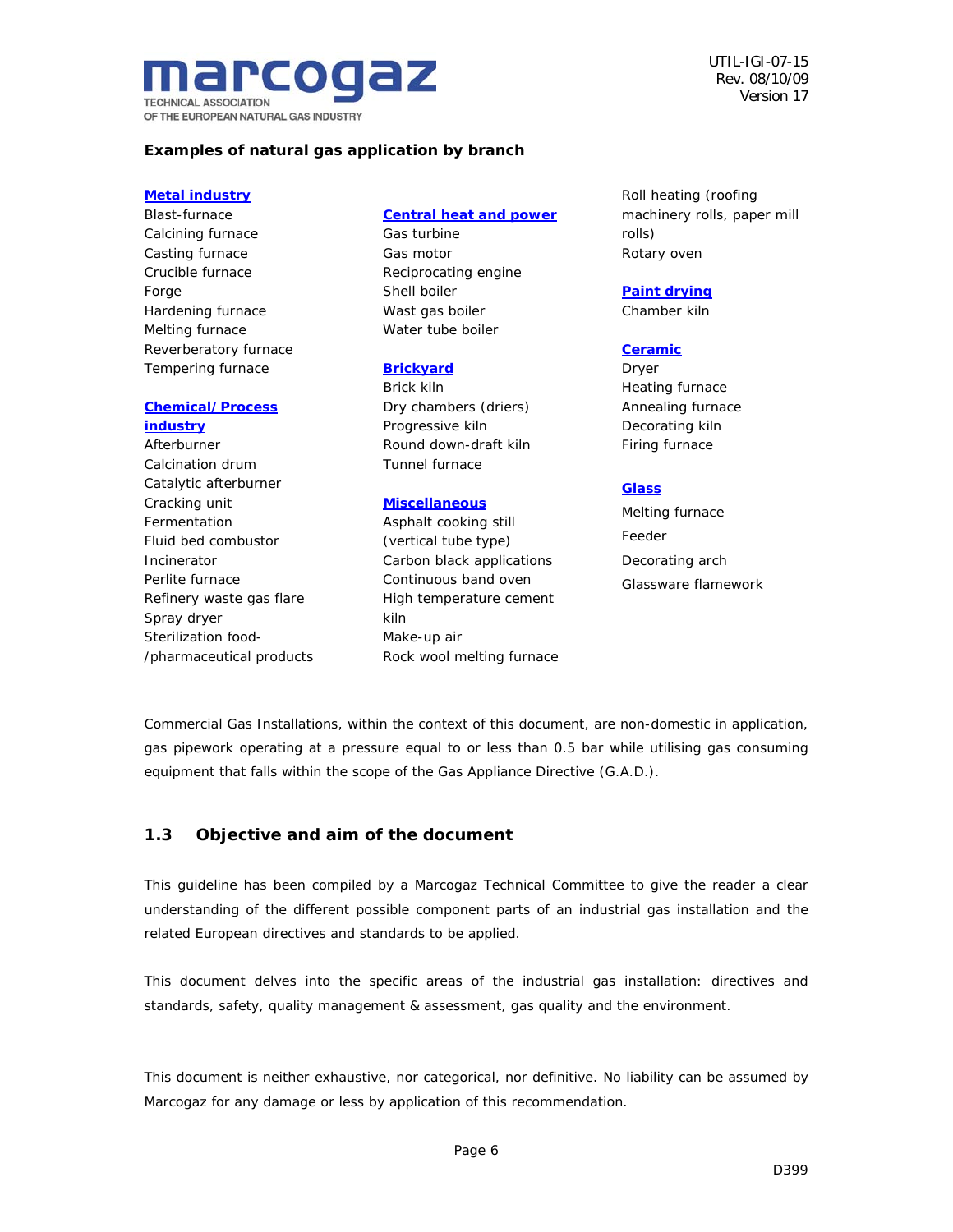

## *2. THE INDUSTRIAL GAS INSTALLATION*

Down-stream of the "point of delivery", depending on the complexity of the installation and volume of gas being consumed, normally comprises of pipework, regulator(s), slam-shut(s) and industrial thermal process equipment. See figure 1 for illustrative details.

Note: The term "point of delivery" is the end of the network. This can be isolation valve (or combination of regulator and isolation valve) located before or after the metering station, as defined by the particular EU member state.

## *2.1 Gas Installation Components and Safety Devices*

Each industrial gas installation may consist of a number of the listed items below:

- Gas Pressure Regulator, Metering device, Pipework, Compressor, Ancillaries

- Gas Detection & Automatic Shut-Off Valve, Gas Proving System and Thermal Process Safety Devices [e.g. Burner Control Units (EN 298)].



**Figure 1: example of an industrial gas installation**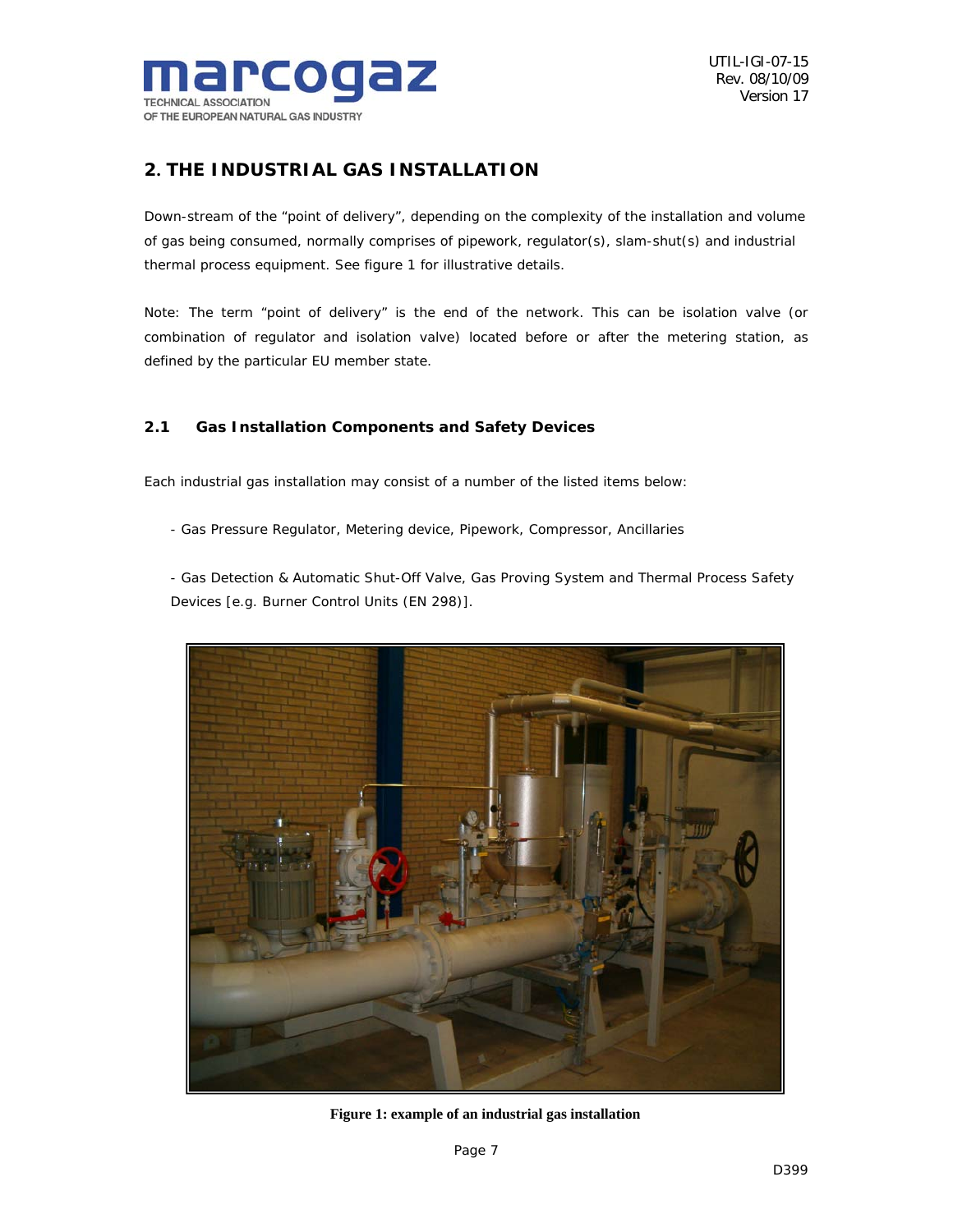

#### *2.2 European Standards*

Industrial installations are affected during their design, construction, operation and maintenance by a variety of directives, regulations and technical standards. Though every effort has been made to include all related E.N. standards, the below listing is not exhaustive.

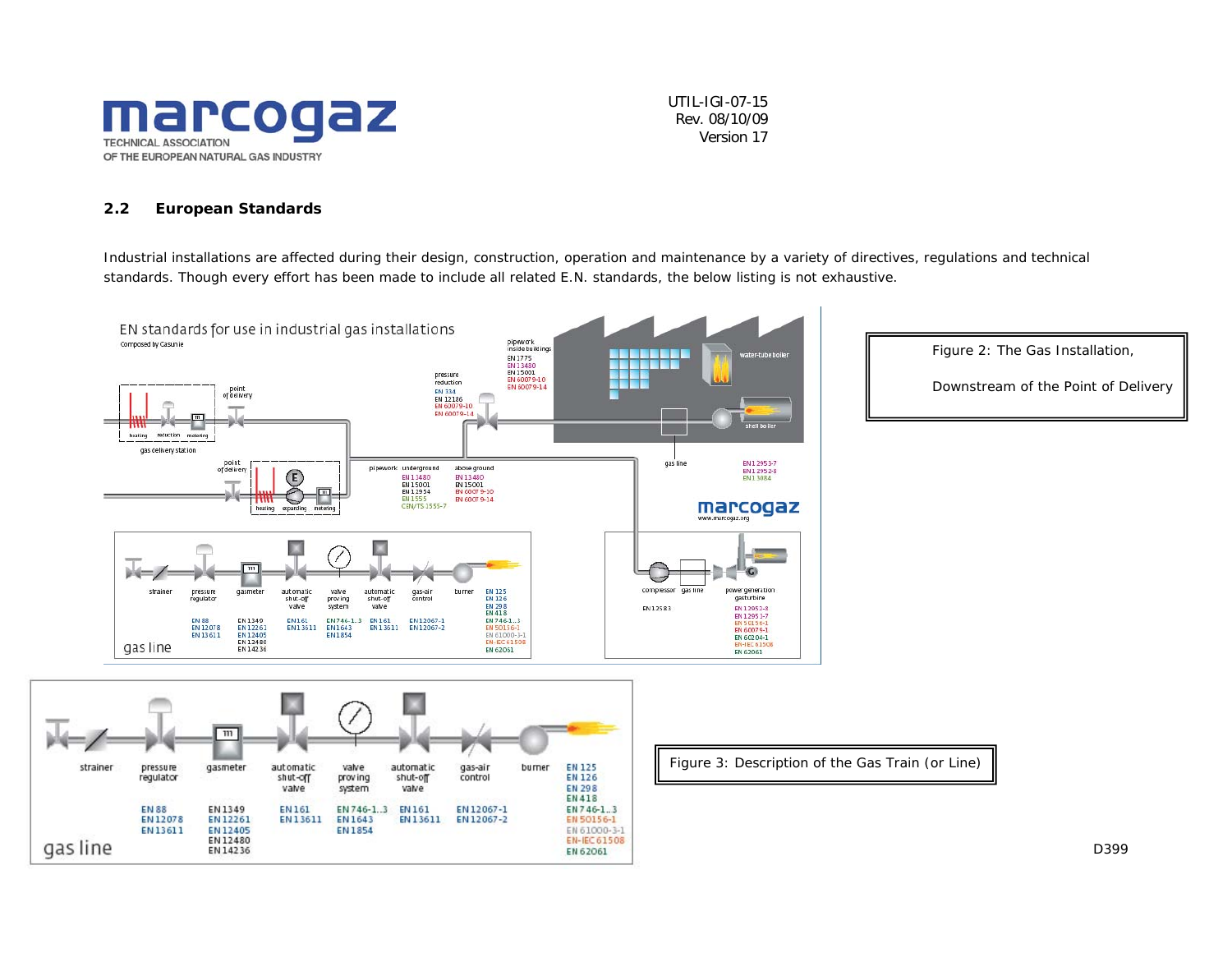

| <b>Directive/ Standard</b> | <b>Description</b>                                                                                                                                                                                                                            |
|----------------------------|-----------------------------------------------------------------------------------------------------------------------------------------------------------------------------------------------------------------------------------------------|
| 98/37/EC MD                | <b>Machinery</b>                                                                                                                                                                                                                              |
| <b>EN 418</b>              | Safety of machinery - Emergency stop equipment, functional aspects - Principles for design                                                                                                                                                    |
| EN 746-1                   | Industrial thermo processing equipment - Part 1: Common safety requirements for industrial thermo processing equipment                                                                                                                        |
| EN 746-2                   | Industrial thermo processing equipment - Part 2: Safety requirements for combustion and fuel handling systems                                                                                                                                 |
| EN 746-3                   | Industrial thermo processing equipment - Part 3: Safety requirements for the generation and use of atmosphere gases                                                                                                                           |
| EN 60204-1                 | Safety of machinery - Electrical equipment of machines - Part 1: General requirements (IEC 60204-1:1997)<br>Safety of machinery - Functional safety of safety-related electrical, electronic and programmable electronic control systems (IEC |
| EN 62061                   | 62061:2005)                                                                                                                                                                                                                                   |
| 2004/108/EC EMC            | Electromagnetic compatibility (EMC)                                                                                                                                                                                                           |
| EN 61000-3-1               | Electromagnetic compatibility (EMC)                                                                                                                                                                                                           |
| <b>94/9/EC ATEX</b>        | Equipment explosive atmospheres (ATEX)                                                                                                                                                                                                        |
| EN 50154                   | Electrical installation in explosive atmospheres                                                                                                                                                                                              |
| EN 60079-10                | Electrical apparatus for explosive gas atmospheres - Classification of hazardous areas                                                                                                                                                        |
| EN 60079-14                | Electrical apparatus for explosive gas atmospheres - Electrical installations in hazardous areas                                                                                                                                              |
| 97/23/EC PED               | <b>Pressure Equipment</b>                                                                                                                                                                                                                     |
| EN 12583                   | <b>Compressor stations</b>                                                                                                                                                                                                                    |
| EN 12952-8                 | Water-tube boilers and auxiliary installations - Part 8: requirements for firing systems for liquid and gaseous fuels for the boiler                                                                                                          |
| EN 12953-7                 | Shell boilers - Part 7: Requirement for firing systems for liquid and gaseous fuels for the boiler                                                                                                                                            |
| EN 13480-1                 | Metallic industrial piping - Part 1: General                                                                                                                                                                                                  |
| EN 13480-2                 | Metallic industrial piping - Part 2: Materials                                                                                                                                                                                                |
| EN 13480-3                 | Metallic industrial piping - Part 3: Design and calculation                                                                                                                                                                                   |
| EN 13480-4                 | Metallic industrial piping - Part 4: fabrication and installation                                                                                                                                                                             |
| EN 13480-5                 | Metallic industrial piping - Part 5: Inspection and testing                                                                                                                                                                                   |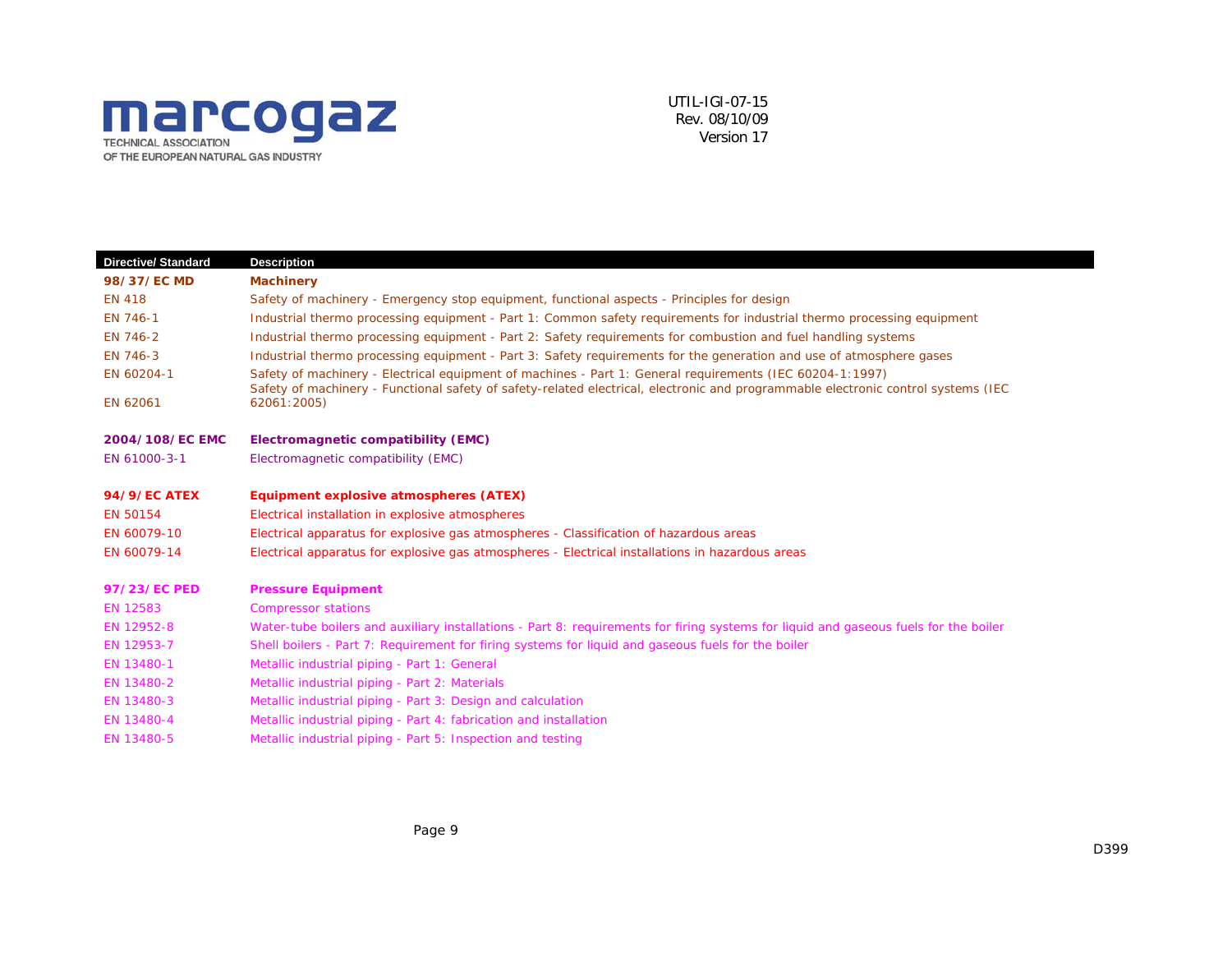## marcogaz **TECHNICAL ASSOCIATION** OF THE EUROPEAN NATURAL GAS INDUSTRY

UTIL-IGI-07-15Rev. 08/10/09Version 17

| 2004/22/EEG     | <b>Measuring instruments</b>                                |
|-----------------|-------------------------------------------------------------|
| <b>EN 1359</b>  | Gas meters - Diaphragm gas meters                           |
| EN 12261        | Gas meters - Turbine gas meters                             |
| <b>EN 12405</b> | Gas meters - Conversion devices - Part 1: Volume conversion |
| <b>EN 12480</b> | Gas meters - Rotary displacement gas meters                 |
| <b>EN 14236</b> | Ultrasonic domestic gas meters                              |

**Directive/ Standard Description 90/396/EEC GAD Appliances burning gaseous fuels**  EN 88 Pressure governors for gas appliances for inlet pressures up to 200 mbar EN 125 Flame supervision devices for gas burning appliances - Thermo-electric flame supervision devices EN 126 Multifunctional controls for gas burning appliances EN 161 Automatic shut-off valves for gas burners and gas appliances EN 298 Automatic gas burner control systems for gas burners and gas burning appliances with or without fans EN 676 **Automatic forced draught burners for gaseous fuels** EN 1643 Valve proving systems for automatic shut-off valves for gas burners and gas appliances EN 1854 Pressure sensing devices for gas burners and gas burning appliances EN 12067-1 Gas/air ratio controls for gas burners and gas burning appliances - Part 1: Pneumatic types EN 12067-2 Gas/air ratio controls for gas burners and gas burning appliances - Part 2: Electronic types EN 12078 Zero governors for gas burners and gas burning appliances EN 13611 Safety and control devices for gas burners and gas-burning appliances - General requirements

#### **89/106/EEC CPD Construction Products**

| EN 1856  | Chimneys - Requirements for metal chimneys                                                                   |
|----------|--------------------------------------------------------------------------------------------------------------|
| EN 12583 | Gas supply systems - Compressor stations. Functional requirements                                            |
| EN 12954 | Cathodic protection of buried or immersed metal structures. General principles and application for pipelines |
| EN 13084 | Free-standing chimneys                                                                                       |
| EN 15001 | pipework MOP 0,5 up to 60 bar for industrial gas installations                                               |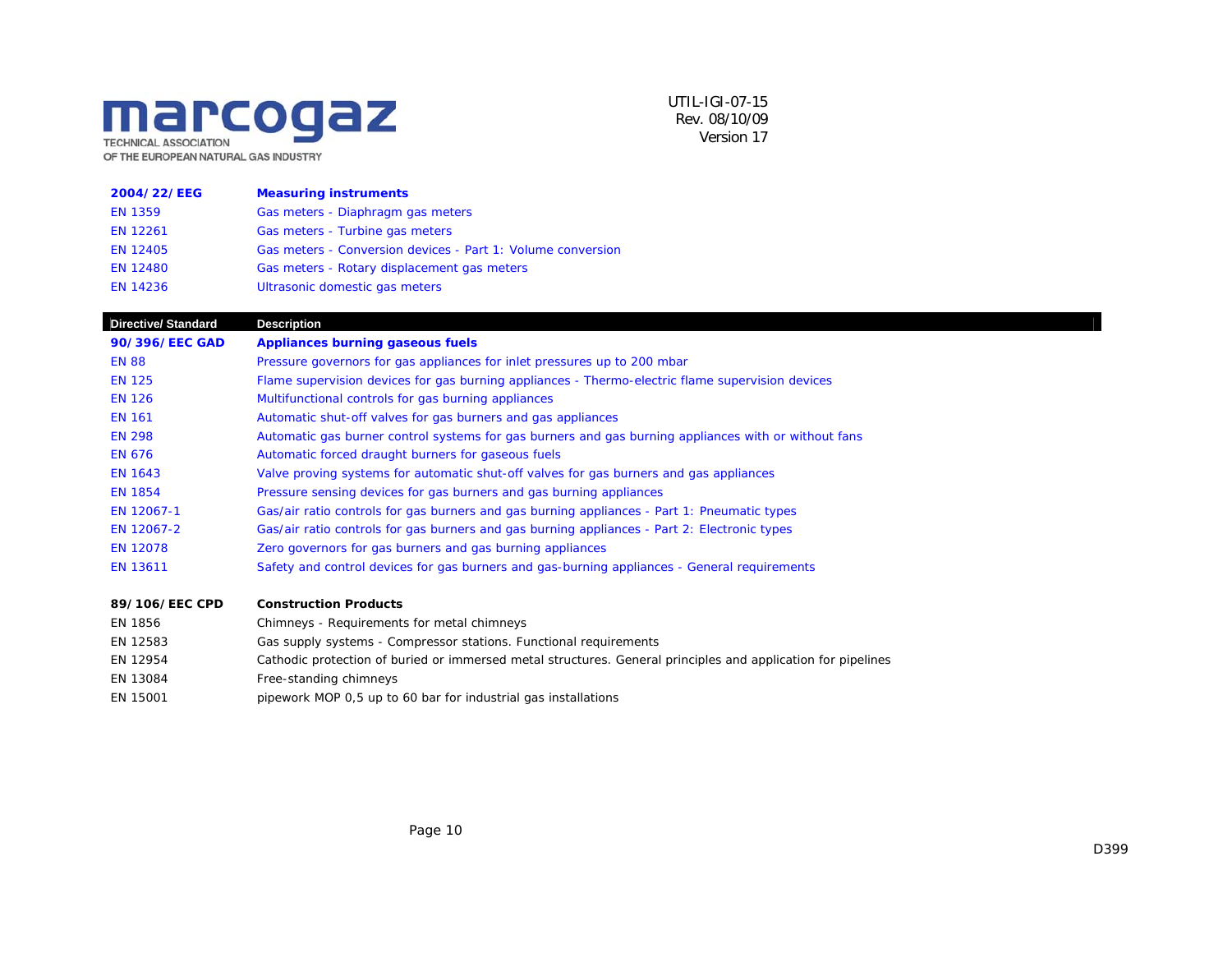

| 2006/95/EC LVD      | <b>Low Voltage</b>                                                                                                                                                                                                                                                         |
|---------------------|----------------------------------------------------------------------------------------------------------------------------------------------------------------------------------------------------------------------------------------------------------------------------|
| <b>EN IEC 61508</b> | Functional safety of electrical/electronic/programmable electronic safety related systems                                                                                                                                                                                  |
|                     | - Part 5: Examples of methods for the determination of Safety Integrity Levels                                                                                                                                                                                             |
| <b>EN IEC 61511</b> | Functional safety - Safety instrumented systems for the process industry sector                                                                                                                                                                                            |
| EN 50156-1          | Electrical equipment for furnaces and ancillary equipment Part 1: Requirements for application design and installation                                                                                                                                                     |
| 92/42/EEC           | Efficiency Requirements for new hot-water boilers fired with liquid or gaseous fuels                                                                                                                                                                                       |
| EN 303-3            | Heating boilers - Part 3: Gas-fired central heating boilers - Assembly comprising a boiler body and a forced draught burner<br>Heating boilers - Part 7: Gas-fired central heating boilers equipped with a forced draught burner of nominal heat output not exceeding 1000 |
| <b>EN 303-7</b>     | <b>kW</b>                                                                                                                                                                                                                                                                  |
| <b>EN 656</b>       | Gas-fired central heating boilers - Type B boilers of nominal heat input exceeding 70 kW but not exceeding 300 kW                                                                                                                                                          |
| EN 677              | Gas-fired central heating boilers - Specific requirements for condensing boilers with a nominal heat input not exceeding 70 kW                                                                                                                                             |
| <b>EN 13836</b>     | Gas fired central heating boilers - Type B boilers of nominal heat input exceeding 300 kW, but not exceeding 1000 kW                                                                                                                                                       |

Fig. 4: list of EU standards affecting Industrial Installations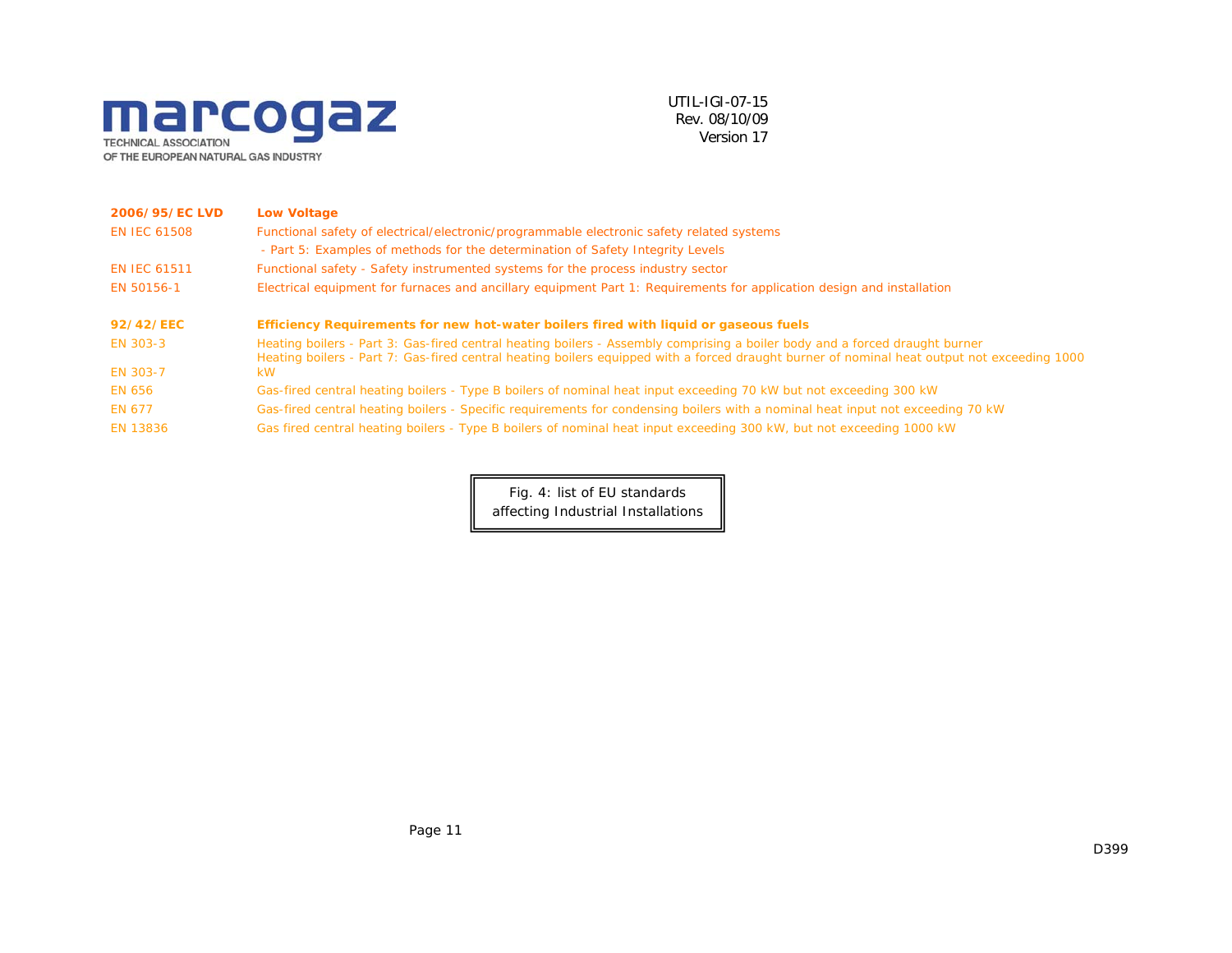

## *2.3 The European Directives and Gas System Related Thresholds*

Industry has to comply with essential safety requirements specified in a lot of European Directives. Those Directives were written to improve safety at work in Europe. They could be split in two categories: Directives for manufacturers and Directives for end-users.

## *2.3.1 Safety Directives for manufacturers of equipments used at works*

For any equipment designed for use at work and covered by a Directive, the manufacturer should draw up a CE declaration of conformity for certifying the compliance of the equipment to the Directive requirements and affix the CE marking to guarantee this conformity. Generally, specific "harmonized" standards (that give a presumption of conformity) are available for helping the manufacturer to meet safety requirements. This type of Directive concerns only new equipments placed on the market and/or put into service.

Some of the "Manufacturers" Directives concern industrial equipments using natural gas or equipment that are part of gas system installations. Notably, the following Directives should be considered:

Machinery Directive 2006/42/EC: 3<sup>rd</sup> Safety Directive (after those released in 1989 and 1998) fixing safety requirements for designing, constructing, installing and commissioning machineries used in industry. All industrial thermal equipments (ovens, kilns, furnaces for drying, heating, melting, annealing, firing , . . . etc.), except boilers and building heating systems, are considered as machinery. The standard EN 746 part 1 to 8 gives to the manufacturer's technical specifications harmonised with the Directive. As far as combustion and gas fuel handling systems are concerned, the reference is EN 746 part 2. Gas pipeworks (and components fitted on them) when they are parts of the thermal equipment shall comply with this standard.

Gas Appliances Directive 90/396/EEC: because appliances designed for uses in industrial processes carried out on industrial premises are out of its scope, this Directive is not directly applied in industry. Nevertheless, automatic forced draught burners and many components used for the safety or the control of gas system installations are designed and constructed in compliance with European Standards harmonised with the G.A.D. Directive. Examples: automatic forced draught burners for gaseous fuels (EN 676), safety shut off valves (EN 161), burner control units (EN 298), air gas ratio controllers (EN 12067), zero governors (EN 12078), valve proving systems (EN 1643) and pressure switches (EN 1854).

Pressure Equipment Directive 97/23/EC: this Directive applies to the design, manufacture and conformity assessment of pressure equipment and assemblies with a maximum allowable pressure greater than 0.5 bar. Gas pipeworks (if pressure > 0.5 bar) and gas-fired boilers (steam boilers with pressure > 0.5 bar and water boilers with temperature > 105°C) are part of the scope of the Directive.

Regarding gas pipeworks:

- If  $DN < 25$  mm, the only requirement is to be designed and manufactured in accordance with the sound engineering practice of a Member State in order to ensure safe use. There is no CE marking.
- If  $25 < DN < 100$  mm and pressure  $<$  1000/DN, gas pipes shall be designed and manufactured in accordance with a conformity assessment procedure "Module A " (internal production control). The CE marking is requested except if the gas pipework is part of an industrial thermal equipment compliant with Machinery Directive, because then it is supposed to meet the PED requirements.
- In other cases, the conformity assessment procedure is more constraining and depends on the diameter and the pressure.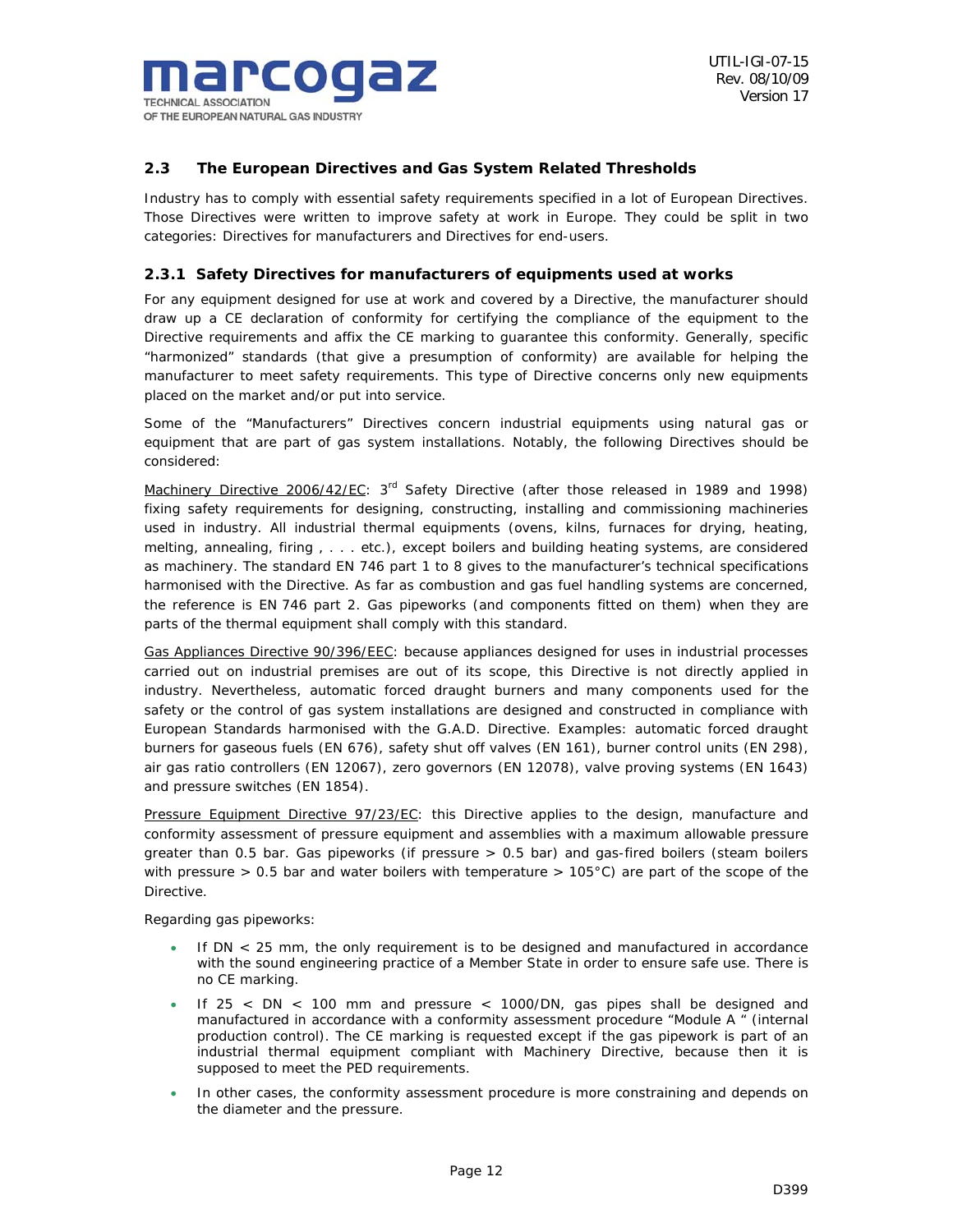

• The harmonised reference standard is EN 15001 part 1 and 2.

Regarding gas-fired boilers:

- For generators of water steam higher than 0.5 bar or super-heated water at temperatures higher than 100 °C but having a volume V smaller than 2 litres, the only requirement is to be designed and manufactured in accordance with the sound engineering practice of a Member State in order to ensure safe use. There is no CE marking.
- If  $2 < V < 100$  litres and pressure  $< 50/V$ , steam boilers shall be designed and manufactured in accordance with a conformity assessment procedure "Module A " (internal production control). The CE marking is requested.
- In other cases, the conformity assessment procedure is more constraining and depends on the volume and the pressure.
- The harmonised reference standards are EN 12952 parts 2, 3, 5, 6, 8 and 10 (water-tube boilers) and EN 12953 parts 2, 3, 5, 7 and 8 (shell boilers).

Other Directives applicable to manufacturers in industries using natural gas:

- Directive 94/9/EC concerning equipments and protective systems intended for use in potentially explosive atmospheres.
- Directive 2004/108/EC relating to the Electro Magnetic Compatibility of equipments.
- Directive 2006/95/EC relating to Low Voltage electrical equipments.

For more details see annex II of the guidelines

#### *2.3.2 Safety Directives for industrial end-users of equipments used at work*

For complying with this kind of Directive, the employer shall take the measures necessary to ensure that the work equipment is suitable for the work to be carried out and may be used by workers without impairment to their safety or health. There is neither conformity declaration nor CE marking. Generally, there are no harmonized standards related to these Directives.

Any equipment or workplace covered by a Directive and in operation at the date of application of the Directive is concerned, whatever the date of its first use in the undertaking. It means that sometimes equipments shall be put in conformity with a new "End-User" Directive. The Directive is obviously applicable for any new equipment used at work. Note that the date of application for existing installations already in use may be later than for new ones.

The main "End-User" Directives that concern employers in gas-fired thermal process industries are the following:

Directive 89/391/EEC introduces measures to encourage *improvements in the safety and health of workers at work* and applying to all sectors of activity, especially industrial. According to the Directive, the employer shall take the measures necessary for the safety and health protection of workers, on the basis of general principles of prevention: avoiding risks, evaluating the risks which cannot be avoided, reducing the risks at the source, giving appropriate instructions and training to the workers.

Obviously, any gas-fired thermal equipment or gas system installed in industrial premises is concerned by this very general safety Directive. Article 16 provides a procedure for adopting individual Directives, in defined areas, that complete this general Directive.

Directive 89/655/EEC concerns *the minimum safety and health requirements for the use of work*  equipment by workers at work (2<sup>nd</sup> individual Directive within the meaning of Article 16 of Directive 89/391/EEC). It provides general minimum requirements applicable to work equipments. In particular, all work equipment must be appropriate for protecting workers against the risk of fire or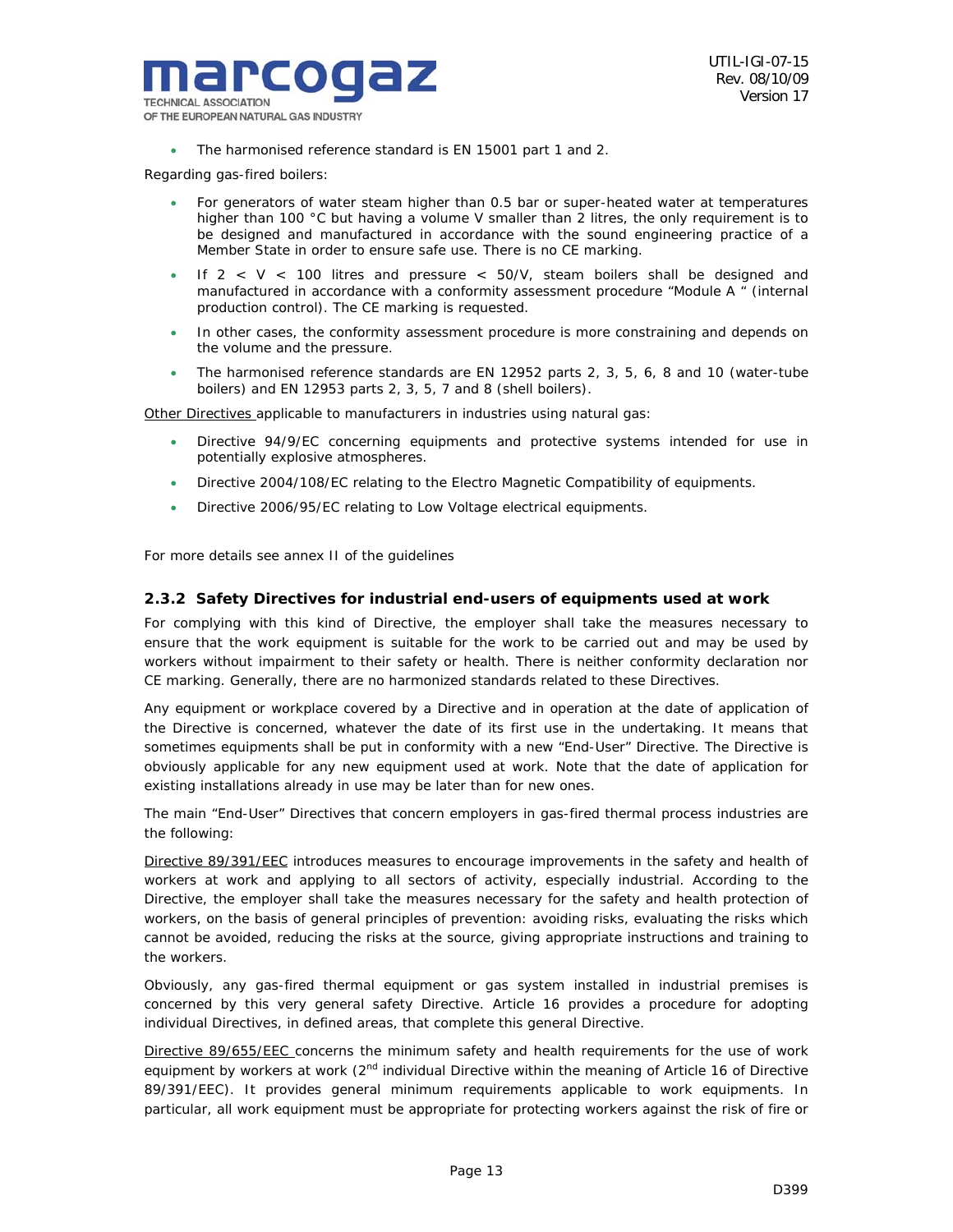

overheating, or of discharges of gas, dust, liquid, vapour or other substances used in the work equipment, *for preventing the risk of explosion* of the work equipment or of substances used in the work equipment. It must be fitted with a control to stop it completely and safe. Any industrial thermal equipment, considered as work equipment, shall comply with these safety requirements.

Directive 1999/92/EC provides *the minimum requirements for improving the safety and health*  protection of workers potentially at risk from explosive atmospheres (15<sup>th</sup> individual Directive within the meaning of Article 16 of Directive 89/391/EEC). According to this Directive, the employer shall take technical and/or organisational measures appropriate to the nature of the operation, in order of priority and in accordance with the following basic principles:

- the prevention of the formation of explosive atmospheres, or where the nature of the activity does not allow that,
- the avoidance of the ignition of explosive atmospheres; and
- the mitigation of the detrimental effects of an explosion so as to ensure the health and safety of workers.

As it is said, in this explosion risks assessment prescribed by the Directive, the priority for the employer is to take measures preventing everywhere the formation of explosive atmospheres rather than trying to avoid the ignition of likely explosive atmospheres inside classified hazardous zones, zones where a combustion activity would be hard to carry out! These preventive measures could lean on technical specifications that have been already applied for a long time. But, because there are no harmonised European standards related to the Directive, these technical specifications may differ from one country to another. Nevertheless, some general rules can be considered:

- The Directive does not apply to the use of appliances burning gaseous fuels in accordance with Gas Appliances Directive 90/396/EEC unless being used for non domestic purposes.
- Industrial thermo processing equipments shall comply with Machinery Directive 98/37/EC and the prevention of the risk of explosion is one of the Essential Safety Requirements of this Directive. Use EN 746 as reference.
- Industrial boilers and gas pipes with pressure greater than 0.5 bar shall comply with Equipment under pressure Directive 97/23/EC; Notably, they shall be designed to avoid a dangerous accumulation of ignitable mixtures of combustible substances and air. For steam boilers, use EN 12952 and 12953 as references.
- Gas pipeworks designed and constructed in compliance with the relevant standards (EN 1775, prEN 15001) and maintained to these standards are presumed to be tight. They must be subjected to regular checks.
- Industrial premises must be correctly ventilated. The ventilation must be reliable, or any malfunctions must be controlled by technical and/or organisational means.

It is generally considered that the risk of formation of explosive atmospheres can be controlled by applying these technical rules and good practice (for pipework, combustion equipment and ventilation) so that it is unlikely that a dangerous explosive atmosphere could form.

More detailed information about these Directives is given in section 2.3.3.

The main Directives related to the safety of the work place and gas installations and their link to the official website are listed below:

| G.A.D. - Gas Appliance Directive        | http://ec.europa.eu/enterprise/gas_appliances/index_en.htm          |
|-----------------------------------------|---------------------------------------------------------------------|
| P.E.D. – Pressure Equipment Directive   | http://ec.europa.eu/enterprise/pressure_equipment/ped/index_en.html |
| AT.EX. 95 & 137 - Atmosphere Explosive  | http://ec.europa.eu/enterprise/atex/indexinfor.htm                  |
| $M.D.$ - Machinery Directive            | http://ec.europa.eu/enterprise/mechan_equipment/machinery/index.htm |
| $L.V.D. - Low Voltage Directive$        | http://ec.europa.eu/enterprise/electr_equipment/lv/index.htm        |
| E.M.C. - Electro Magnetic Compatibility | http://ec.europa.eu/enterprise/electr_equipment/emc/index.htm       |
|                                         |                                                                     |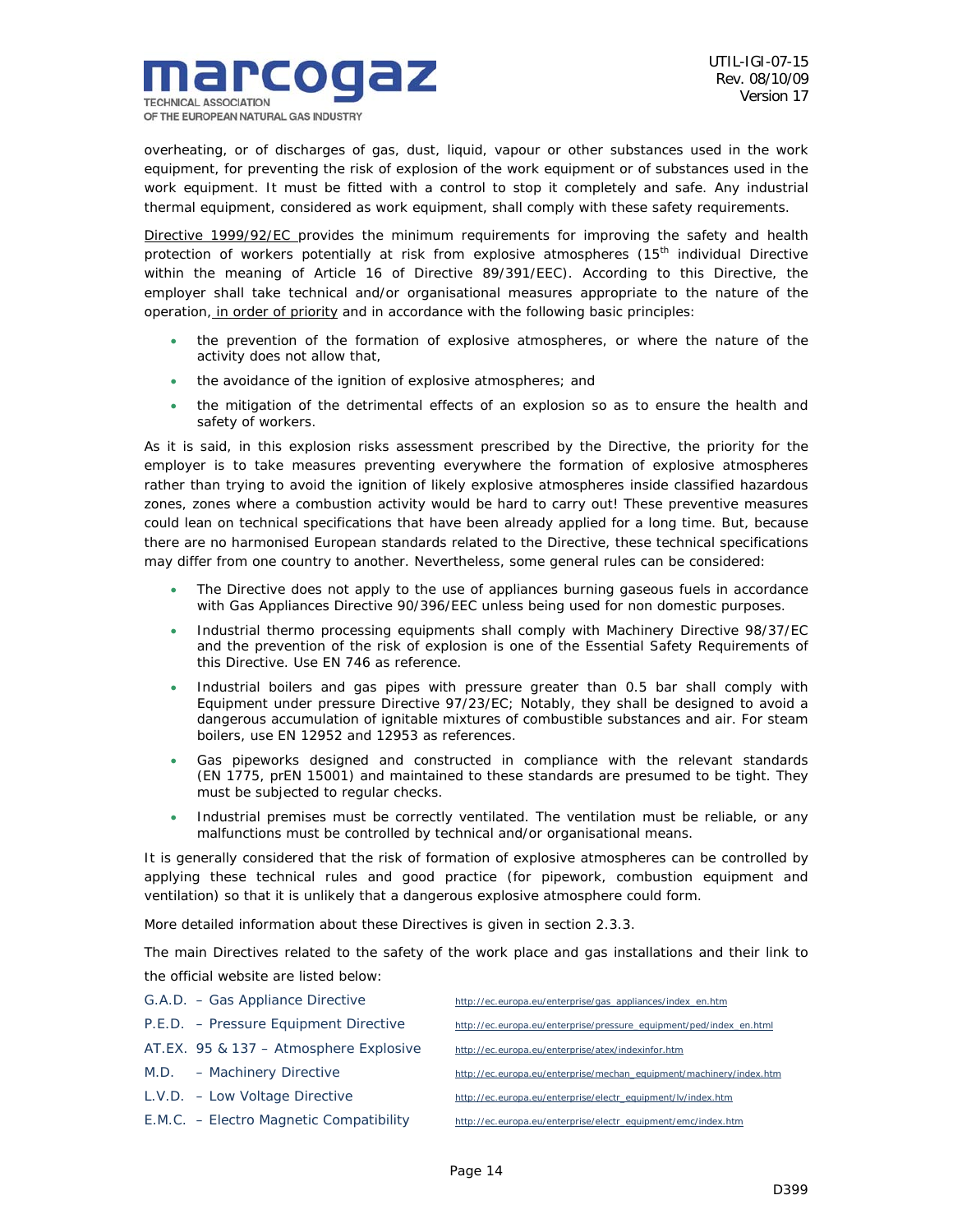

C.E. – Conformité Européenne http://www.ce-marking.org/directive-9368eec-ce-marking.html

89/391/EEC & 89/655/EEC Per table below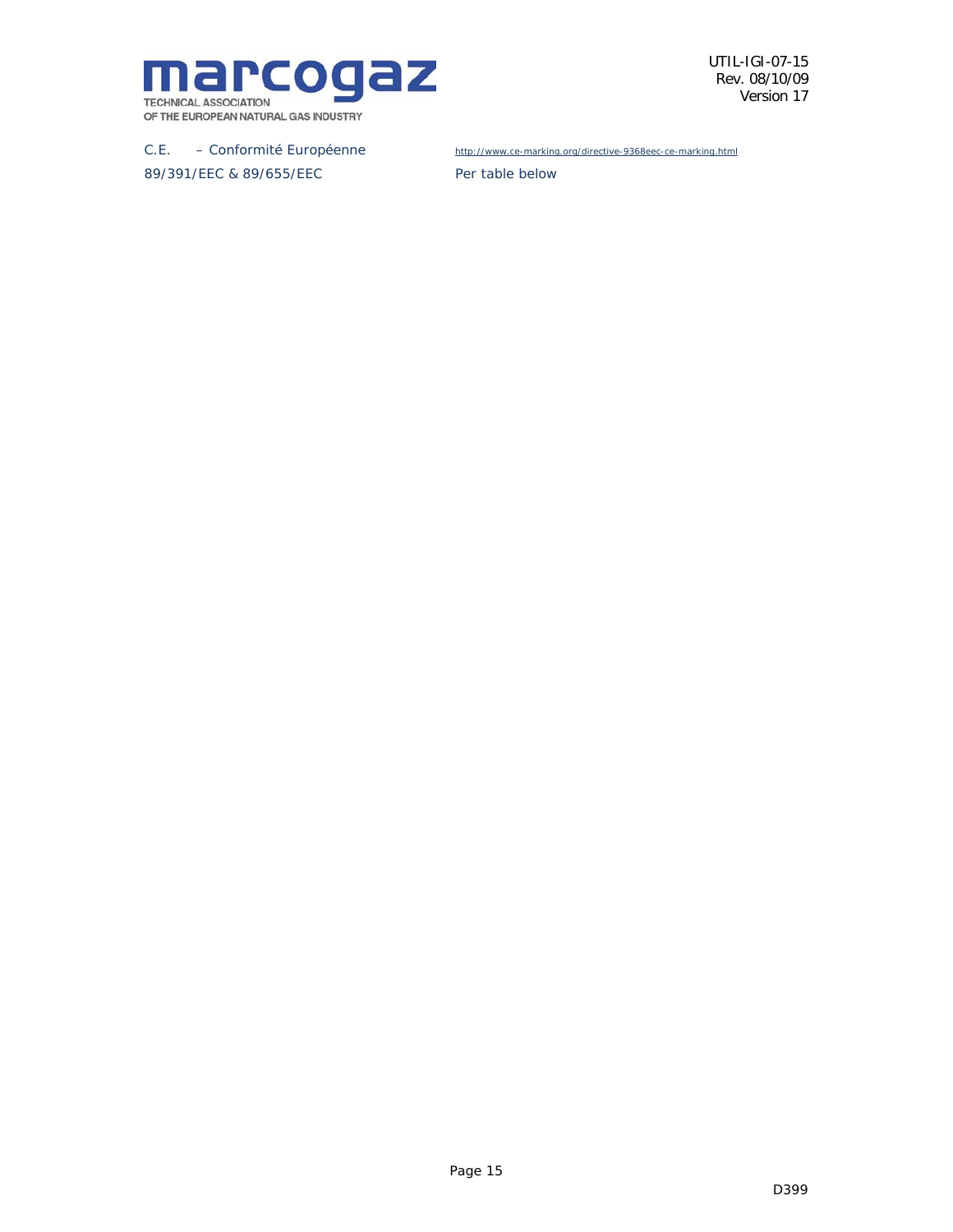

### *2.3.3. Synthesis of Directives*

Industrial installations are affected during their design, construction, operation and maintenance by a variety of directives, regulations and technical standards. The table below aims at helping to understand the main features of the most relevant Directives and the most relevant parameters associated with it.

| <b>Directive</b>                                                                    | <b>GAD</b>                                                                     | <b>PED</b>                                                                                   | ATEX95                                                                                                      | <b>ATEX137</b>                                                                     | <b>MD</b>                                                                          | <b>LVD</b>                                                                                                                                                                                                                                                                                                                                         | <b>EMC</b>                                                                                                           |                                          | 89/655/EEC                                             |
|-------------------------------------------------------------------------------------|--------------------------------------------------------------------------------|----------------------------------------------------------------------------------------------|-------------------------------------------------------------------------------------------------------------|------------------------------------------------------------------------------------|------------------------------------------------------------------------------------|----------------------------------------------------------------------------------------------------------------------------------------------------------------------------------------------------------------------------------------------------------------------------------------------------------------------------------------------------|----------------------------------------------------------------------------------------------------------------------|------------------------------------------|--------------------------------------------------------|
| <b>TAG</b>                                                                          | 90/396/EEC                                                                     | 97/23/EC                                                                                     | 94/9/EC                                                                                                     | 1999/92/EC                                                                         | 2006/42/EC                                                                         | 2006/95/EC                                                                                                                                                                                                                                                                                                                                         | 2004/18/EC                                                                                                           | 89/391/EEC                               |                                                        |
| <b>Directive</b><br><b>Name</b><br><b>Previous</b><br><b>Directives</b>             | <b>Gas Appliances</b><br><b>Directive</b>                                      | Pressure<br>Equipment<br><b>Directive</b>                                                    | Manufacturer<br>Explosive<br>Atmosphere                                                                     | End-User<br>Explosive<br>Atmosphere<br>Related to<br>89/391/EEC                    | Machinery<br><b>Directive</b><br>89/392/EEC<br>98/37/EC                            | Low Voltage<br><b>Directive</b><br>73/23/EEC<br>93/68/EEC                                                                                                                                                                                                                                                                                          | Electro<br>Magnetic<br>Compatibility<br>89/336/EEC                                                                   | Safety & Health<br>of Workers at<br>Work | Work<br>Equipments<br>Related to<br>89/391/EEC         |
| Date of<br>application<br>Application<br>of the 1 <sup>st</sup><br><b>Directive</b> | <b>July 1990</b>                                                               | May 2002                                                                                     | <b>July 2003</b>                                                                                            | New: 07/03<br>Existing: 07/06                                                      | December 2009<br>January 1993                                                      | January 2006<br>August 1974                                                                                                                                                                                                                                                                                                                        | <b>July 2007</b><br>January 1992                                                                                     | June 1989                                | December 89                                            |
| Scope                                                                               | Gas appliances,<br>forced draught<br>burners, safety<br>and control<br>devices | Vessels,<br>Piping,<br>Generators of<br>steam or super<br>heated water<br>with $P > 0.5$ bar | Any equipment<br>or protective<br>system intended<br>for use in<br>potentially<br>explosive<br>atmospheres. | Any industrial<br>workplace with<br>potential risk<br>from explosive<br>atmosphere | Machinery<br>Partly completed<br>machinery<br>Safety<br>components of<br>machinery | Electric<br>equipments<br>with voltage<br>50 < AC < 1000<br><b>or</b><br>75 <dc<1500< th=""><th>Appliances<br/>liable to<br/>generate<br/>electromagnetic<br/>disturbance or<br/>to be affected<br/>by such<br/>disturbance</th><th>All sectors of<br/>activity</th><th>Any work<br/>equipment<br/>used by<br/>workers at<br/>work</th></dc<1500<> | Appliances<br>liable to<br>generate<br>electromagnetic<br>disturbance or<br>to be affected<br>by such<br>disturbance | All sectors of<br>activity               | Any work<br>equipment<br>used by<br>workers at<br>work |
| <b>Main</b><br>concerned<br>industrial                                              | Forced draught<br>burners and few<br>components for                            | Gas pipes,<br>Steam boilers                                                                  | when there are<br>ATEX zones:<br>equipments                                                                 | Workplaces with<br>gas pipeworks<br>and/or                                         | Industrial<br>furnaces, ovens,                                                     | Electric<br>equipments<br>(safety and                                                                                                                                                                                                                                                                                                              | Electric<br>equipments<br>(safety and                                                                                | Any industrial<br>premise                | Industrial gas-<br>fired thermal                       |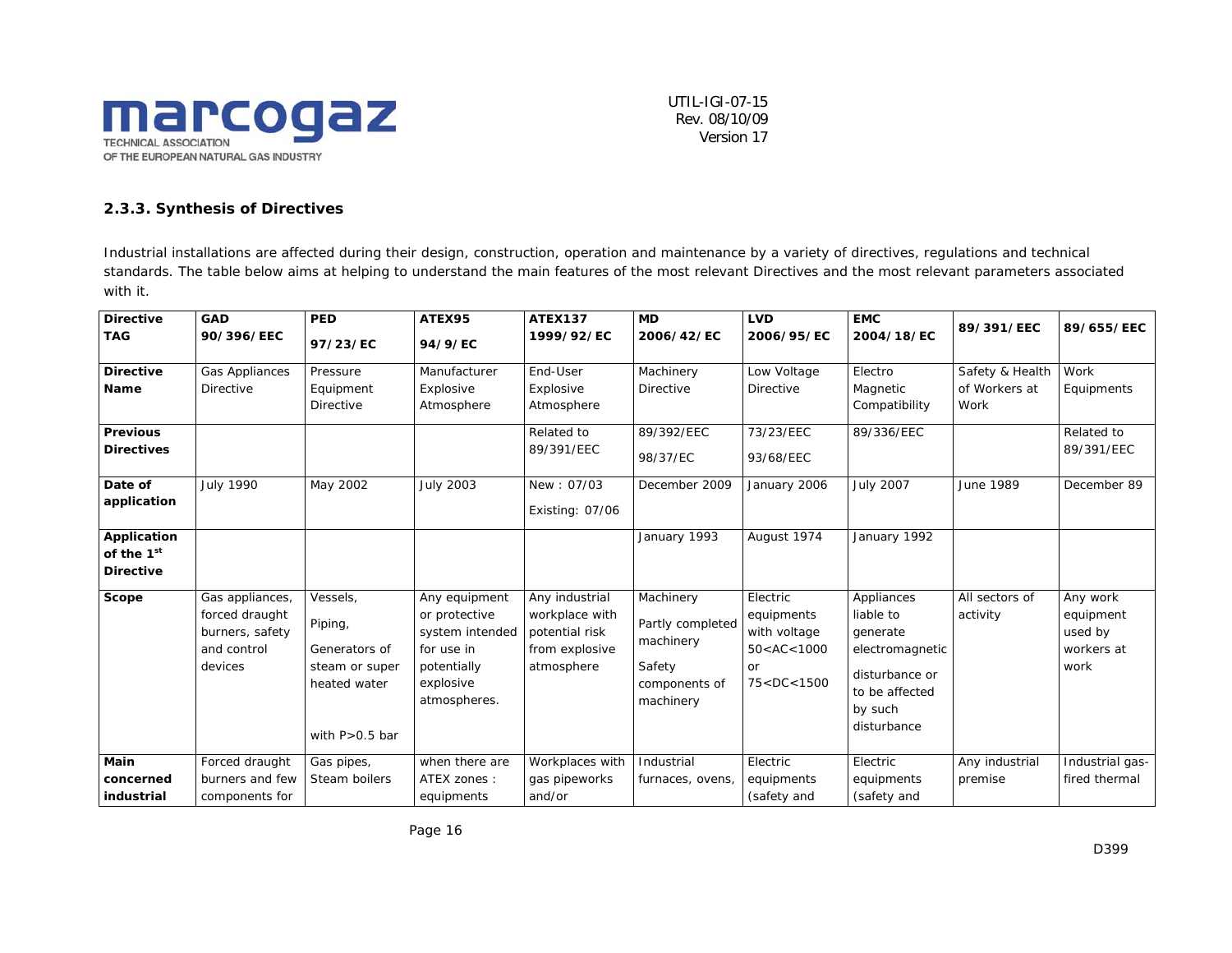# **Marcogal ASSOCIATION**

OF THE EUROPEAN NATURAL GAS INDUSTRY

### UTIL-IGI-07-15 Rev. 08/10/09 Version 17

| gas               | gas pipeworks |                                                          | installed in   | atmosphere             | kilns, dryers  | control devices) | control devices) |                        | equipments             |
|-------------------|---------------|----------------------------------------------------------|----------------|------------------------|----------------|------------------|------------------|------------------------|------------------------|
| equipments<br>or  |               |                                                          | these zones    | generators             | Gas turbines   |                  |                  |                        |                        |
| components        |               |                                                          |                |                        | Gas engines    |                  |                  |                        |                        |
| Main              | EN 676        | EN 15001 parts                                           | EN 1127 part 1 | No harmonised          | EN 746 parts 1 | Many standards   | EN 61000-6-2     | No harmonised          | No                     |
| harmonised        | <b>EN 161</b> | 1 and 2                                                  | EN 60079 parts | standards              | to 8           | for electric     | EN 61000-6-4     | standards              | harmonised             |
| standards         |               | EN 12952                                                 | 1 to 10        |                        | EN 1539        | devices are      |                  |                        | standards              |
| for gas           | <b>EN 298</b> |                                                          |                |                        |                | harmonised       |                  |                        |                        |
| equipments<br>and | EN 12067      | EN 12953                                                 |                |                        |                | with 73/23/EEC   |                  |                        |                        |
| components        | EN 12078      |                                                          |                |                        |                |                  |                  |                        |                        |
|                   | EN 1643       |                                                          |                |                        |                |                  |                  |                        |                        |
| Liability         | Manufacturer  | Manufacturer                                             | Manufacturer   | End-User<br>(employer) | Manufacturer   | Manufacturer     | Manufacturer     | End-User<br>(employer) | End-User<br>(employer) |
| <b>CE marking</b> | Yes           | Yes except if<br>$DN < 25$ (pipes)<br>$V < 2L$ (boilers) | Yes            | <b>No</b>              | Yes            | Yes              | Yes              | <b>No</b>              | <b>No</b>              |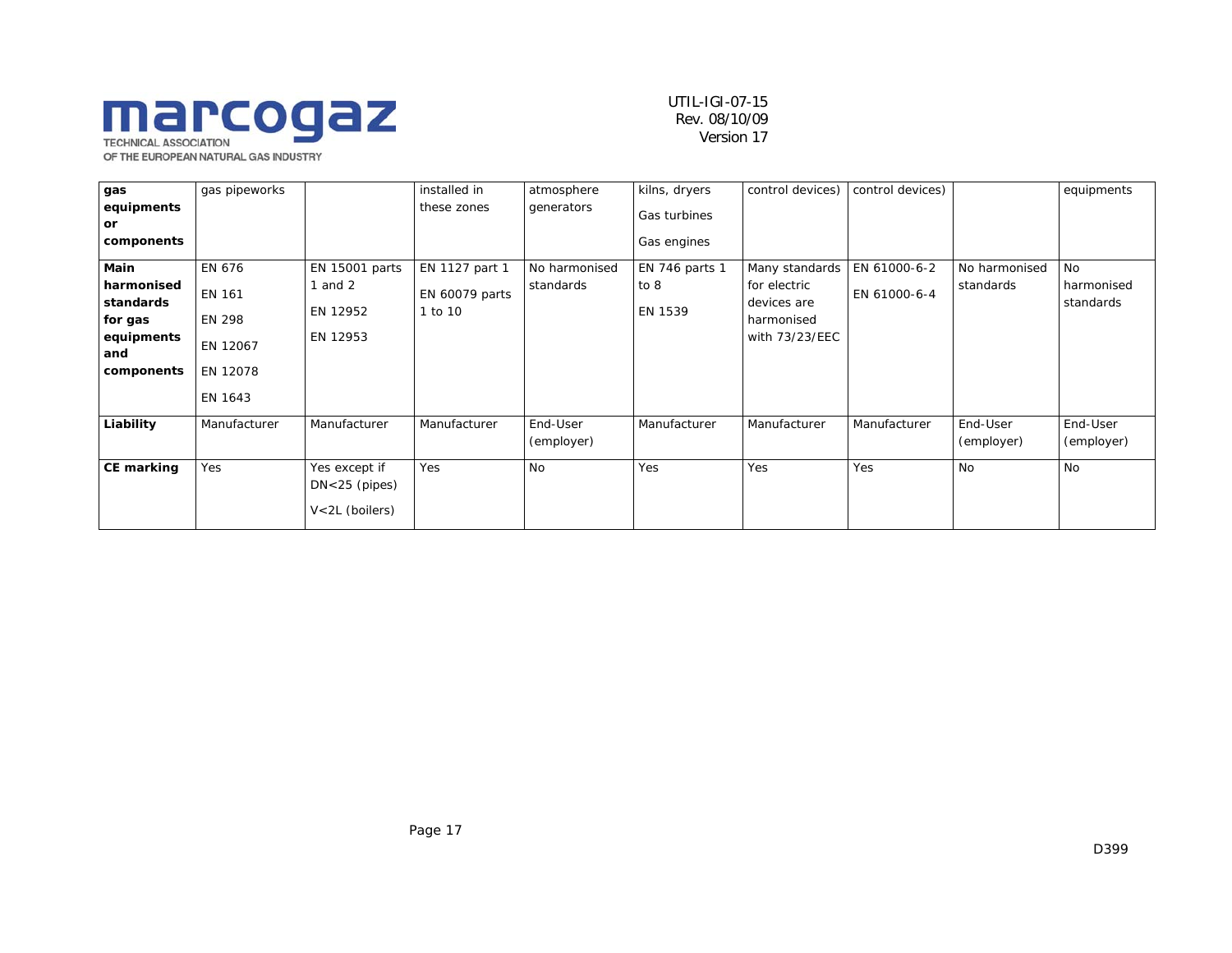

## *3. DOCUMENT MANAGEMENT*

### *3.1 Scope*

The scope of section 3 is from the "point of delivery", as defined by each member state to the last manual isolation valve before the thermal process equipment.

## *3.2 Maintaining Records of Completed Gas Work*

In the context of Quality Management, it is important that the Technical File, Construction File, Explosion Protection Document and Conformity File are maintained and updated regularly to match with activities concerning the industrial gas installation.

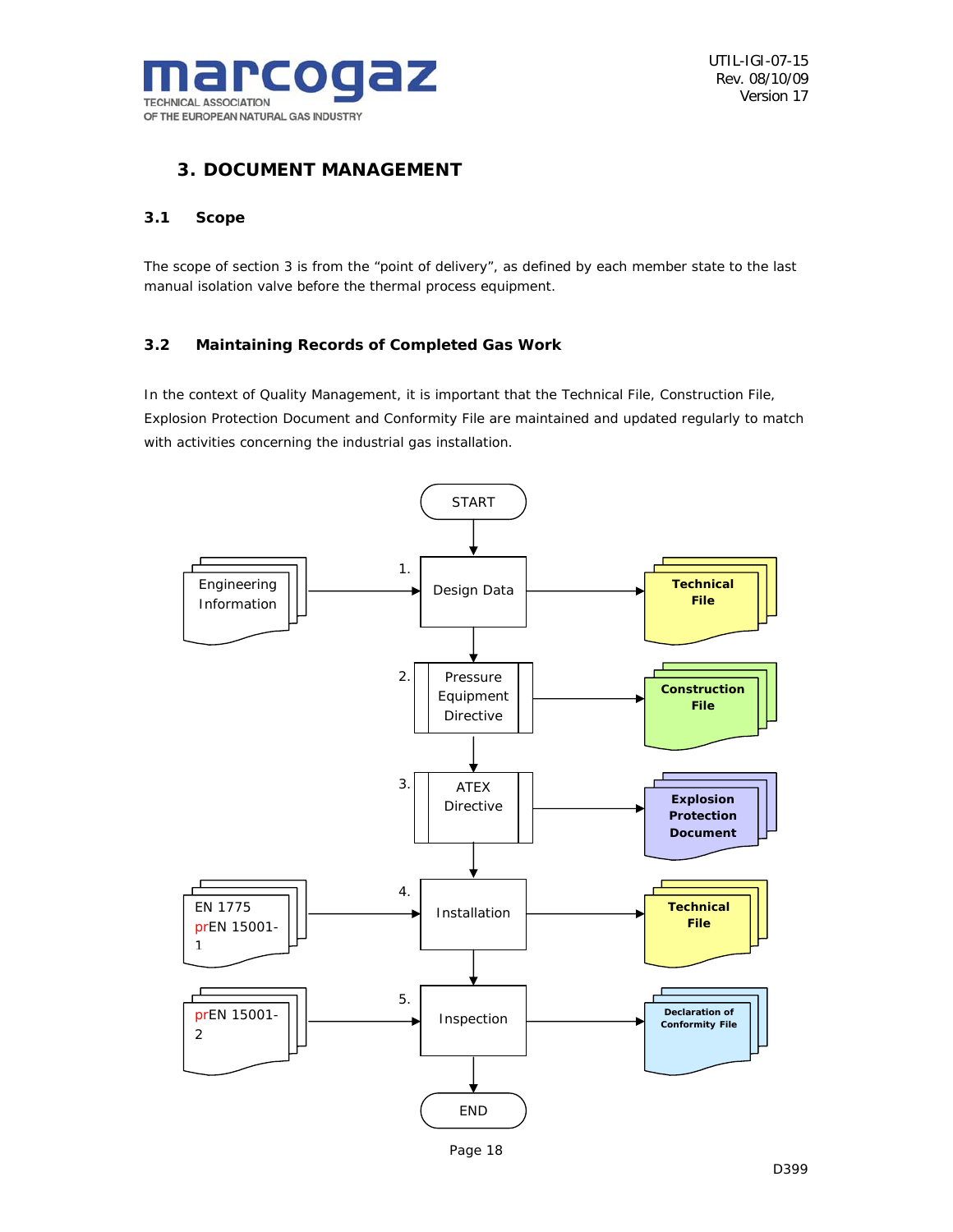

## *3.3 The Technical File*

The user should ensure that a technical file is available and that it contains the following information (with parts list where appropriate):

- o gas composition;
- o the location (route) of the installation pipe work;
- o gas supply line diagram and/or Piping and Instrumentation Diagram;
- o normal operating gas pressure, Design Pressure DP, Maximum Incidental Pressure MIP;
- o pipe line diameter(s);
- o calculation of flow, pressure drop, velocity and discharge capacities;
- o list of used materials and components;
- o details of design standards used, evidence of testing of materials and components together with any Certificates issued by test bodies/manufacturers;
- o the location and design of supports;
- o the location and design of wall and floor transits, points where pipe work crosses or runs parallel with other systems, etc.;
- o location of ancillaries, stating the make, type, connection sizes and type of material;
- o joints, gaskets, bolts, etc.;
- o location and layout of internal gas pressure regulating systems, stating the required settings for regulators and safety devices;
- o the location and sizes of valved points for testing and purging; and
- o Cathodic protection system, where fitted.

The thermal process equipment/gas appliances to be connected to the system shall be specified separately, stating:

- o supplier/make and type;
- o maximum flow, in m<sup>3</sup>/h under normal conditions of fuel gas; and
- o Minimum and maximum operating pressure.

## *3.4 The Construction File*

The user should ensure that a Construction File is available and that it contains the following information (with parts lists where appropriate):

- o Type of pressure equipment, phase condition and physical properties;
- o design pressure(s) PS, temperature(s) maximum and minimum and nominal size diameter;
- o conformity assessment, declaration of conformity;
- o welders qualification (EN 287-1);
- o specification and qualification of welding procedures (EN-ISO 15607); (CR-ISO 15608, EN-ISO 15609 up to EN-ISO 15614);
- o specification and approval of welding procedures for metallic materials (EN 288-9);
- o Non-Destructive Testing.

## *3.5 The Explosion Protection File*

The user should ensure that an Explosion Protection File is available and that it contains the following information (with parts lists where appropriate):

o risk assessment;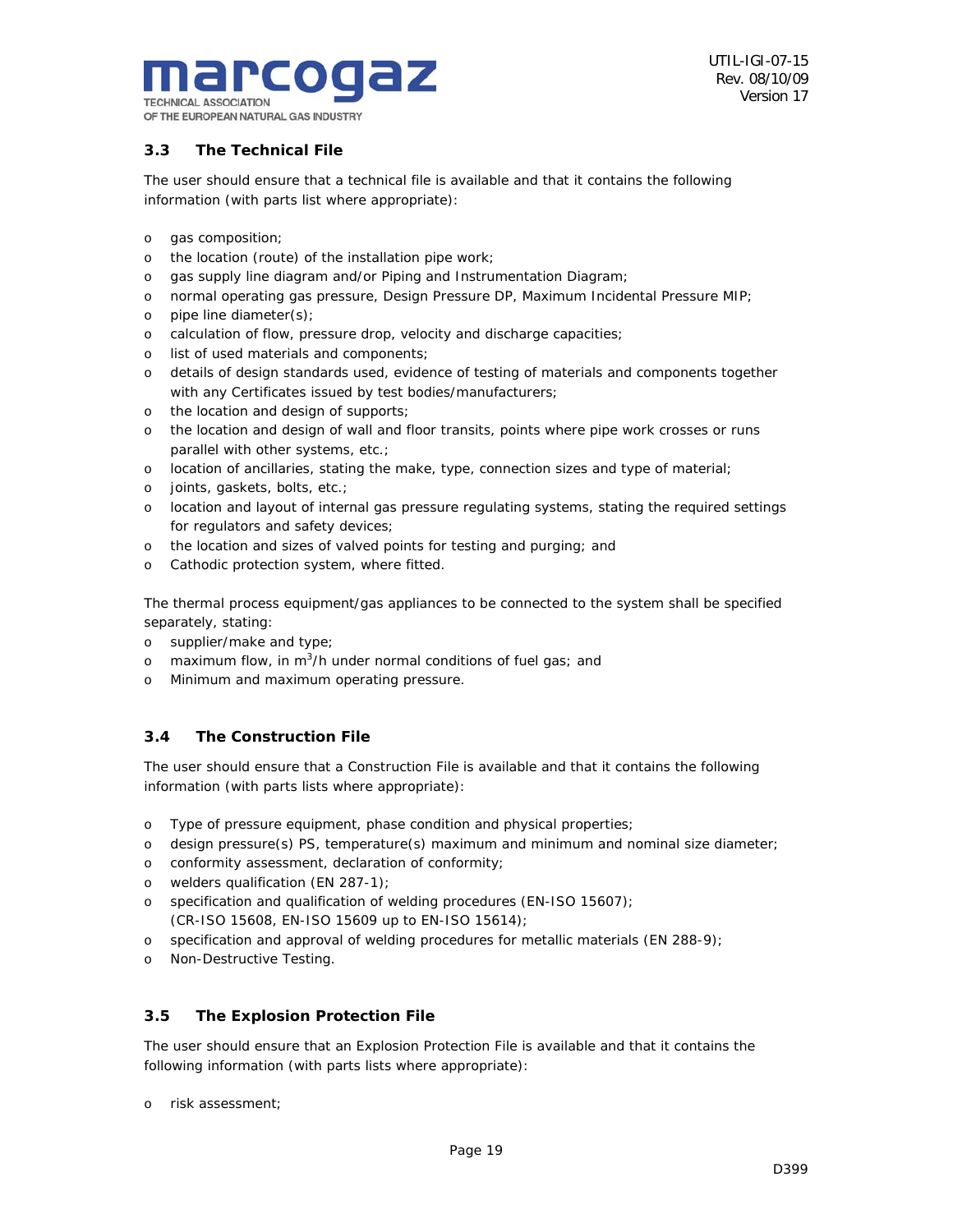

- o list of hazard sources;
- o If necessary, zone classification of hazardous areas (EN 60079-10);
- o Technical and organisational measures taken.
- o Drawings with hazard sources and classified zones.

## *3.6 The Declaration of Conformity File*

The user should ensure that a declaration of Conformity File is available and that it contains the following information (with parts lists where appropriate);

Gas pipe line:

- o examination of joints;
- o verification of materials and components;
- o checking the route and construction of pipework;
- o checking for the correct use of safety markings and signs;
- o verification of corrosion protecting measurements;
- o setting of pressure regulators and safety devices;
- o test results (non-destructive tests, strength test, leakage test and visual inspection); and
- o Inspection report(s) with the above mentioned check and tests.

Thermal process equipment / gas appliances:

- o Boiler/furnace location (setting, combustion air intake, flue gas exhaust);
- o setting of pressure regulator and safety devices;
- o CE-marking burner and installation and there specifications;
- o Start up sequence (purge-/ventilation time, ignition time, opening safety shut-off valves and flame detection);
- o Safety times (safety time main/pilot burners, reaction time flame detection, closing time safety shut-off valves main burners);
- o Control safeguarding (leak tightness check, gas-lock closed position, maximum gas pressure, minimum gas pressure, combustion air pressure/flow, maximum medium temperature, maximum medium pressure, minimum medium level, flame detection and E.S.D. (Emergency Shut Down);
- o Execute measurements on four burner loads (minimum, maximum and two in between) measuring gas flow, gas supply pressure, gas pressure after reduction, burner pressure, combustion air pressure/flow; medium quantity (temperature, pressure), composition of the flue gas  $(O_2, CO_2, CO_1$  temperature and  $NO<sub>X</sub>$ ); and
- o Inspection report(s) with the above mentioned check and tests.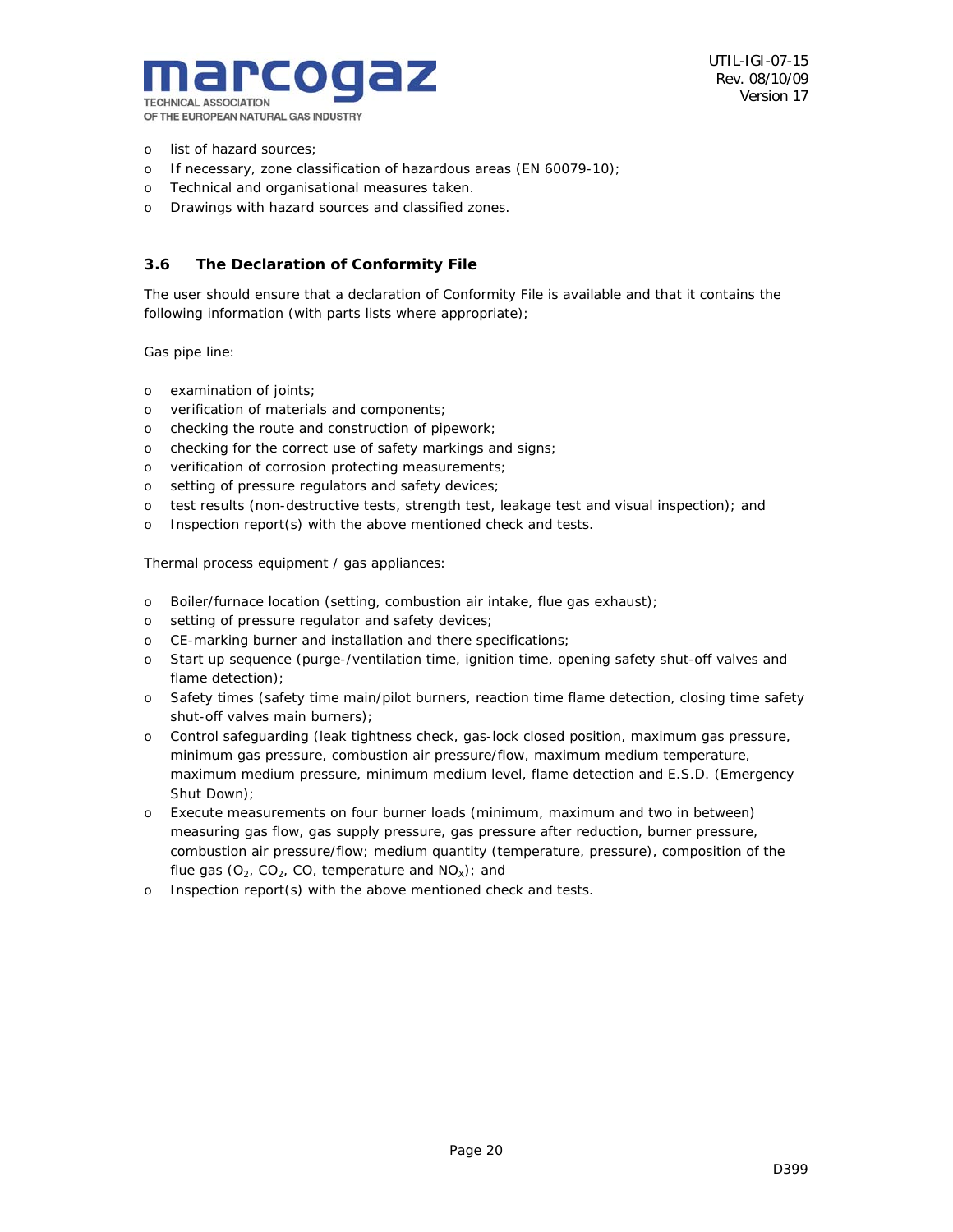

## *4 GAS COMPOSITION*

## *4.1 Properties of Natural Gas*

Natural gas is a mixture of light hydrocarbons including methane, ethane, propane, butane and pentanes. Other compounds found in natural gas include  $CO<sub>2</sub>$ , helium, hydrogen sulphide and nitrogen.

The main component of natural gas is Methane, usually accounting for 70%–90% of the total volume produced. If gas contains more than 95% methane, it is sometimes termed dry or lean gas. Gas containing less than 95% methane and more than 5% of heavier hydrocarbon molecules (ethane, propane, and butane) is sometimes called rich gas or wet gas.

Natural gas is neither corrosive, nor toxic, its ignition temperature is high, and it has a narrow flammability range, making it an inherently safe compared to other fossil fuel sources. In addition, because of its specifics gravity lower than that of air, natural gas rises if escaping, thus dissipating upwards from the site of the leak.

Always consult you Network Operator for the specific composition of the natural gas being delivered to the point of delivery of the industrial gas installation.

## *4.2 The Wobbe Index & non combustion parameters*

The Wobbe Index is an indicator to compare the combustion energy output of different composition fuel gases in an appliance (fire, boiler, cooker, etc.).

If two fuels have identical Wobbe indices then for given pressure drop and valve settings the energy output will also be identical.

The Wobbe index is a critical factor to minimise the impact of the changeover when studying the use of different gases in a given appliance. That is called interchangeability of fuel gases and is frequently defined in the specifications of gas supply.

If *Hs* is the Gross Calorific Value of a gas, and **d** is its relative density, the gross Wobbe Index **W** is defined as:

Ws  $-$  Hs/ $\sqrt{d}$ 

There are three ranges or "families" of fuel gasses that have been internationally agreed based on Wobbe Index. Natural gas belongs to the second family of gases (with high and low ranges).

Combustion equipment is typically designed to burn a fuel gas within one particular family and group: hydrogen-rich Town Gas, Natural Gas or LPG (commonly referred to as second family Hgas).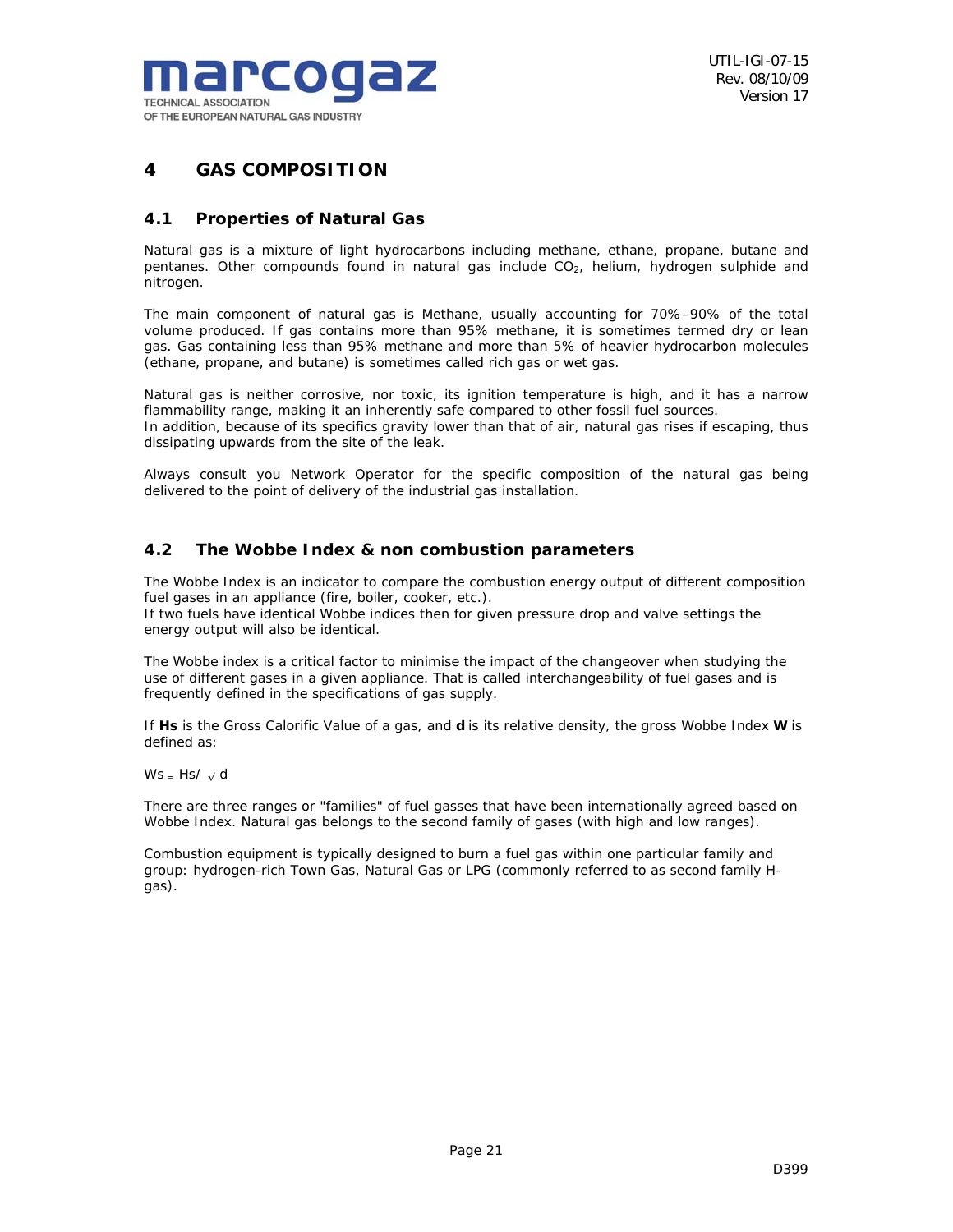

## **Summary of gas families and groups as a function of the Wobbe indices (EN 437:2003)**

|                              | Gas families and<br>groups | Gross Wobbe index at 15 °C and 1 013,25 mbar<br>MJ/m <sup>3</sup> |         |  |  |  |
|------------------------------|----------------------------|-------------------------------------------------------------------|---------|--|--|--|
|                              |                            | <b>Minimum</b>                                                    | Maximum |  |  |  |
|                              | Second family              | 39.1                                                              | 54.7    |  |  |  |
|                              | Group H                    | 45.7                                                              | 54.7    |  |  |  |
| $\overline{a}$               | Group L                    | 39.1                                                              | 44.8    |  |  |  |
| $\qquad \qquad \blacksquare$ | Group E                    | 40.9                                                              | 54.7    |  |  |  |

Wobbe number (or Wobbe Index)reflects gas composition and is a measure of Burner compatibility.

Two gases with the same Wobbe Index will give the same heat release at the burner tip for the same pressure drop across the burner orifice. It is widely used in Europe where the composition of the gas entering the transmission system can vary from location to location.

It is necessary to ensure that these new gas sources are interchangeable with existing supplies and that the established standards of appliance performance and safety can be maintained without, if possible, the need to adjust appliances and doing it in a non-disturbing way.

For the lower Hydrocarbons in natural gas the ratio of the heat of combustion to the stoechiometric air requirement is essentially constant. Since for all combustion equipment not having an air ratio control the flow of combustion air is constant when changing gas quality, the actual fuel-air ratio in industrial equipment also varies linearly with the Wobbe index.

In almost all gas appliances, the flow of gas is regulated by making it pass through a hole or orifice. The usefulness of the Wobbe number is that for any given orifice, all gas mixtures that have the same Wobbe number will deliver the same amount of heat.

#### *4.2.1 Non – combustion parameters*

Raw natural gas typically consists primarily of methane  $(CH<sub>4</sub>)$ , the shortest and lightest hydrocarbon molecule. It also contains varying amounts of:

- Pentanes and even higher molecular weight hydrocarbons. When processed and purified into finished by-products, all of these are collectively referred to Natural Gas Liquids  $(N.G.L.).$
- Acid gases: carbon dioxide (CO<sub>2</sub>), hydrogen sulfide (H<sub>2</sub>S) and mercaptans such as methanethiol (CH<sub>3</sub>SH) and ethanethiol (C<sub>2</sub>H<sub>5</sub>SH).
- Other gases: nitrogen  $(N_2)$  and helium (He).
- Water: water vapour and liquid water.
- Liquid hydrocarbons: perhaps some natural gas condensate and/or crude oil.

The raw natural gas is purified to meet the quality standards specified by the major pipeline transmission and distribution companies. Those quality standards vary from pipeline to pipeline and are usually a function of a pipeline system's design and the markets that it serves. In general, the standards specify that the natural gas: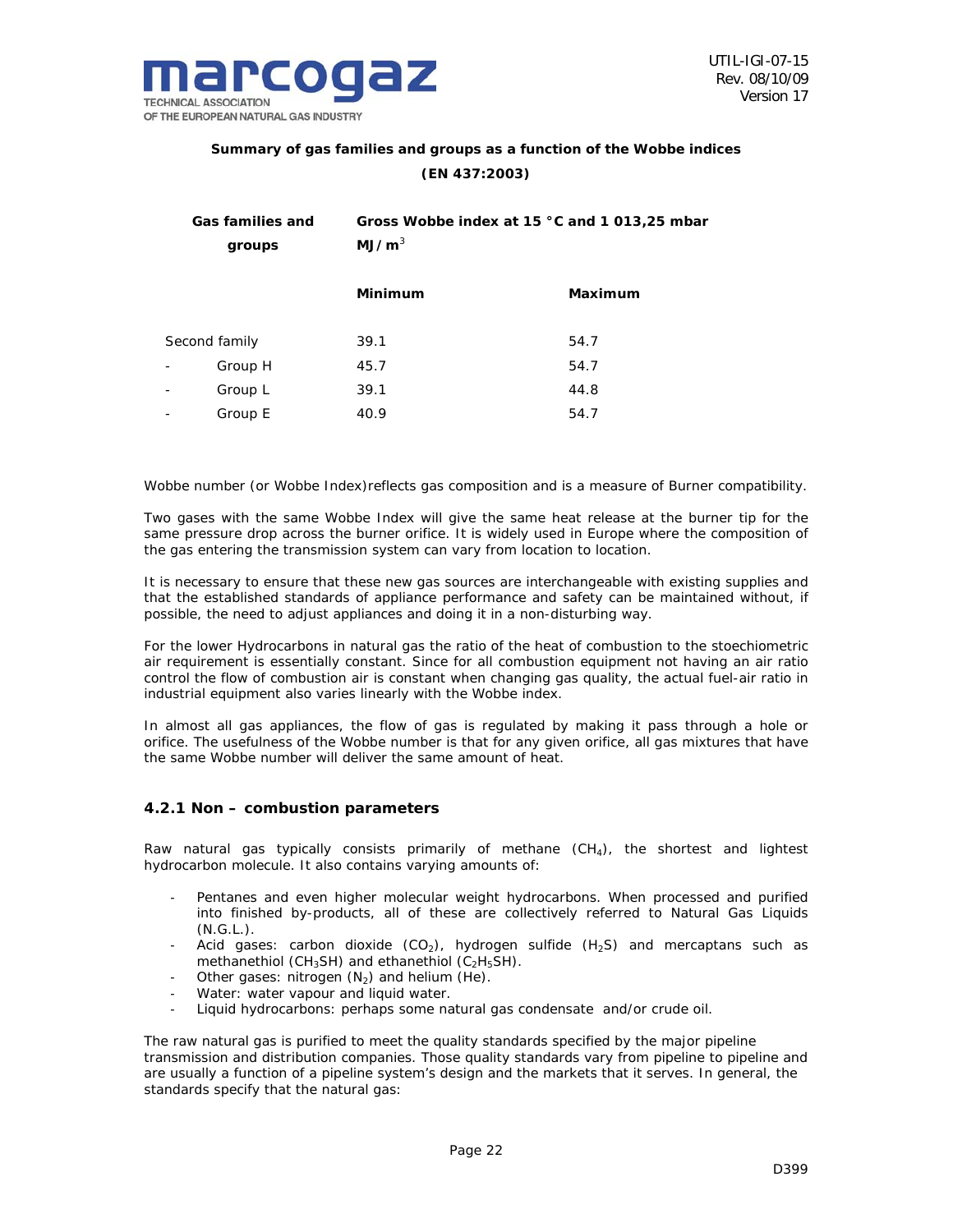

- Be within a specific range of Gross Calorific Value.
- Be delivered at or above a specified hydrocarbon dew point temperature (below which some of the hydrocarbons in the gas might condense at pipeline pressure forming liquid slugs which could damage the pipeline).
- Be free of particulate solids and liquid water to prevent erosion, corrosion or other damage to the pipeline.
- Be dehydrated of water vapour sufficiently to prevent the formation of methane hydrates within the gas processing plant or subsequently within the sales gas transmission pipeline.
- Contain no more than trace amounts of components such as hydrogen sulphide, carbon dioxide, mercaptans, nitrogen, and water vapour.

An important variable to be controlled is the total sulphur and specially the hydrogen sulphide, a colourless, toxic gas with an odour similar to rotten eggs. It is an undesirable constituent of natural gas, and is reduced to tolerable concentrations through processing.

A low concentration of hydrogen sulphide provides safety personnel and customers, prevents corrosion in pipeline a distribution systems, prevents objectionable products of combustion, and protects sensitive industrial operations from corrosion.

 $CO<sub>2</sub>$  is another important component to have under controlled condition.  $CO<sub>2</sub>$  in the presence of free water can be an important cause of corrosion damage to pipelines, especially at high pressure.

In the European Gas Quality harmonisation process these variables are taking into account to set the tolerable thresholds (see EASEE gas CBP 2005-001-02 at http://www.easee-gas.org/commonbusiness-practices/approved-CBPs )

## *4.3 Controlling air and gas flow rates and energy content to the gas equipment*

## *4.3.1 Usual principles for the measurement of air and gas flows*

The main measuring devices for air and gas flows are described in this document on the basis of principle of operation, values measured, accuracy and application.

#### **Orifice plate systems**

Orifice plate systems are frequently used to measure air flow or large gas quantities.

The principle of operation is based on the determination of flow by measuring differential pressure. The presence of an orifice in a pipe reduces the section thereby increasing the speed of the flow, to the detriment of static pressure. This will cause the pressure to drop in the orifice. This difference in pressure will depend on the speed of the flow and the thermodynamic properties of the fluid measured.

International and national standards (EN ISO 5167 & 5168) define construction specifications, conditions for use (mandatory lengths before and after the orifice) and calculation formulas. Calibration is not required in view of these standards.

The measuring unit includes:

- the primary unit consisting of the system (diaphragm, venturi, nozzle) and pressure devices,
- Secondary devices required for measuring (differential pressure sensor).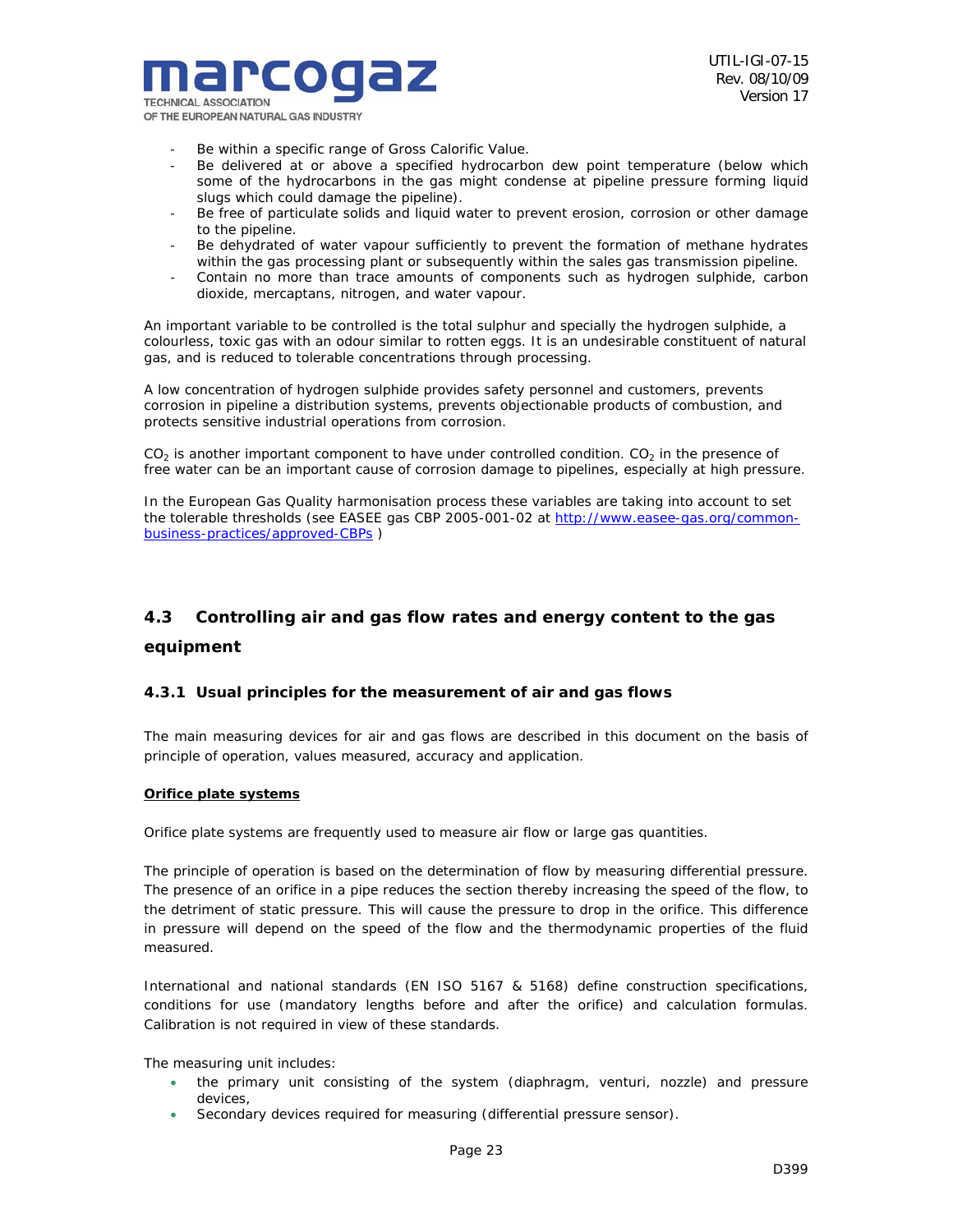

Other values such as downstream temperature and pressure in service conditions may be measured. All of these functions are integrated for certain suppliers.

The appropriate measurement scope, specified in the standard, is defined, for a given pressure and pipe diameter, on the basis of variation intervals for the diameter of the orifice and the measurable differential pressure. If the differential pressure is measured using a digital sensor, the accuracy of the flow measured by the diaphragm will be enhanced, particularly at low ∆P, and therefore low speeds. When using an accurate digital differential pressure sensor, and with the integration of the variation in Reynolds number in flow computing formulas, dynamics may reach 10.

The formula linking the flow across a plate with an orifice with differential pressure is :

$$
Q = K.\sqrt{\frac{\Delta P}{\rho}}
$$

- Q is the uncorrected volume flow rate in m3/s,
- ∆P is the differential pressure in Pa,
- $\cdot$  p is the downstream density as per service conditions in kg/m3,
- K is a constant established during calibration or using a calculation based on physical and geometric properties and flow conditions.

Standards enable the determination of errors of approximately  $1 - 1.5\%$ . Prior calibration may reduce these errors to less than 1%.

Orifice plates or Venturi are easy to install and use. They do not require regular calibration and they enable the measuring of large quantities of gas at high pressures, exceeding the maximum flows which can be measured using turbine and rotating piston meters. They are inexpensive to run. However, they can cause a significant loss of pressure. It is also difficult to measure low speeds at high pressure. Straight legs must be fitted upstream and downstream from the orifice (minimum 10D downstream and 5D upstream, where D is the inner pipe diameter).

The use of a Venturi is preferable if only low load losses are acceptable.

#### **Turbine meters**

The principle of operation of flow meter turbines is based on the almost linear relation between the rotation speed of a rotor and volume flow rate. The turbine is inserted in the pipe and will rotate driven by the flow of the fluid.

Depending on the type of turbine used, measurements are obtained:

- either using pulses corresponding to the passage of the blades of the turbine wheel (high frequency), and /or
- using a mechanical index connected (magnetic coupling) to the turbine shaft, transforming the flow, via a set of gears, into volume (low frequency).

The calculation applies as follows:  $Q = K \times F \times 3600$ 

- Q is the flow measured in  $m^3/h$ ,
- K is a constant  $(m^3/puls)$ ,
- F is the number of pulses (puls/s) function of the speed of rotation of the turbine.

Turbines cause a low loss of load. They are however sensitive to the density and, to a lesser extent, to the viscosity of the fluid. Straight legs must be fitted upstream and downstream from the meter (minimum 10D upstream and 5D downstream, where D is the pipe diameter).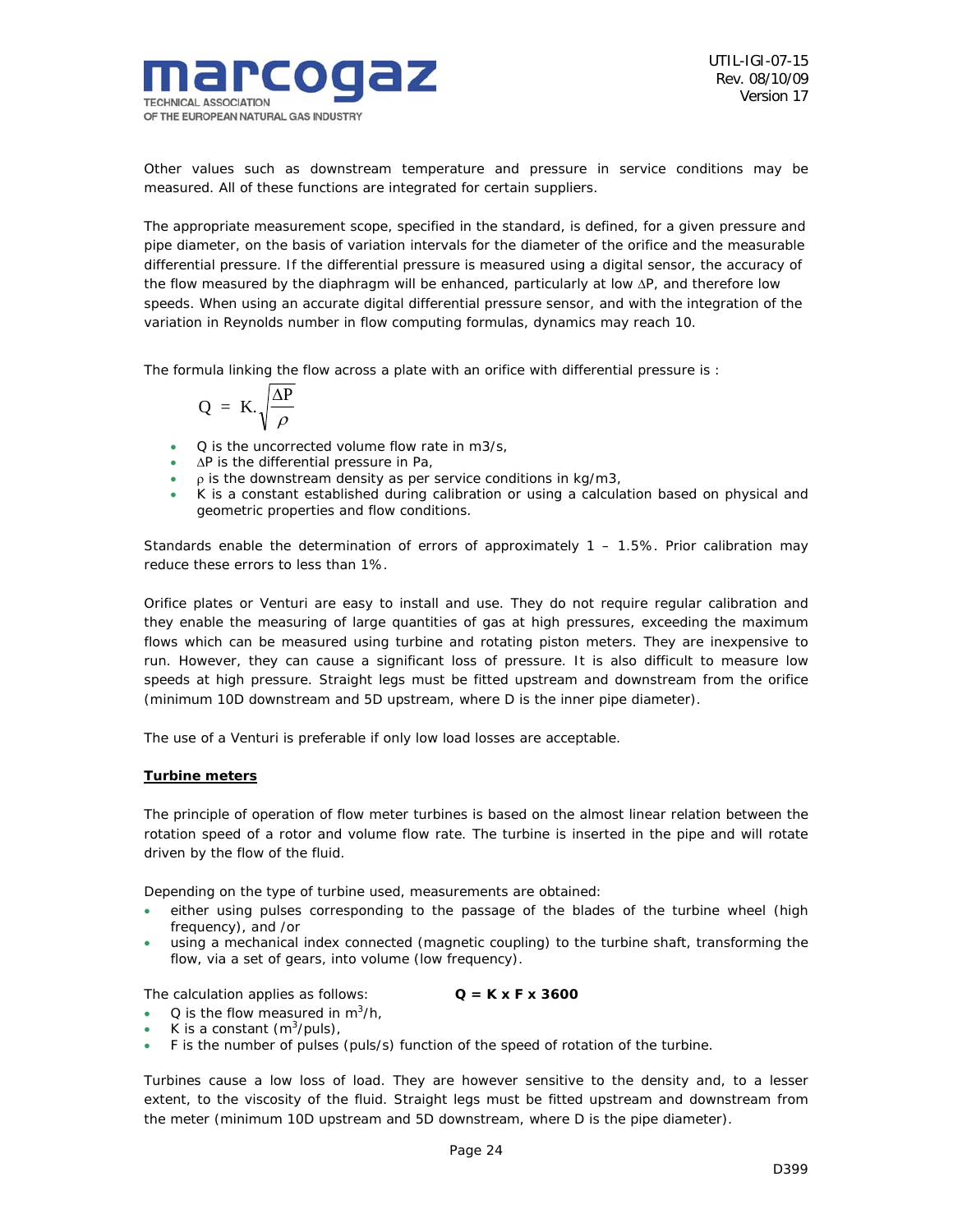

With careful calibration, these devices can guarantee an accuracy of between $\pm$  0.25% and  $\pm$  0.6% of the value measured for flow equal to or exceeding 0.2 Qmax.

Turbines can cover a flow interval for diameters of between 50 & 750 mm, ranging from 1 m3/h to 40 000 m3/h, for absolute pressure of between 1 & 100 bar and fluid temperatures of between – 20 and  $+ 50^{\circ}$ C.

#### **Rotating piston meters (roots)**

The fluid flow rotates two pistons which mutually drive each other with minimal clearance. The fluid is hence carried to the chambers formed between the pistons (eight or oval format) and the meter core. During rotation, the fluid contained in the chamber is gradually transferred from downstream to upstream. The quantity transferred per rotation (cycle volume) is a constant which is determined using calibration and corresponds to four basic volumes. The volume measured in this way is proportional to the speed of rotation of the meter.

The volume or volume flow rate is obtained either using electric pulses supplying a pulse meter or frequency meter, or via a direct reading on a mechanical totaliser. The high frequency emitter is used for instantaneous flow and the low frequency emitter enables the measuring of volume.

The calculation applies as follows: **Q = K x F**

- Q is the flow measured in m3/h,
- K is a constant (which depends on the cycle volume),
- F is the speed of rotation of the pistons.

The gas must be filtered as input, oil level must be regularly checked and mechanical parts must be regularly maintained.

With a measurement scope of  $5 - 100\%$  of maximum flow, these meters provide an accuracy of  $± 0.5%$ .

This type of meter causes a very low loss of load.

These meters can be used for flows ranging between 3 m3/h and 6 500 m3/h, for a maximum pressure of 80 bar. Acceptable fluid temperature variations are generally between 20° C and + 50° C.

#### **Vortex flow meters**

The principle of operation of these meters involves detecting the speed of formation of vortices upstream due to an obstacle placed in the flow. These vortices, created by the passage of the flow in the obstacle, create pressure in a piezo-electric sensor, at speeds which vary depending on the speed of the flow.

The calculation applies as follows:  $Q = K \times F$ 

- Q is the flow measured in m3/h,
- K is a constant,
- F is the frequency of the vortices.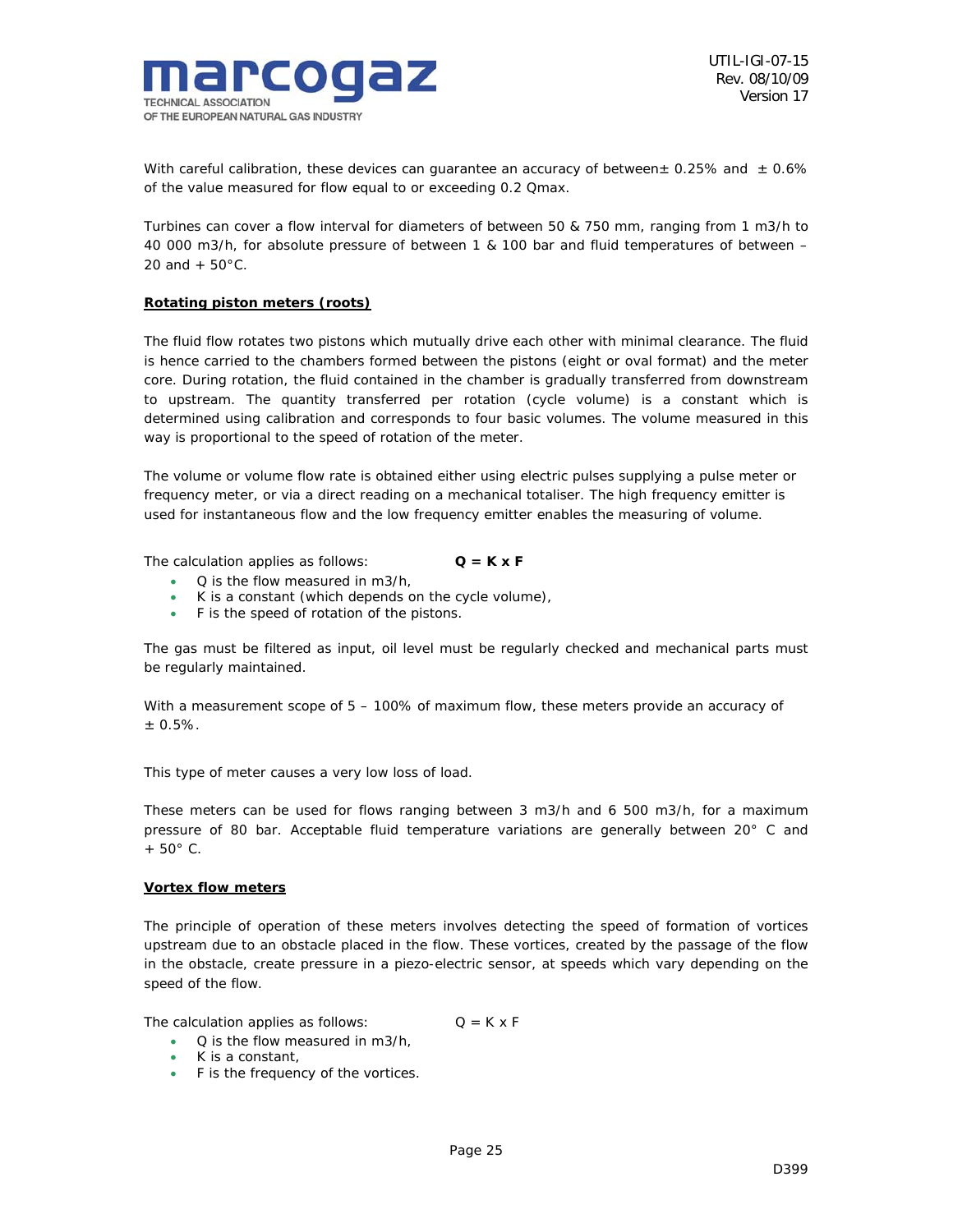

Accuracy is approximately 1% and may reach 0.5% with special designs. Dynamics reach factor 15  $-20$ , and measurement scope =  $10 - 16000$  m3/h.

These flow meters are robust, low-cost, compact and reliable. However, they are sensitive to their conditions of installation (straight lenghts required: 15D upstream, 5D downstream) and no interferences (pulsed flow, noise, etc.). In addition, flow must be turbulent (Re > 2000).

#### **Ultrasonic flow meter**

These devices – known as transit time devices – measure the speed of propagation of a sound wave between an emitter A and an offset receiver B located on either side of the duct. These probes may both emit and receive ultrasound. If the fluid inside the duct is inactive, the time taken by an ultrasound wave to travel from probe A to probe B is identical to the time taken by a wave to travel the opposite route (from B to A). However, if the fluid is active, the speed vector of the fluid will combine with the speed vector of the ultrasound wave and the time taken for the wave to travel from A to B will differ from the time taken to travel from B to A. Measuring this time difference will identify the mean speed of the fluid over the distance AB (or several routes), and the flow. Probes may be placed inside (intrusive method) or outside (non-intrusive method) the pipe.

Accuracy is approximately  $\pm 1\%$  and improves with multi-chord systems for gases of known composition. Repeatability = approx. 0.2%.

These 100% static devices have a short response time (1/10 sec.). They are two-way and cause no loss of load. This device may be used on ducts with diameters ranging between a few centimetres and several metres. The fluid temperature and flow conditions may have effect on the measurement.

Very rarely employed for gas metering on industrial plants, they are sometimes used for measuring large flow rates of dusty combustion air.

#### **Mass flow meters**

Two types of mass flow meters exist: thermal systems and Coriolis systems.

The operating mode of thermal flow meters is based on the measure of the transfer of calories by the fluid. The fluid for which the flow requires measurement enters a capillary tube. Temperature sensors are located at each end of the tube (heat detection resistances) and a heating coil is placed between the two sensors.

If flow is absent, the sensor will indicate the same temperature. Should flow exist, the movement of the heated gas will create a temperature difference. The latter creates a disequilibrium on the Wheatstone bridge. The final current is directly proportional to the temperature difference, and therefore the flow.

This type of flow meter has the advantage of low sensitivity to variations in gas temperature and pressure. However, use with natural gas is complex as the flow measured varies depending on the composition of the gas and properties (density and heat capacity Cp).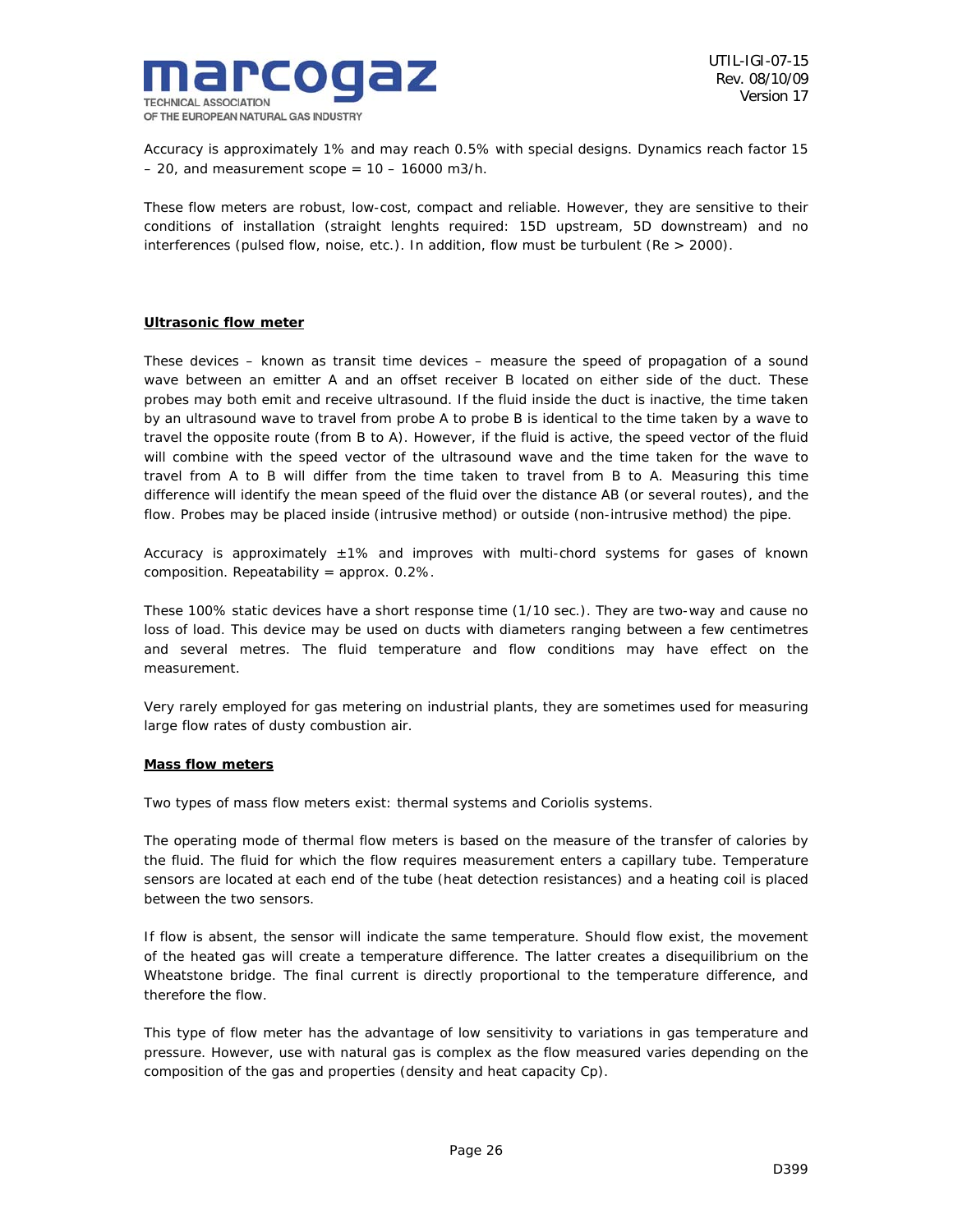

Measurement uncertainty for this meter, when using a gas of known composition, is approximately 1%. Dynamics reach 1 – 50. It enables the measuring of flows of less than 1000 kg/h.

Mass flow meters using Coriolis systems are traditionally used to measure liquids, and recent technological developments enable their use as a gas flow meter. The device consists of a metal Ushape or triangular tube, which is reverberated using an electro-magnetic system. The fluid in the tube is speeded up at the entrance to the tube and slowed down at the exit. The two forces induced by the fluid movement create torque whose angle is proportional to the mass flow of the fluid.

The accuracy announced by the manufacturers of this device varies between 0.5 and 1% for dynamics equal to or exceeding 50/1. They now cover a range of flows between 70 and 140 000 m3/h. Certain devices may be used to measure the density of the fluid.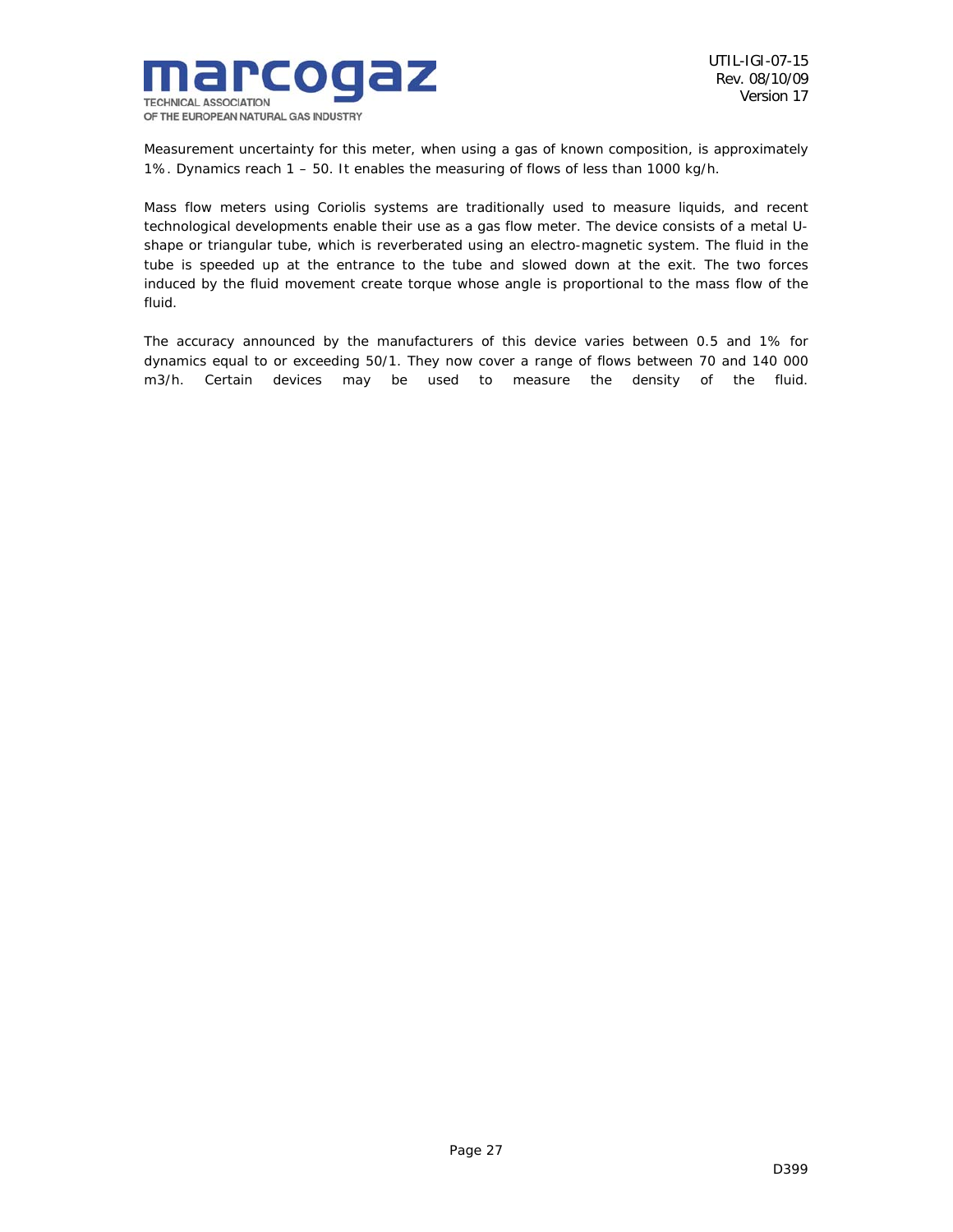

## *4.3.2. Corrected flow calculation*

The measurements of air or gas flow rates should be corrected to enable comparison with similar data. The flow Q measured at pressure P and T is converted for a standard pressure (1013 mbar) and a reference temperature (0 °C in some countries, 15°C in others) using the following formula:

$$
Qn = Q \cdot \frac{P.T_0}{T.P_0} \cdot \frac{Z_0}{Z}
$$

- $Q_n$  is the corrected volume flow rate (m3/h),
- Q is the measured volume flow rate (m3/h),
- $T$  is the temperature  $(K)$ ,
- $T<sub>o</sub>$  is the temperature in standard conditions (273.15 or 288.15 K),
- P is the absolute pressure (bar),
- $P_0$  is the absolute pressure downstream in standard conditions (1.01325 bar),
- Z is the compressibility factor which depends on P & T,
- Zo is the compressibility factor in standard conditions,
- Zo/Z approximates to 1 if  $P < 3$  bar.

It is recommended to measure pressure 3D downstream from the meter as a minimum (particularly with orifice plates). D is the pipe diameter. Ideally speaking, the temperature should be measured at approximately 4D downstream.

## *4.3.3. Controlling energy content*

Getting calorific flow rates released by burners from flow measurements requires information about gas quality. The main needed parameter is obviously the Gross Calorific Value. If the employed technique for flow metering allows getting the actual corrected volumetric flow rate of the natural gas (Qn in Nm3/h), it is easy to calculate the released thermal energy (Qc in kW):

$$
Qc(kW) = Qn(Nm3/s).GCV(kJ/Nm3)
$$

Warning: pressure and temperature references should be the same for corrected flow rate and GCV.

Flow metering techniques for which this simple method is appropriated are turbines, roots, vortex an ultrasonic.

Considering orifice plates or Venturi systems, the actual flow rate depends on the root square of the fluid density. Consequently, the energy content depends on the Wobbe index and not directly on the GCV.

Because Coriolis flow meters measure directly actual mass flows, you need GCV and gas density to calculate energy contents. In the same way, a thermal mass flow meter uses the heat capacity (Cp) to operate a flow measurement. And so you have to know this physical value to determine the energy flow.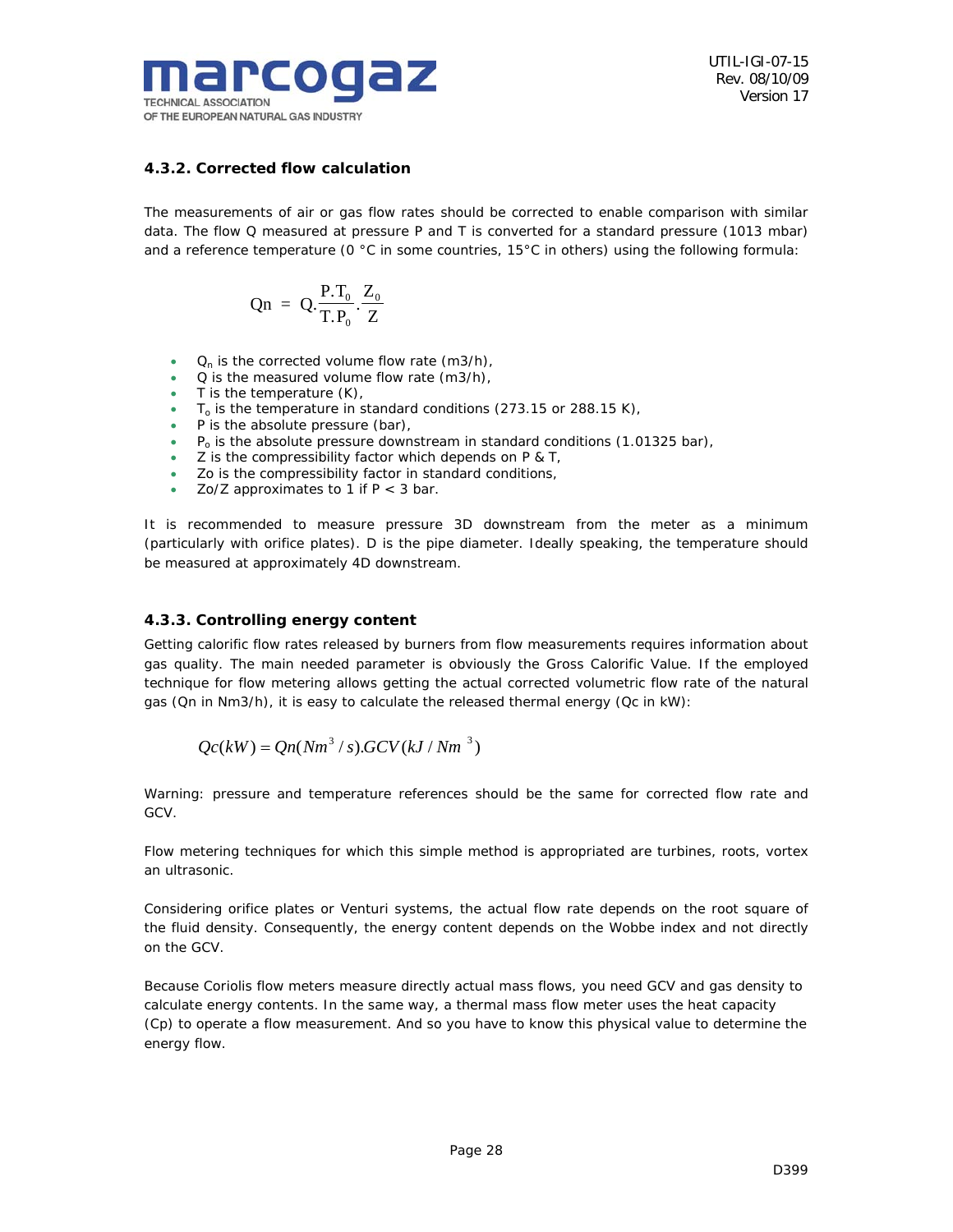

## *4.3.4. Synthesis of flow metering and their main characteristics*

| Type of flow metering  | Current accuracy<br>of the flow rate<br>measure | <b>Usual</b><br>range ability | Range of flow<br>rate $(m^3/h)$ | Pressure<br>drop | Upstream<br>straight length<br>(xDiameter) | Downstream<br>straight length<br>(xDiameter) | Required gas<br>parameters for<br>controlling energy |
|------------------------|-------------------------------------------------|-------------------------------|---------------------------------|------------------|--------------------------------------------|----------------------------------------------|------------------------------------------------------|
| Diaphragm with         | 1.5 to 3%                                       | 1/3                           | > 70                            | $\Delta P/2$     | >10 D                                      | > 5D                                         | Wobbe index                                          |
| analogical ∆P sensor   |                                                 |                               |                                 |                  |                                            |                                              |                                                      |
| Diaphragm with digital | 1 to 2%                                         | 1/8                           | > 70                            | $\Delta P/2$     | >10 D                                      | > 5D                                         | Wobbe index                                          |
| $\Delta P$ sensor      |                                                 |                               |                                 |                  |                                            |                                              |                                                      |
| Venturi                | 1 to 3%                                         | 1/4                           | > 70                            | $\Delta P/5$     | >10 D                                      | > 5 D                                        | Wobbe index                                          |
| Turbine                | 1 to $2\%$                                      | 1/20                          | < 40000                         | small            | 15D                                        | 6 D                                          | <b>GCV</b>                                           |
| Roots                  | 1 to $2\%$                                      | 1/20                          | $3 - 6500$                      | small            | 2D                                         | 2D                                           | <b>GCV</b>                                           |
| Vortex                 | $1\%$                                           | 1/15                          | 13-16000                        | small            | 30 D                                       | 10D                                          | <b>GCV</b>                                           |
| <b>Ultrasonic</b>      | 1 to 2%                                         | 1/30                          | > 6                             | $\cong$ 0        | 20D                                        | 10D                                          | <b>GCV</b>                                           |
| Coriolis mass flow     | 0.5 to 1%                                       | 1/50                          | 70-140000                       | middle           | 2D                                         | 2D                                           | GCV, density                                         |
| meter                  |                                                 |                               | (kg/h)                          |                  |                                            |                                              |                                                      |
| Thermal mass flow      | 1% to 5%                                        | 1/50                          | < 1000                          | small            | $\overline{0}$                             | $\overline{O}$                               | GCV, heat capacity                                   |
| meter                  | (if Cp is not                                   |                               | (kg/h)                          |                  |                                            |                                              | (Cp)                                                 |
|                        | accurately                                      |                               |                                 |                  |                                            |                                              |                                                      |
|                        | known)                                          |                               |                                 |                  |                                            |                                              |                                                      |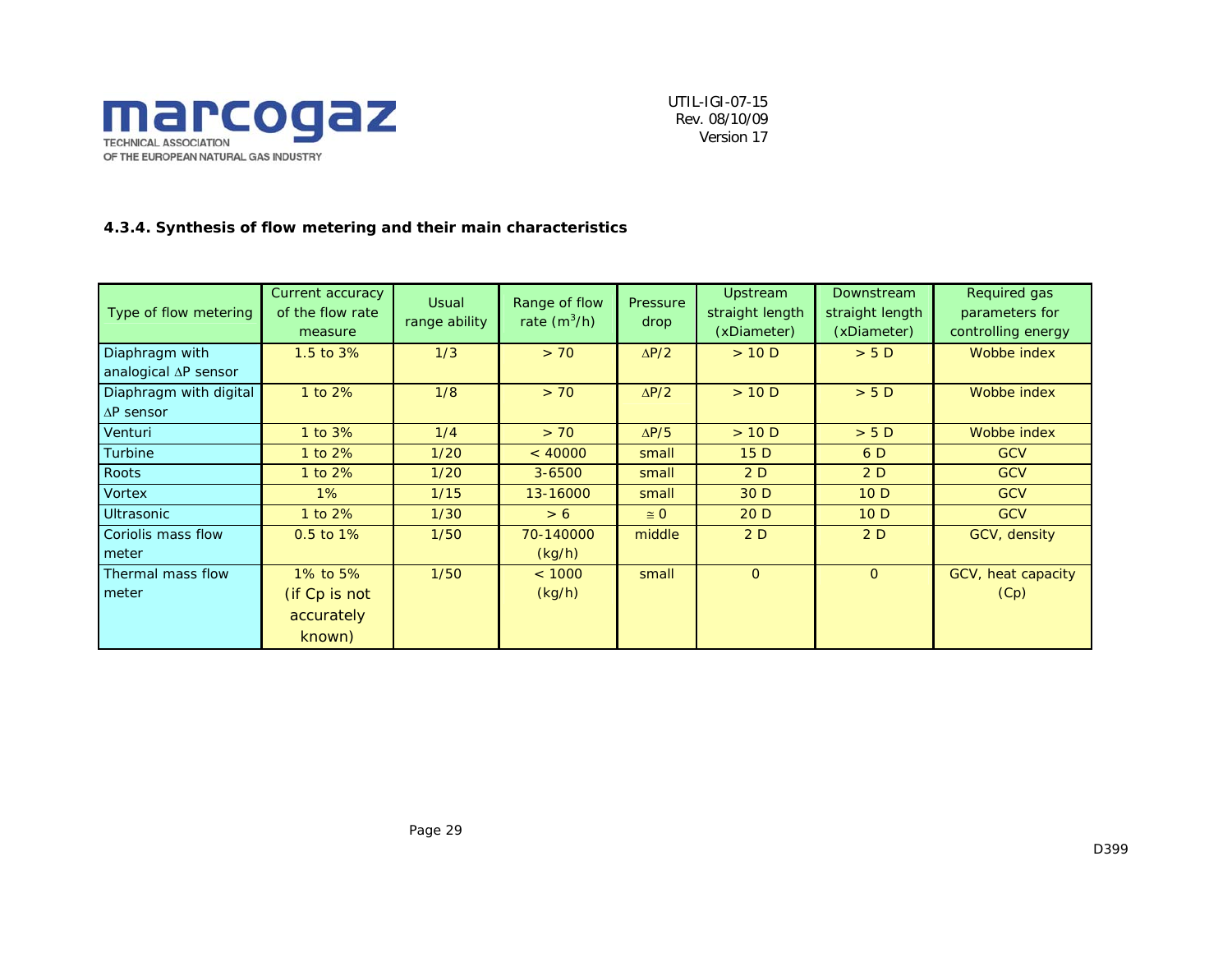

## *4.4 Industrial thermal processing equipment and sensitivity to*

## *variations in gas composition*

It is recognised that variations in gas quality may cause inefficiencies for industrial end users. It is recommended that size and frequency of major variations within the ranges as above should be restricted in a reasonable way (e.g. limited to unavoidable technical problems) and in any case be notified to the relevant end users reasonably in advance. It is the common understanding that stability of the natural gas quality remains to be of outstanding importance.

Generally, effects of gas variations are not particularly noticeable on low temperature processes as long as a few precautions are taken when the initial adjustments are made. Hence, where a boiler is concerned, the burner must be adjusted with suitable excess air so that there is no risk of producing un-burnt particles when the gas enriches; any efficiency loss remains negligible.

However, some high temperature processes (>700°C) are more sensitive to these types of disturbances. In particular:

- Those processes where the flame is used as a tool (i.e.: bulbs or medical glassware),
- Processes where the regulated temperature is only slightly lower than flame temperature (i.e.: melting glass furnaces or glass feeders),
- Processes where combustion products are used in the processing (i.e.: direct contact firing and thermal treatment, in ceramics or for steel heat treatment),
- Processes where combustion sparks off a chemical reaction (i.e.: lime kilns).

For these special industrial processes, it is generally necessary to correct the adjustments on the facility, either by hand or automatically, every time the gas varies. Ignoring these variations can lead to manufacturing defects and to an increase in the production costs that are detrimental to the industrial customer.

In addition, efficiency losses will be present in systems without air-ration controls.

These industrial thermal processes are generally sensitive to variation in Wobbe index, except those where fuel gas flow rates are controlled by the mean of volumetric flow meters. In this particular case, the process is directly sensitive to variations in Gross Calorific Value.

Due to industrial thermal equipments are so varied, it is necessary to envisage detailed technological statements, sometimes very deep studies with the services of specialized personnel and sometimes with the advice of the qualified departments of the Distribution System Operator

Gas engines and gas turbines are also considered as sensitive to variations in gaseous fuels properties.

Gas engines are mainly sensitive to the knock phenomenon. Knock is caused by an abnormal combustion, with occurrence of a detonation that adversely affects performance, emissions, and service life of spark-ignited internal combustion engines. The occurrence of knock is dependent on many variables, including combustion chamber design, air gas ratio, and intake air temperature and pressure, and fuel properties.

As far as the fuel properties are concerned, the gas's tendency to resist detonation is characterised by a value experimentally related to the gas composition and called "Methane Number". Comparable to the octane number for petrol, the Methane Number of a gaseous fuel is defined as the percentage by volume of methane blended with hydrogen that exactly matches the knock intensity of the fuel under specified operating conditions in a knock testing engine. A low Methane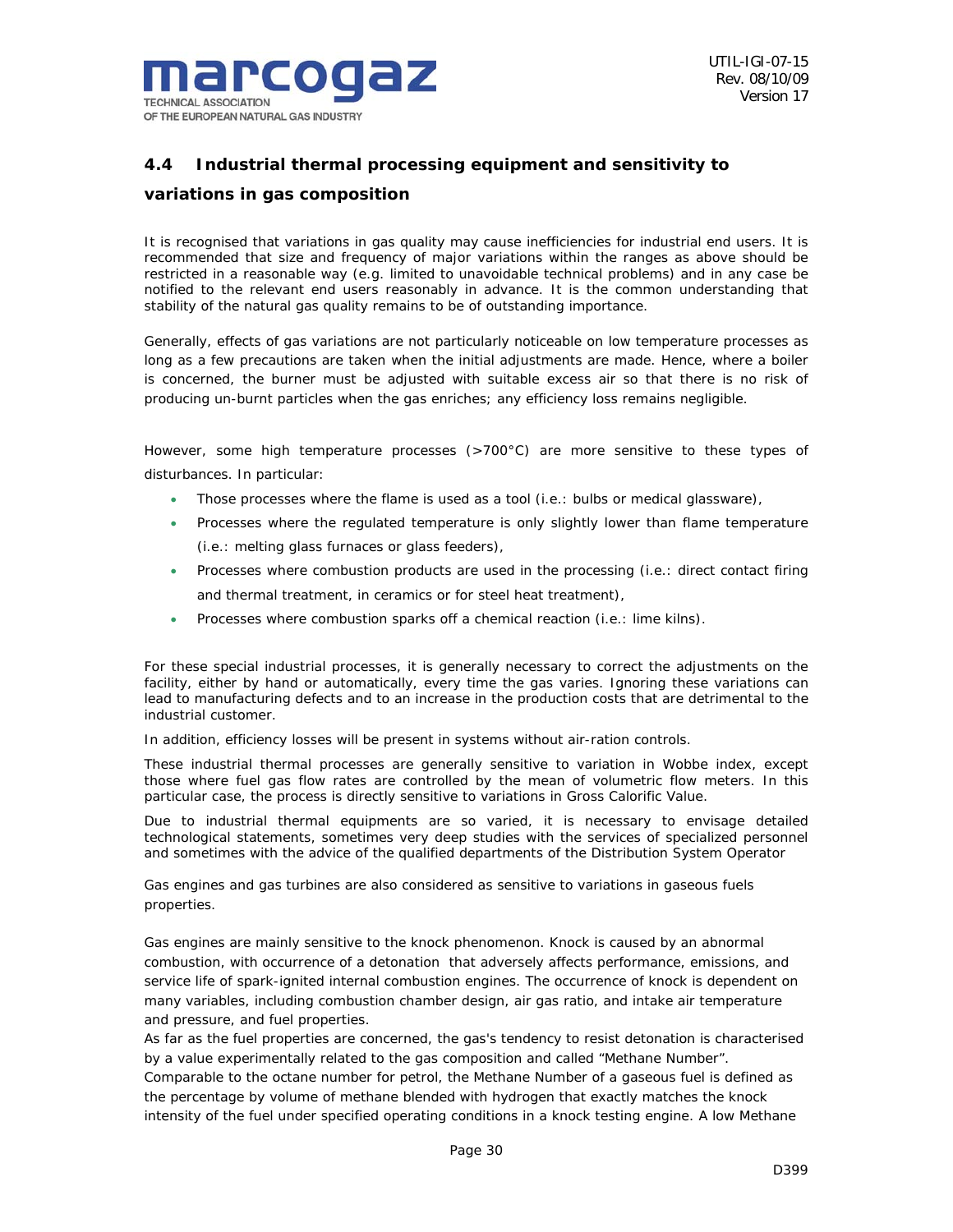

Number can lead to detonation and damage to the gas engines if no adjustment is made to the engine's operation.. For most of natural gases supplied in Europe, Methane Number is varying from 75 to 90.

To operate in acceptable conditions, gas turbines and more specially those using lean premix combustor, require flame stability (risk of flashback), stable flame temperature (to prevent component overheating or excessive thermal stresses), small combustion dynamics (due to the coupling of pressure oscillations in the combustion system with the energy release within the flame) and finally have to produce low levels of pollutant emissions (particularly NOx and CO). To comply with these requirements, gas turbines are generally equipped with efficient combustion control systems that may involved gas quality measurements (e.g. by using chromatography). Nevertheless, too large variations in Wobbe index or in rate of some compounds (e.g. C2+) can affect the efficiency, the levels of pollutant emission and the reliability of the turbines. And because of the very high gas flow rates consumed by turbines, the rates of change of the Wobbe index are generally faster than for most industrial thermo-processes and may be also an issue (control system reaction slower than the rate of change).

The following table describes how Gas Quality variations can influence the performances in the thermal processes and the possible measures that it could be taken.

For further information on the subject the Marcogaz document "Effects of Gas Quality variation on appliances " is available on the Marcogaz website www.marcogaz.org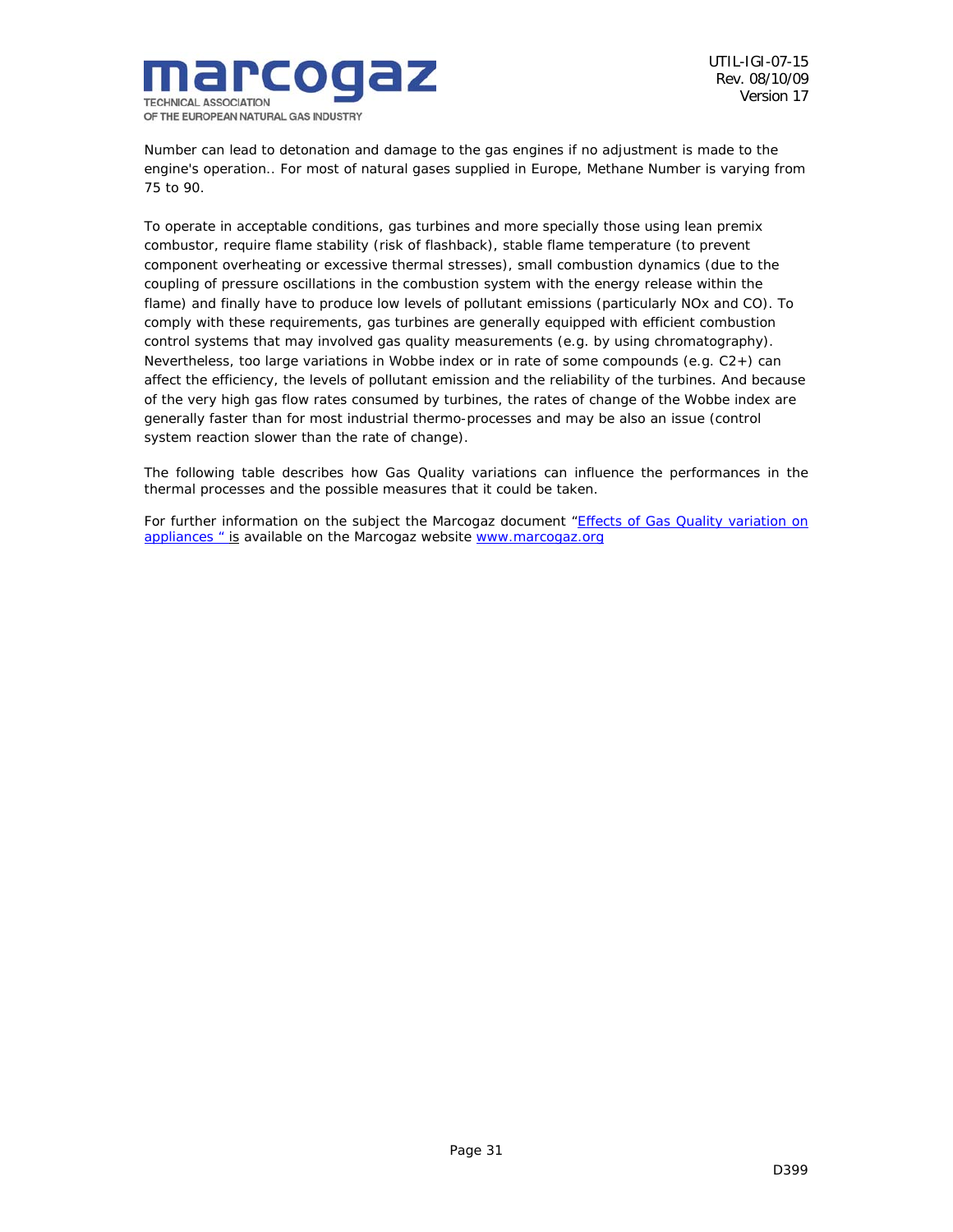

| Main category       |               | Sub categories              | Comment                          | <b>Sensitive</b>                | <b>Possible solution</b>           |
|---------------------|---------------|-----------------------------|----------------------------------|---------------------------------|------------------------------------|
|                     |               | Big boilers/large scale hot |                                  | Low for efficiency.             | Air gas control via                |
|                     | water & steam |                             |                                  | May be high for NO <sub>x</sub> | measurement of the                 |
|                     |               |                             |                                  | emissions                       | oxygen<br>in                       |
|                     |               |                             |                                  |                                 | combustion products.               |
|                     |               | Green houses                | $NO2$ is a problem when          | High to $NO2$                   | Adjustment<br>of                   |
|                     |               |                             | combustion<br>products           | emissions                       | burners for reduced                |
|                     |               | Drying                      | in contact<br>with<br>are        |                                 | fuel<br>unburned                   |
|                     |               | process                     | food. $NO2$ is a<br>plant        |                                 | (source of<br>slippage             |
|                     |               |                             | hormone,<br>and<br>can           | High to NO <sub>2</sub>         | NO <sub>2</sub> production).       |
| Low temperature     | Food industry |                             | damage crops.<br>NO <sub>2</sub> | emissions                       | <b>New</b><br>burners<br><b>or</b> |
| $(<700^{\circ}C)$   |               |                             | emissions<br>also<br>can         |                                 | air/ratio control                  |
| Industrial          |               |                             | with<br>increase<br>gases        |                                 |                                    |
| applications        |               |                             | having<br>higher                 |                                 |                                    |
|                     |               |                             | hydrocarbons<br>(with            |                                 |                                    |
|                     |               |                             | facilitate the conversion        |                                 |                                    |
|                     |               |                             | of $NO\rightarrow NO_2$ )        |                                 |                                    |
|                     |               | Drying                      | Low temp. combustion             | High to burning                 | In premixed radiant                |
|                     |               |                             | with potential presence          | velocity                        | air/gas<br>tiles,<br>ratio         |
|                     |               | Heating                     | of solvents. Radiant             |                                 | thermal<br>input<br>and            |
|                     | Infra red     |                             | power/efficiency                 |                                 | controls<br>can                    |
|                     |               |                             | dependent on burning             |                                 | minimize this effect.              |
|                     |               |                             | velocity.                        |                                 |                                    |
| High temperature    |               | Bulk (melting               |                                  | Soot formation often            | Gas quality (Wobbe                 |
| (>700°C) industrial |               | feeders)                    |                                  | desired in bulk glass           | Index, GCV) and air                |
| applications        | Ceramic/Glass |                             |                                  | (heat transfer).                | flow control.                      |
|                     |               |                             | Sensitive<br>to<br>flame         | High sensitivity<br>to          | Air ratio and thermal              |
|                     |               |                             | temperature<br>and               | burning velocity                | input control should               |
|                     |               | Finished                    | radiative<br>power.              | High sensitivity<br>to          | minimize effects.                  |
|                     |               | product                     | Finished product is also         | air ratio (over/under           | Air<br>ratio<br>control            |
|                     |               | (bulbs, etc)                | sensitive<br>flame<br>to         | stoechiometry).                 | solves                             |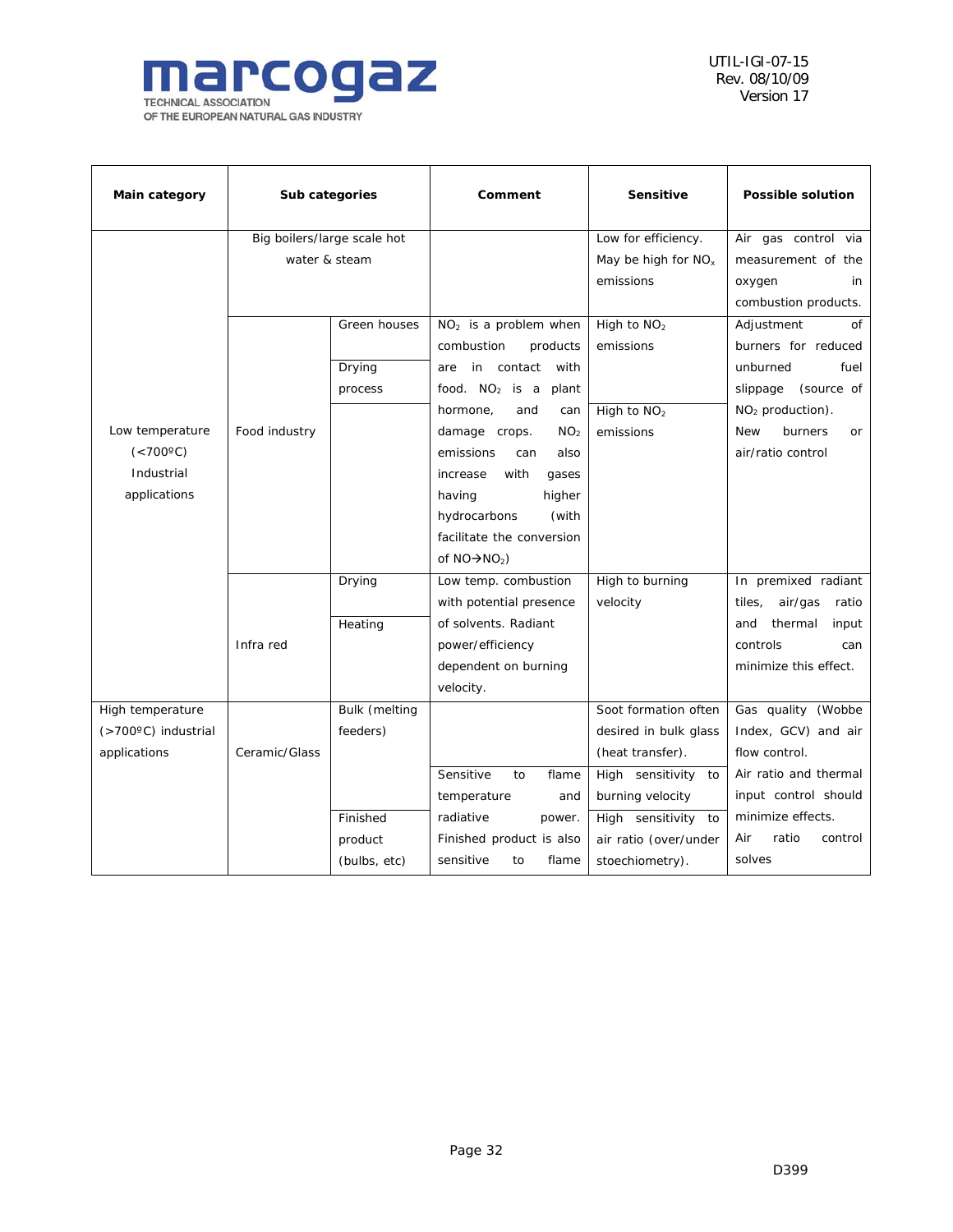

|          |                 | Ceramic                 | geometry.<br>Finished              | High sensitivity to                | stoechiometry.          |
|----------|-----------------|-------------------------|------------------------------------|------------------------------------|-------------------------|
|          |                 | roofing tiles,          | glass products sensitive           | NO <sub>x</sub> . High sensitivity |                         |
|          |                 | bricks, etc             | flame<br>length<br>to              | to soot.                           |                         |
|          |                 |                         | (burning<br>velocity).             |                                    |                         |
|          |                 |                         | Soot<br>formation                  |                                    |                         |
|          |                 |                         | (composition)<br>and               |                                    |                         |
|          |                 |                         | increased<br>NO <sub>x</sub>       |                                    |                         |
|          |                 |                         | emissions                          |                                    |                         |
|          |                 |                         | (Wobbe/calorific value)            |                                    |                         |
|          |                 |                         | possible.<br>Control<br>of         |                                    |                         |
|          |                 |                         | under-                             |                                    |                         |
|          |                 |                         | /overstoechiometric                |                                    |                         |
|          |                 |                         | firing<br>essential<br>in          |                                    |                         |
|          |                 |                         | ceramics.                          |                                    |                         |
|          | Metal oven      |                         | General<br>for<br>metal            | High to soot and                   | Solutions<br>may<br>be  |
|          |                 |                         | industry.<br>Air factor,           | $NOx$ and oxygen in                | specific<br>very        |
|          |                 |                         | soot formation and NO <sub>x</sub> | the oven                           | according<br>the<br>to  |
|          |                 |                         | important issues.                  | atmosphere.                        | application             |
|          |                 |                         |                                    | High sensitivity to                | Gas quality (Wobbe      |
|          | Lime kilns      |                         | Quality of production              |                                    | Index, GCV) and air     |
|          |                 |                         | (reject rate) sensitive            | Wobbe index or GCV                 |                         |
|          |                 |                         | to calorific flow rate             | variations                         | flow control            |
|          | Oxy-gas burners |                         | More and more used on              | Oxygen                             | Gas quality (Wobbe      |
|          |                 |                         | high<br>temperature                | consumption very                   | Index, GCV) and         |
|          |                 |                         | process in order to                | sensitive to gas                   | oxygen flow control.    |
|          |                 |                         | reduce NOx                         | variations                         |                         |
| Engines  | Fixed           |                         | Emissions<br>and                   | High to $NOx$                      | control<br>Air<br>ratio |
|          |                 |                         | performances<br>may                | High to knock                      | minimizes<br>$NO_{x}$   |
|          |                 |                         | $NO_{x}$<br>emissions<br>vary.     |                                    | variations.             |
|          |                 |                         | and engine knock set               |                                    | Readjustment<br>of      |
|          |                 | boundary conditions for |                                    | engine<br>necessary                |                         |
|          |                 | fuel sensitivity        |                                    | (with efficiency loss)             |                         |
|          |                 |                         |                                    |                                    | for knock               |
|          | Pre-mixed       |                         | Control<br>system<br>and           | High sensitivity to                | New control systems     |
|          |                 |                         | machine design<br>limit            | Wobbe<br>variation                 |                         |
|          |                 |                         | Wobbe variations, both             | (outside<br>control                |                         |
|          |                 |                         | stationary<br>(power               | range)<br>Some                     |                         |
|          |                 |                         | modulation)<br>and                 | machine<br>have                    |                         |
| Turbines |                 |                         | dynamic (oscillations);            | compositional limits               |                         |
|          |                 |                         | $NO_{x}$<br>emissions<br>and       | (on<br>higher                      |                         |
|          |                 |                         | combustion<br>instability          | hydrocarbons, e.g.)                |                         |
|          |                 |                         | issues.                            | High<br>to                         |                         |
|          |                 |                         |                                    | Wobbe/composition-                 |                         |
|          |                 |                         |                                    |                                    |                         |
|          |                 |                         |                                    | induced oscillations               |                         |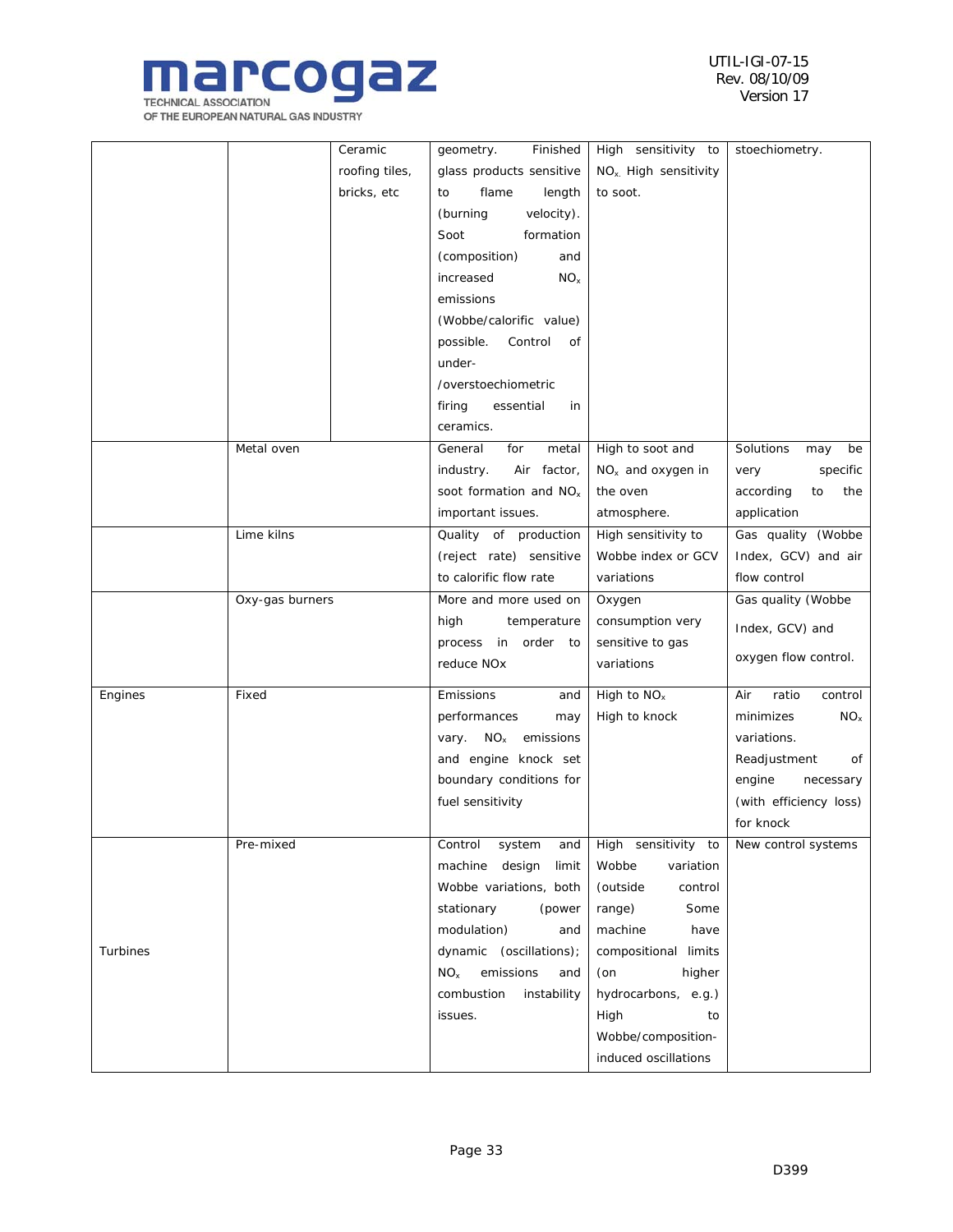

| Non-pre-mixed | $NO_{x}$<br>(also at constant | High to $NOx$    | Readjust exhaust gas   |
|---------------|-------------------------------|------------------|------------------------|
|               | Wobbe) issue                  | Thermal overload | retrofit<br>treatment: |
|               |                               | possible.        | combustion             |
|               |                               |                  | chamber.               |

### *4.5 Industrial thermal processing equipment and Environmental issues*

Industrial activities are producing gaseous emissions that are more and more regulated and controlled by national authorities. Among them, a full range of greenhouse gases is emitted from the combustion of fuels.

The combustion of natural gas is to be considered as a chemical reaction (oxidation) of the several hydrocarbons contained by the gas, with heat emission used for process purpose.

The general reaction of combustion is:

 $C_1H_m + O_2 + N_2 \rightarrow CO_2 + H_2O + O_2 + N_2 + OTHERS + HEAT$ 

Where:

 $C_nH_m$  represents hydrocarbons of the fuel,  $O_2$  + N<sub>2</sub> represent the combustion air,  $CO<sub>2</sub>$ , H<sub>2</sub>O, O<sub>2</sub> and N<sub>2</sub> are the main combustion products OTHERS (NOx, CO,  $H_2$ , C...) are generally produced in very small quantities

(Note: some particular industrial thermal processes use only oxygen as combustion agent).

The products of the combustion that have not been oxidized completely (CO,  $H_2$  and C) are denominated non-burned components

The greater is the proportion of non-burned components, the smaller is the amount of heat produced by the chemical reaction.

A **stoechiometric combustion**, is the one in which the relation between the amount of fuel and the amount of air is the minimum necessary for the complete oxidation of the fuel. For natural gas, the air gas ratio is approximately 10 m<sup>3</sup> of air to 1 m<sup>3</sup> of gas. (air factor n=1)

In the case of the methane:

$$
CH_4 + 2 O_2 + 8 N_2 \rightarrow CO_2 + 2 H_2O + 8 N_2
$$

In other words: for each unit of volume of methane  $(CH_4)$  is needed two units of oxygen( $O_2$ ). Since the content of oxygen in the air is of 21%: to burn a cubic meter of methane we need 9.54 cubic meters of air.

Air supply less than needed for the complete combustion results an **under stoechiometric combustion** and consequently produces non-burned components: CO, H<sub>2</sub> and C, but no oxygen. This so called reducing type of combustion is sometimes used in some industrial processes (i.e. porcelain manufacturing).

Burner dysfunctions or too high air factors (n>>1) may lead to an **incomplete combustion** producing non-burned components (CO,  $H_2$  and C) and oxygen (O<sub>2</sub>). This bad combustion has highly negative effects on the safety and the efficiency of the thermal process.

A **complete combustion** with n>1 increases the thermal efficiency and ensures a safe combustion (no risk of CO emission). Because high combustion temperature can be reached in this case, it has as inconvenient the increase of nitrogen oxides. Also, the optimisation of the air/gas ratio may be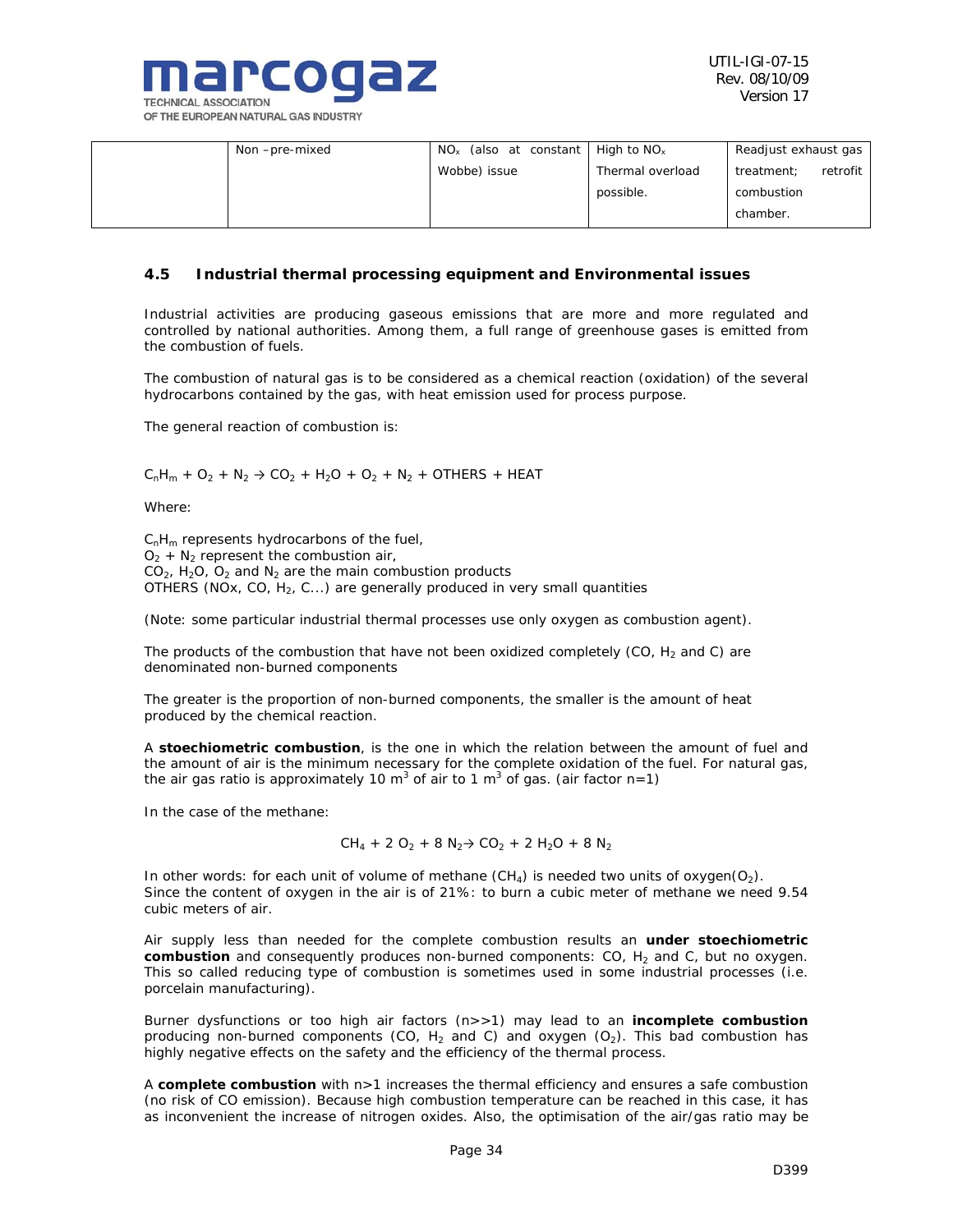

seen as a compromise between several constraints: safety, efficiency and environment. This optimum is varying over the industrial thermal processes and is depending on the type of fuel, combustion technology, combustion chamber configuration, operating conditions, control technology, and on maintenance and ageing.

NOx emissions depend on the fuel composition but more strongly on other parameters (combustion temperature, length of stay in the combustion chamber, burner design). For the last 30 years, the gas companies research centres, combustion laboratories and burners manufacturers have developed a lot of techniques to reduce the nitrogen oxides emissions of industrial burners (low-NOx burners, ultra low-NOx burners, flameless combustion, oxy-gas burners,..).

Sulphur that is added to the natural gas to give the gas the special smell (odorisation), the so called THT, is to be considered as negligible (about tens of milligrams per cubic meter).

Nevertheless, if higher concentrations of sulphur are present in the gas, it can cause problems of corrosion in the appliances by condensation of  $H_2SO_4$ .

Carbon dioxide (CO2) emissions are mainly related to the fuel composition but also to those factors which affects fuel efficiency. For natural gas, the CO2 emission factor is far below in comparison with other types of energy.

**Emission factors for CO<sub>2</sub>** (from 1996 IPCC data used as references in the 2003/87/EC Directive)

- Biomass: 400 g/kWh (average value)
- Solid fuels: 350 g/kWh (average value)
- Liquid fuels: 260 g/kWh (average value)
- LPG: 225 g/kWh
- Natural gas : 205 g/kWh

## *4.6 Biogas*

ł

Biogas is a gas mixture that comes from the biological degradation of the organic components in anaerobic conditions. The degradation of organic matters happens spontaneously in the nature or as the result of the human activities. The conditions for the methane production are in natural habitats like marshes, lakes and salt marshes. The microbiological natural process of anaerobic degradation is applied by the humans to the organic matter of the garbage dumps and the plants of production of biogas. In Europe that utilization is regulated by 99/31/EEC Directive.

The composition of biogas can vary considerably, per following:

| Density:             | $1.0 - 1.4$ kg/Nm <sup>3</sup>                        | (Methane) | 0,717 kg/Nm <sup>3</sup> )  |
|----------------------|-------------------------------------------------------|-----------|-----------------------------|
| Net Calorific Value: | 17000 -25000 kJ/Nm <sup>3</sup>                       | (Methane) | 35882 kJ/Nm <sup>3</sup> )  |
|                      | Gross calorific value: 18000-32000 kJ/Nm <sup>3</sup> | (Methane) | 39819 kJ/Nm <sup>3</sup> )  |
| Wobbe Index:         | $20000 - 30000$ kJ/Nm <sup>3</sup>                    | (Methane) | 54.720 kJ/Nm <sup>3</sup> ) |

The components of biogas which can cause corrosion are the hydrogen sulphide  $(H<sub>2</sub>S)$  and Carbon Dioxide (CO<sub>2</sub>)<sup>*I*</sup>. The hydrogen sulphide can be highly corrosive for metals particularly the copper, iron and steel. During combustion, the H<sub>2</sub>S is oxidized to form sulphur oxides  $SO_2$  and  $SO_3$  that lead to the highly corrosive sulphuric acid formation in the ducts of combustion gases.

Carbon dioxide also can be corrosive in particular under conditions of high pressure and presence of water, since the CO<sub>2</sub> in dissolution takes to the carbonic acid formation  $H_2CO_3$ .

 $1$   $CO<sub>2</sub>$  reduces the burning velocity of natural gas flames and biogases (methane/ $CO<sub>2</sub>$  mixtures) have lower *burning velocities than the equivalent natural gas flames. This is a concern for the stability of all burner systems.*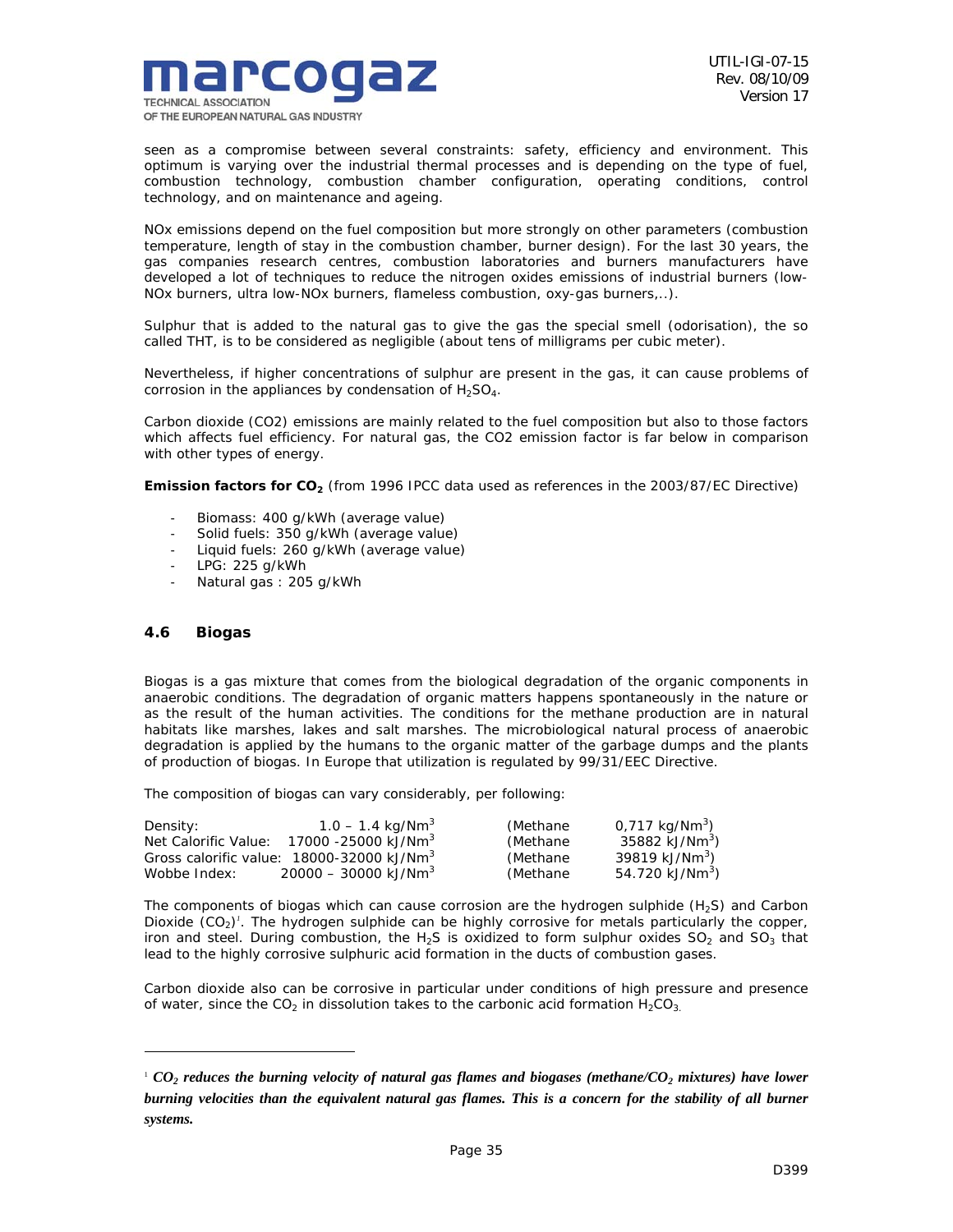

Regarding the effects on combustion, the CO2 reduces the burning velocity of natural gas flames, and biogases in general have lower burning velocities than the equivalent natural gas flames. This is a concern for the stability of all burner systems.

In addition biogas normally is saturated with water steam and the humidity favours corrosion. The methane contained in biogas is a gas of powerful effect conservatory (1tCH<sub>4</sub>=21tCO<sub>2</sub>). The mitigation of the environmental impact attributable to the gas discharge of effect conservatory to the atmosphere of the garbage dumps is a preventive measure against global warming, for that reason its use is fomented to avoid its emission to the atmosphere.

There are four basic applications for biogas:

- 1. Production of electricity: using a gas motor or a gas turbine.
- 2. Thermal use: combustion of biogas for production of steam, hot water or hot gases.
- 3. Production of gas to be commercialized like fuel for vehicles.
- 4. Production of gas to be sold to a network of gas distribution natural gas.

The option of electricity production is the most independent alternative, since the incidences of internal operation, do not repel in the use and later utilisation.

The option of use like combustible gas, to be sold to the network of natural gas or to be commercialized like fuel for vehicles, implies the necessity of the  $CO<sub>2</sub>$  purification, H<sub>2</sub>S and of the humidity for its adaptation to the conditions of the network.

Its functionality also depends on the facilities location with respect to the possible connections to the natural gas network.

Considering the variable characteristics of the gases from non renewable sources and the possible technical problems arising from its injection into gas grids, Marcogaz decided to prepare a recommendation on the injection of such gases into gas grids which should serve as a guideline for grid operators and producers for better technically managing the injection of gases into the grid. The recommendation is freely downloadable from the Marcogaz website www.marcogaz.org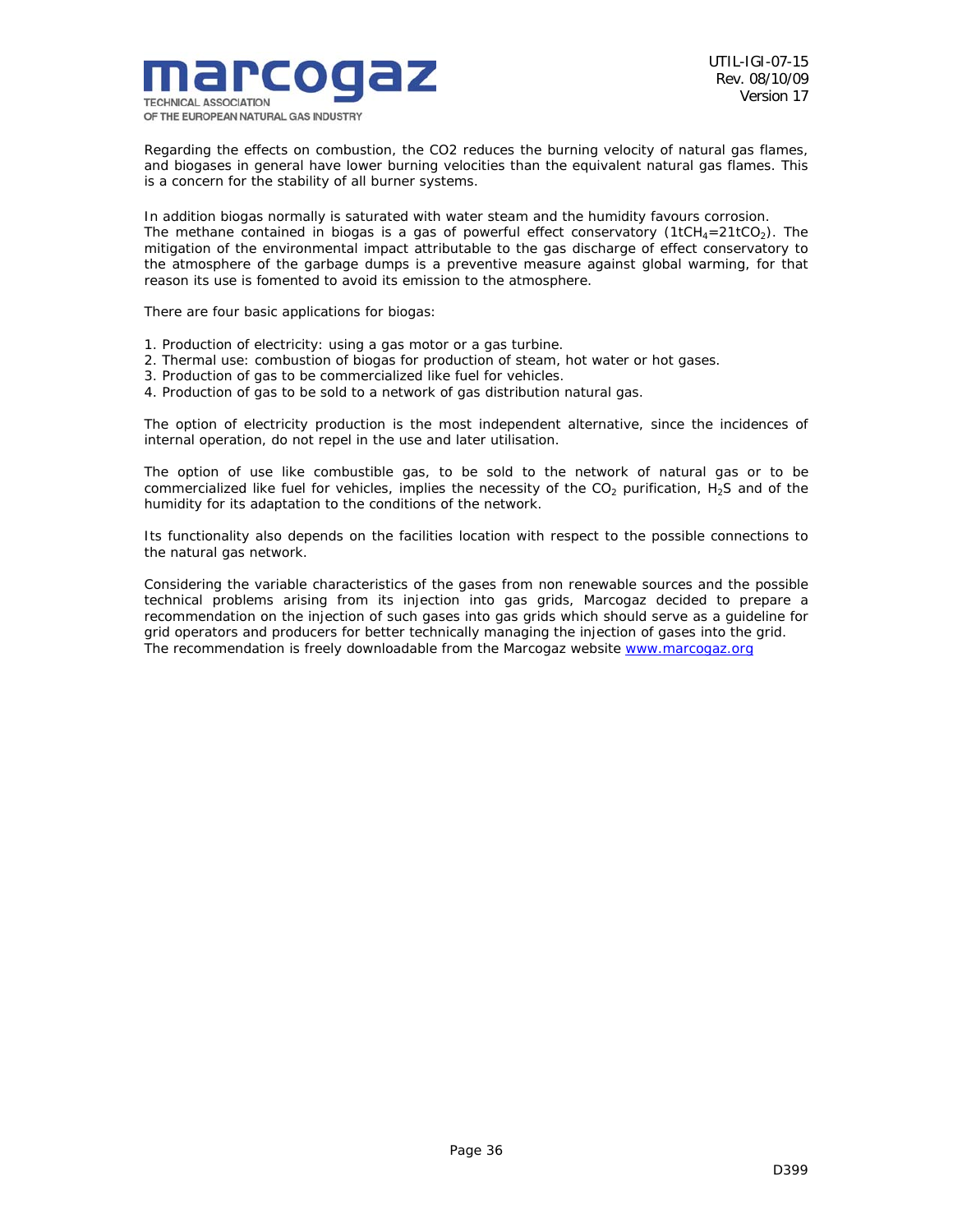

## *5 THE ENVIRONMENT*

#### **5.1 Emission Trading Directive**

Following the adoption of the Kyoto protocol in 1997, the European Commission put in place the Emissions Trading Scheme in 2005 by the adoption of the Directive 2003/87/EC entered into force in 2003. For the ETS each Member State receives a certain amount of CO2 allowances which are further allocated to the undertakings falling under the scope of the Directive mentioned before. The amount of allowances is revised periodically. If the undertaking needs more than the available allowances it has to buy the excess in special auctions. More details on the ETS functioning can be found in the following link http://ec.europa.eu/environment/climat/emission/index\_en.htm .

#### **5.1.1 CO2 measurement**

CO2 determination should be done accordingly to the guidelines established by the EU Commission. These guidelines, established with a Commission Decision 2007/589/EC in 2007 can be downloaded at the following link

http://eur-lex.europa.eu/LexUriServ/LexUriServ.do?uri=OJ:L:2007:229:0001:0085:EN:PDF

Annex IV to the Directive 2003/87/EC permits a determination of emissions using either:

- a calculation-based methodology ("calculation")

- a measurement-based methodology ("measurement").

The operator may propose to measure emissions if he can demonstrate that:

- it reliably gives higher accuracy than the relevant calculation applying a combination of the highest tiers, and

- the comparison between measurement and calculation is based on an identical list of sources and emissions.

The operator may, with the approval of the competent authority, combine measurement and calculation for different sources belonging to one installation. The operator shall ensure and demonstrate that neither gaps nor double counting concerning emissions occur.

Calculation of emission data can be done with the following formula:

 $CO<sub>2</sub>$  emissions = activity data \* emission factor \* oxidation factor

Measurement shall be done accordingly to relevant standards.

## *5.2 Measures to reduce emissions (CO2, CO, NOx, CH4)*

The Best Available Techniques Reference Documents (B.A.T.) detail the most common measures put in place to reduce emissions, divided per type of machinery and harmful emissions type  $(CO<sub>2</sub>)$ , CO,  $NO<sub>x</sub>$ ,  $CH<sub>4</sub>$ ). Many of them are part of the so called Best Available Techniques (BAT) that can be used to reach the emission levels foreseen by the Large Combustion Plant Directive (L.C.P.) and Integrated Pollution Prevention and Control (I.P.P.C.). For more detailed information on these measures B.R.E.F. (Best Available Techniques Reference Documents) documents for the different kind of installations exist and can be downloaded from the following link of the EU Commission website http://eippcb.jrc.es/pages/FActivities.htm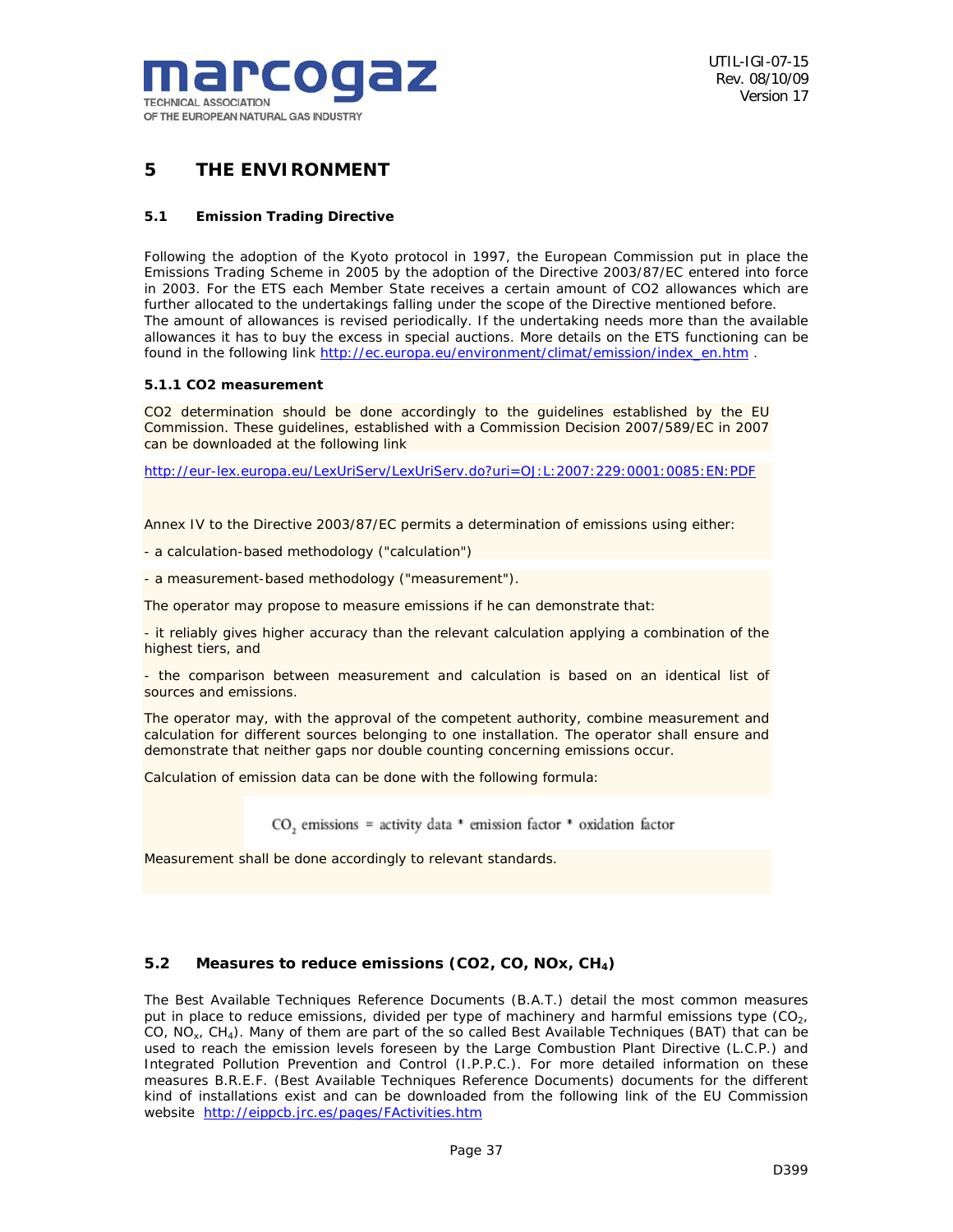

## *5.3 Integrated Pollution prevention & Control Directive (IPPC), Large Combustion Plants Directive (LCP)*

Among the most relevant Directives for Industrial Gas Installations it must be mentioned Directive 2001/80/EC on Large Combustion Plants and Directive 96/61/EC on Integrated Pollution Prevention&Control. They both deal with the pollutants arising from industrial activities and in particular with their limitation.

The LCP Directive applies to combustion plants with rated thermal input of which is equal to or greater than 50 MW.

Regarding the IPPC Directive it applies to the activities listed in Annex I of the Directive itself. The link with the EU Official website for downloading the Directives are the following:

http://europa.eu/legislation\_summaries/environment/air\_pollution/l28028\_en.htm

http://ec.europa.eu/environment/air/pollutants/stationary/ippc/index.htm

To be noted that these two Directives, together with others like incineration of waste Directive, Titanium Dioxide industry waste Directive etc, is being recasted in one unique Directive which is at the moment under discussion in the EU Parliament and Council.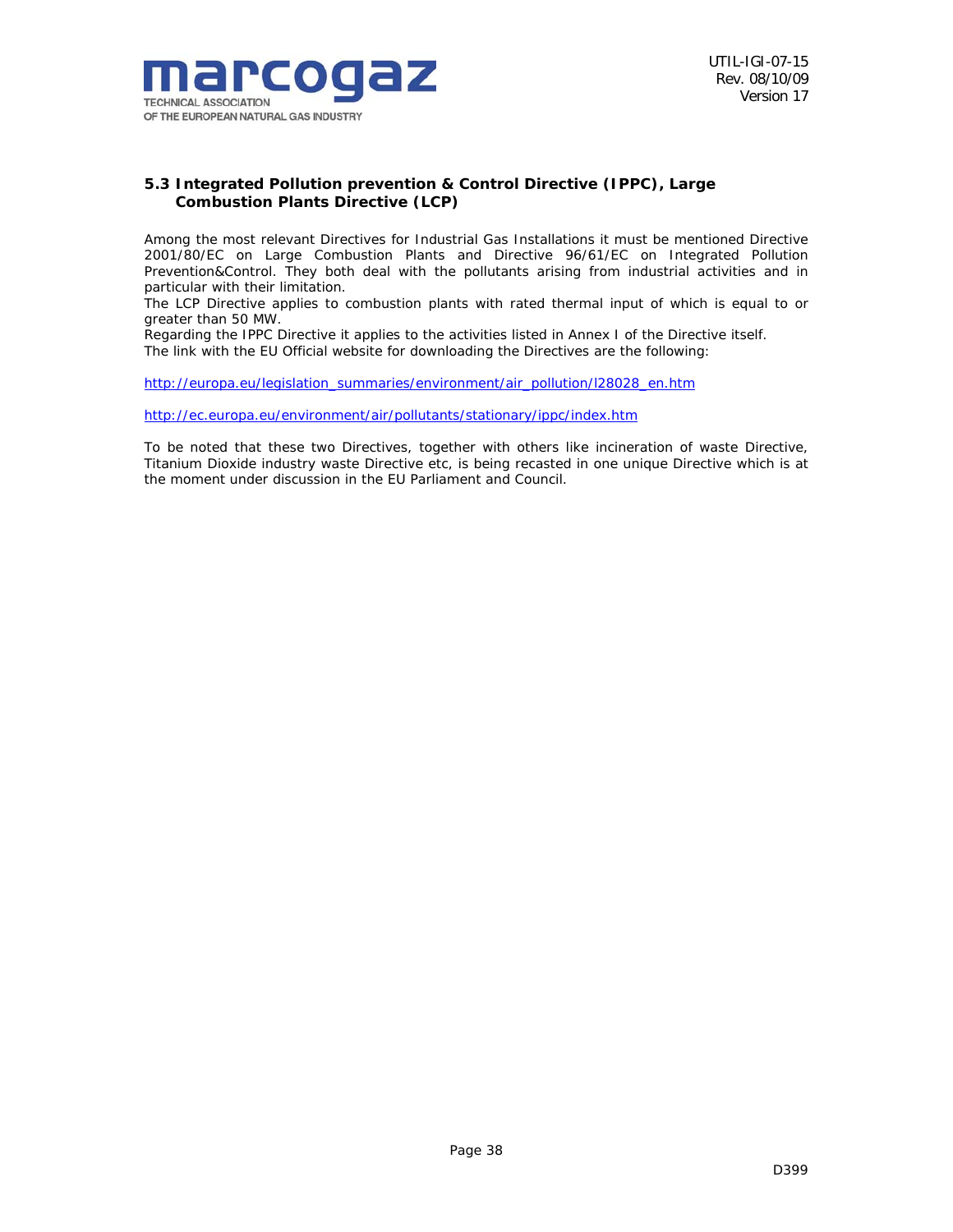

## *6. REFERENCES*

1) EU Directives http://eur-lex.europa.eu

2) Marcogaz: "*recommendation on the injection of gases from non conventional sources into gas networks"* 

3) European Turbine network: position paper "*The impact of natural Gas Quality on Gas Turbine Performance"* 

4) Marcogaz: "main effects of gas quality variations on applications"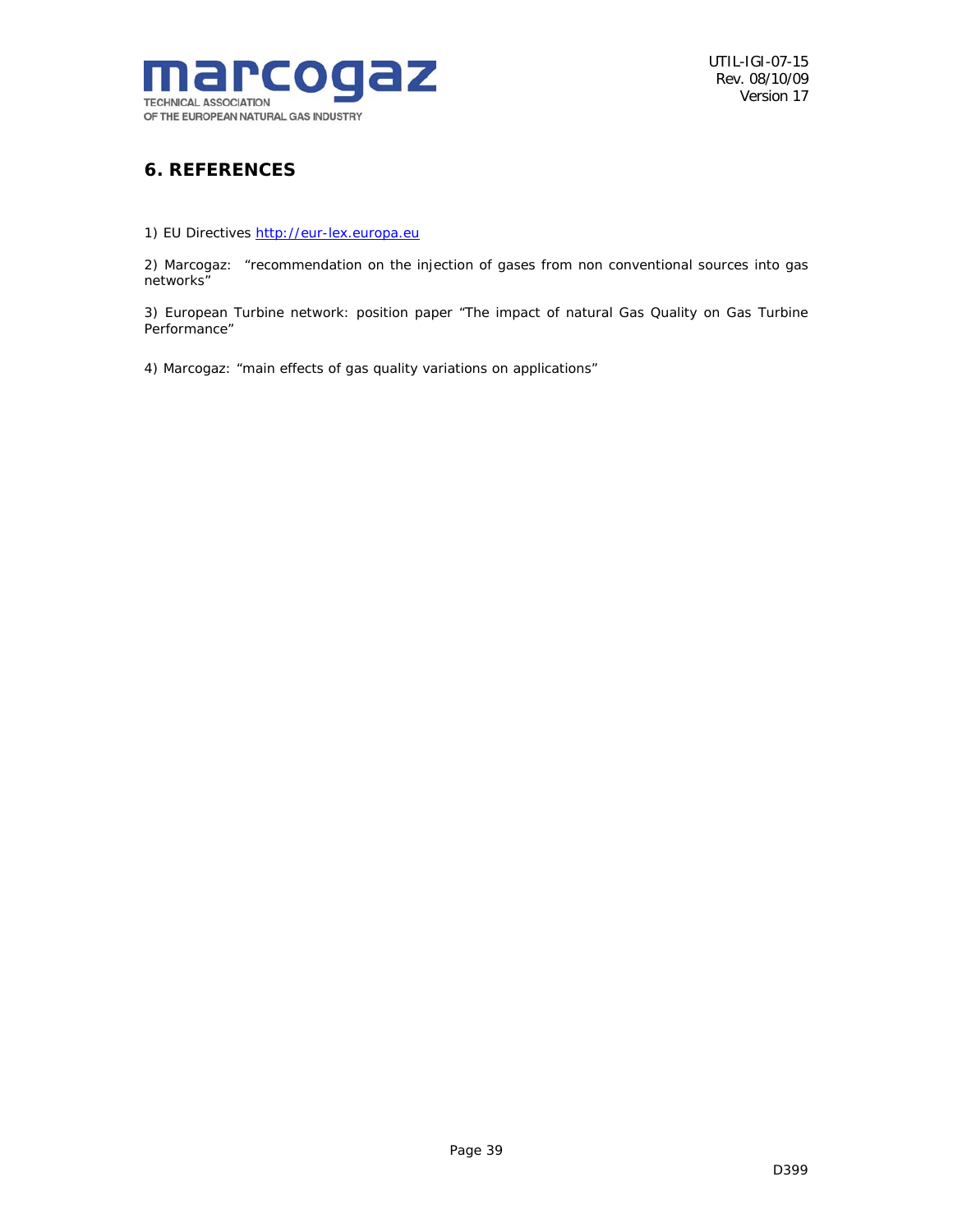

## *APPENDIX*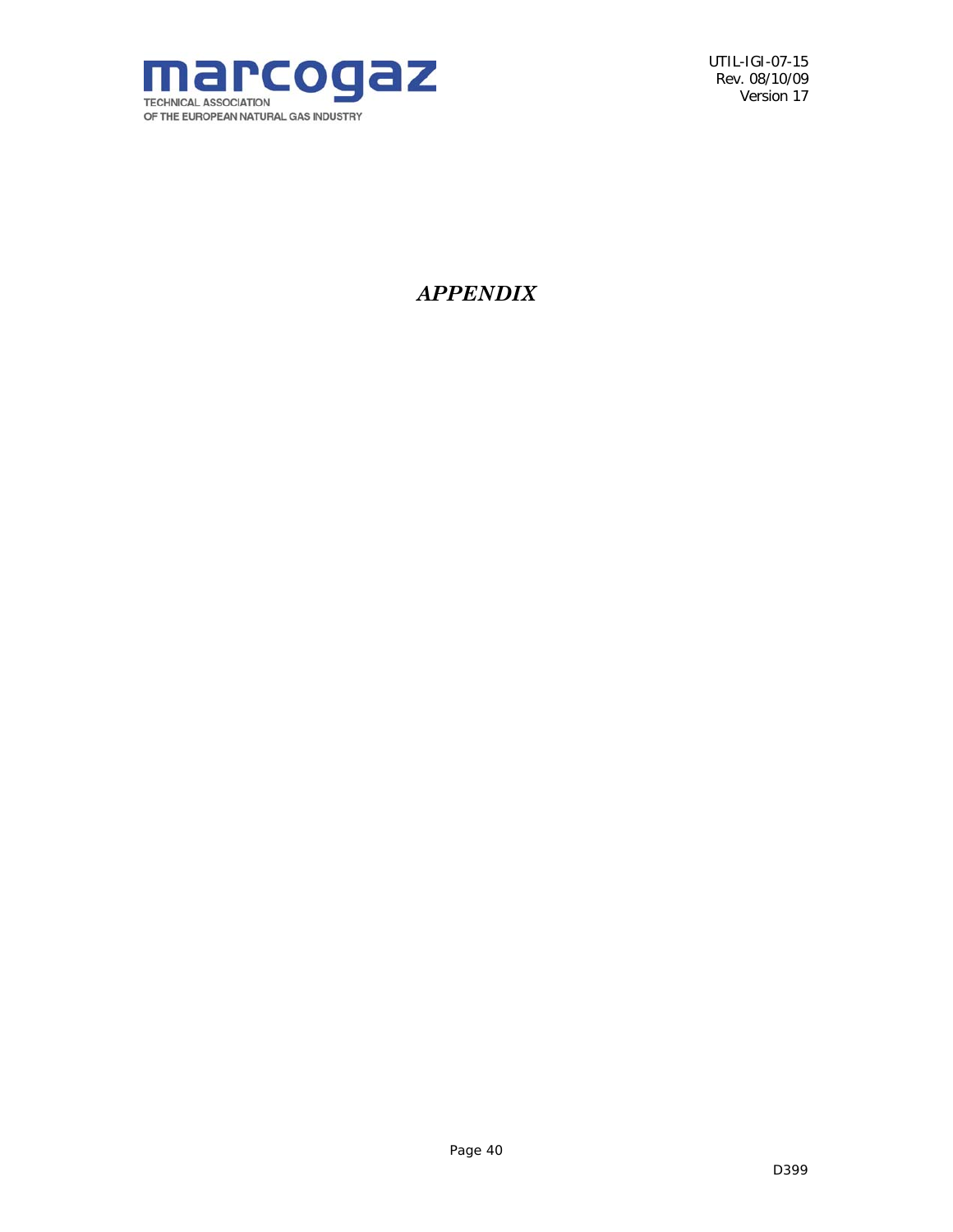

## *Appendix I: Glossary of Terminology / Definitions*

#### **air gas ratio**

The ratio between the mass flow of combustion air and the mass flow of the fuel gas.

#### **air factor**

The ratio between the actual mass flow of combustion air and the stoechiometric mass flow of combustion air.

#### **gas appliances**

Appliances burning gaseous fuels used for cooking, heating, hot water production, refrigeration, lighting or washing and having, where applicable, a normal water temperature not exceeding 105°C, except those specifically designed for use in industrial processes carried out on industrial premises.

#### **pressure**

Gauge pressure of the fluid inside the system, measured in static conditions

#### **design pressure (DP)**

Pressure at which the design calculations are based. This is equivalent to the maximum allowable pressure (PS) as given in the PED.

#### **maximum allowable pressure (PS)**

Maximum pressure for which pipework is designed in accordance with the strength requirements in this document.

#### **maximum incidental pressure (MIP)**

Maximum pressure at which a system can experience during a short time, limited by the safety devices

#### **Operating pressure (OP)**

Pressure which occurs within a system under normal operating conditions

#### **maximum operating pressure (MOP)**

Maximum pressure at which a system can be operated continuously under normal operating conditions

Note: Normal operating conditions are: no fault in any device or stream.

#### **tightness test pressure (TTP)**

Pressure applied to a system during tightness testing

#### **strength test pressure (STP)**

Pressure applied to a system during strength testing

#### **combined test pressure (CTP)**

pressure applied to a system during combined testing

#### **components**

Any item from which a gas supply system or installation is constructed. A distinction is drawn between the following groups of components:

- ancillaries (for example; pressure regulators, valves, safety devices, expansion joints, and insulating joints);
- pipes, including bends made from pipe;
- instrumentation pipework;
- fittings (for example; reducers, tees, factory-made elbows, flanges, dome ends, welding stubs, and mechanical joints)

#### **flexible appliance connector**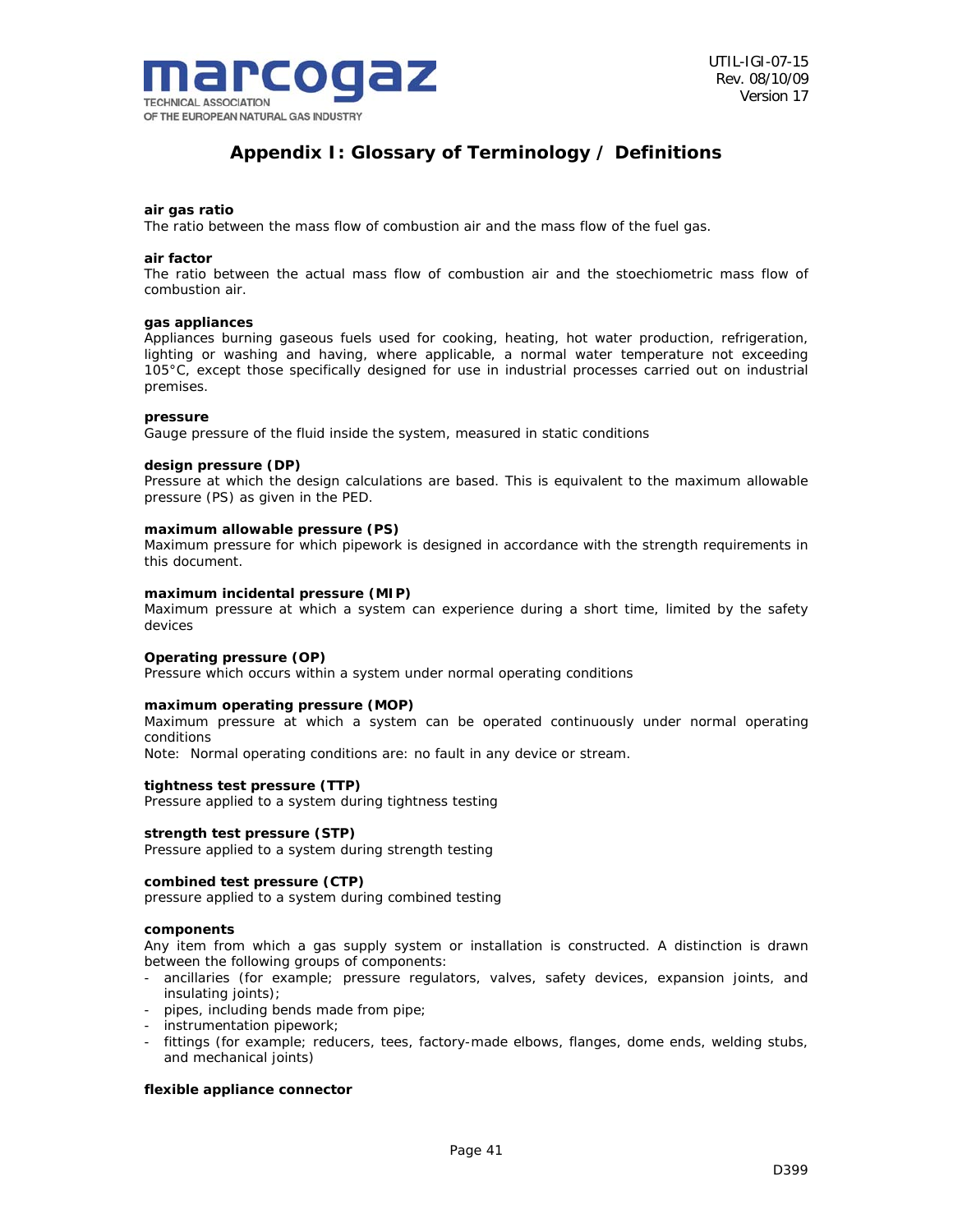

Fitting of flexible pipe to be fitted between the end of fixed pipework and the appliance inlet connection

#### **point of delivery**

The point of transfer of ownership of gas from the supplier to the customer. NOTE 1 This can be at a means of isolation or at the meter outlet connection NOTE 2: This can be isolation valve (or combination of regulator and isolation valve) located before or after the metering station, as defined by the particular EU member state.

#### **user(s)**

Person (s) responsible for the safety of the gas installation and associated risks on a site NOTE Normally the user will be the site occupier or owner. It should be assumed that every user has a responsibility for work performed on their site, whether or not the work is performed directly for the user or not. This does not mean that they cannot take advice from an independent specialist.

#### **pipework**

Assembly of pipes and fittings

#### **installation pipework**

Pipework downstream of the point of delivery terminating at the appliance inlet connection NOTE This pipework is normally the property of the customer.

#### **ventilated space**

Space where the air is continuously changed by natural or mechanical means

#### **safety zone**

Area around the pipework from which persons who are not involved in the strength test are excluded during testing

#### **equipotential bond**

Means of ensuring that metallic gas pipework and other metallic parts of the building are at the same electrical potential

NOTE :For safety reasons, this equipotential bonding is connected to earth.

#### **duct**

Space specifically designed and constructed for the passage of building services EXAMPLE Building services include gas pipework, water systems, power and telecommunication cables.

#### **ventilation duct**

Duct forming part of the structure of the building and intended exclusively for ventilation purposes

#### **means of isolation**

Device which is intended to interrupt the gas flow in pipework EXAMPLE: Manually operable valve.

#### **DEFINITIONS RELATING TO JOINTING METHODS**

#### **joint**

Means of connecting elements of a gas installation

#### **flanged joint**

Joint in which gas tightness is achieved by compression of a gasket between the faces of two flanges

#### **threaded joint**

Joint in which gas tightness is achieved by metal-to-metal contact within threads with the assistance of a sealant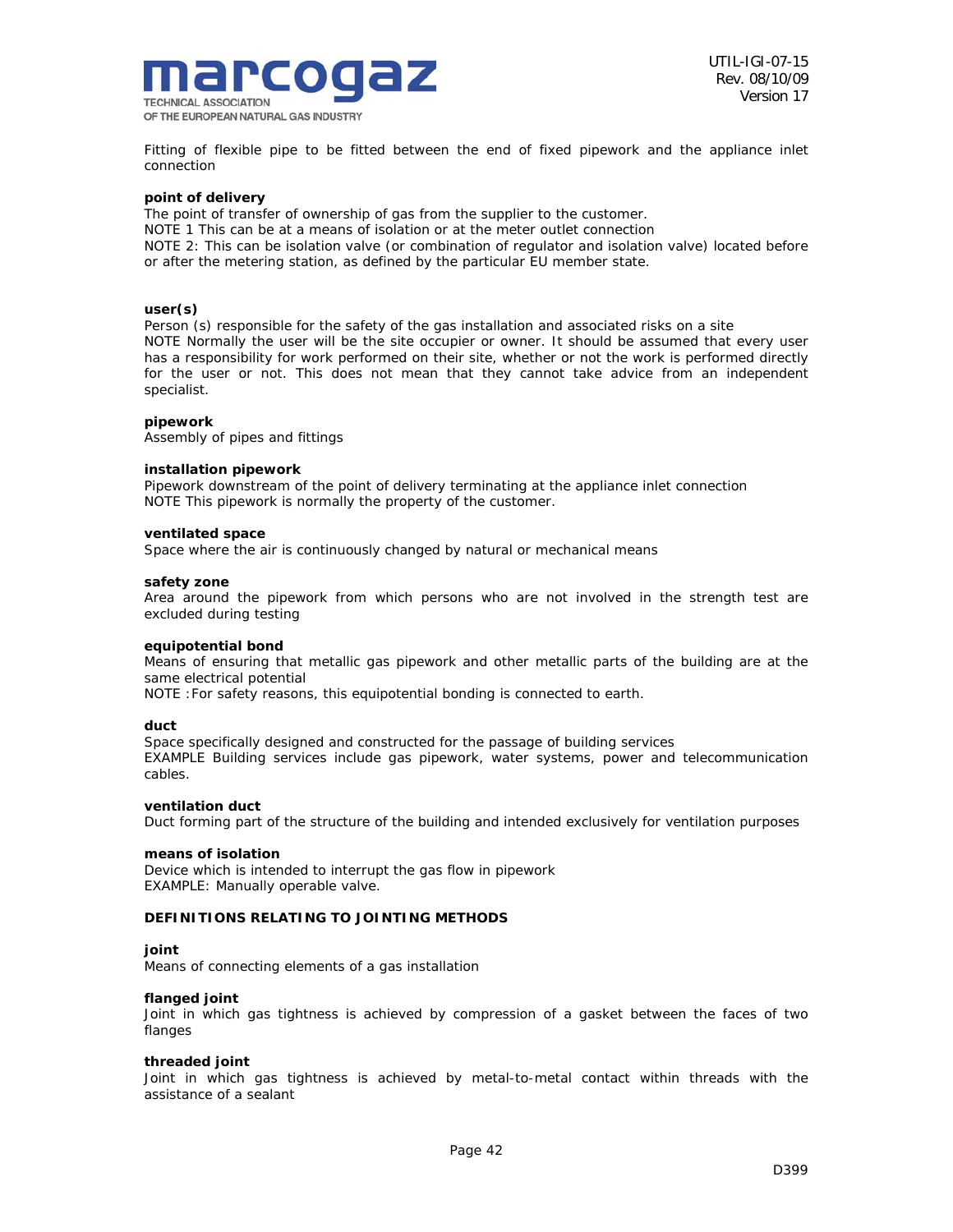

#### **mechanical joint**

Joint in which gas tightness is achieved by compression, with or without a seal and which can be disassembled and reassembled

NOTE: This definition includes twin ferrule type joints

#### **pressed joint**

Joint in which tightness is achieved by using a specific tool for either compressing a fitting to form the joint or expanding a pipe to enable forming the joint

#### **brazed joint**

Joint formed by brazing

#### **welded joint**

Joint formed by welding

#### **electro fusion joint**

Joint formed between polyethylene components using fittings which have an integrated electric heating element

#### **butt fusion joint**

Joint formed between polyethylene components where the two pipe ends are heated and brought together to be fused directly without the use of a separate fitting or filler material

#### **compression joint**

Type of joint in which gas tightness is achieved by compression within a socket with or without a seal

#### **DEFINITIONS RELATING TO COMPONENTS**

#### **regulator**

Device which reduces the gas pressure to a set value and maintains it within prescribed limits

#### **appliance connection**

Flexible pipe or length of rigid pipework connecting an appliance's means of isolation with the appliance inlet connection

#### **insulating joint**

fitting installed to insulate electrically one section of pipework from another

#### **sleeve**

Protective pipe through which a gas pipe passes

#### **vent pipe**

Pipework connected to a safety or control device to release gas at a safe location

#### **creep relief valve**

Device designed to release a limited flow of gas in the event of an unacceptable pressure being detected within the system it protects.

#### **safety slam-shut device**

Device designed to quickly shut off the gas flow in the event of an unacceptable pressure being detected within the system it protects

#### **instrumentation pipework**

Pipework required for the proper functioning of the ancillaries installed within the pressure regulating installation

EXAMPLE: Sensing, measuring, auxiliary and sampling lines.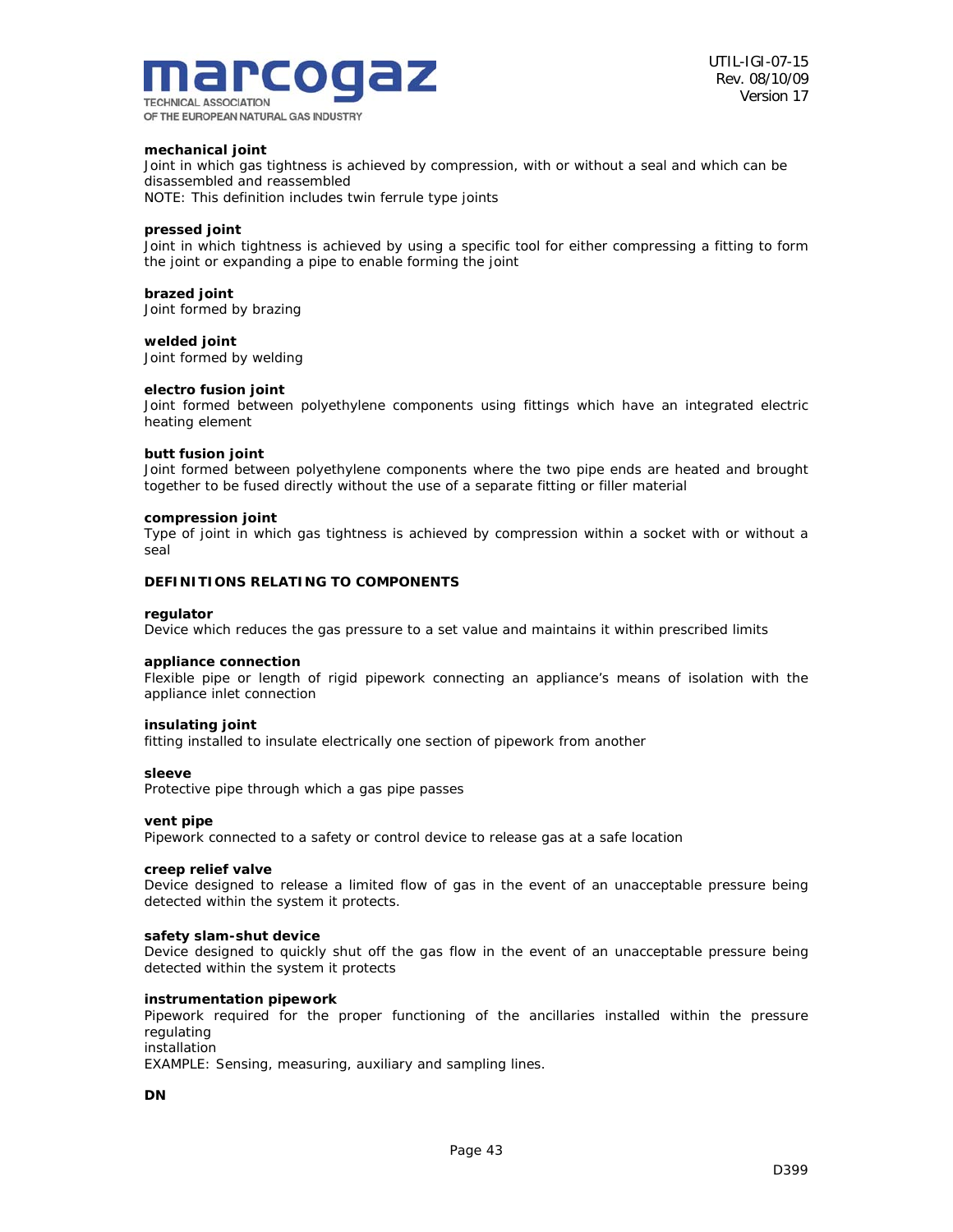

Alphanumeric designation of size for components of a pipework system, which is used for reference purposes.

It comprises the letters DN followed by a dimensionless whole number, which is in directly related to the physical size, in millimetres, of the bore or outside diameter of the end connections

NOTE 1: The number following the letters DN does not represent a measurable value and should not be used for calculation purposes except where specified.

NOTE 2: Where DN designation is used, any relationship between DN and component dimensions are given, e.g. DN/OD or DN/ID.

#### **safety system**

System which ensures, independent of the pressure regulating system, that the outlet pressure of that system does not exceed the safety limits

#### **DEFINITIONS RELATING TO TESTS**

#### **strength test**

Specific procedure intended to verify that the pipework meets the requirements for mechanical strength

#### **tightness test**

Specific procedure intended to verify that the pipework meets the requirements for tightness

#### **combined test**

specific procedure to verify that the pipework and/or installation meets the requirements for mechanical

strength and tightness

#### **leak detection fluid**

Specially formulated fluid and foaming product that gives a clear indication that a leak exists when applied to an element of pipework

#### **DEFINITIONS RELATING TO ASSEMBLY PROCESSES FOR METALLIC MATERIALS**

#### **welding**

Joining (union) of two or more parts by heat or pressure or a combination of both, (fusion, arc or oxy-acetylene) such that the materials form a continuity. A filler metal having a melting point similar to that of the materials to be welded can be used

#### **brazing**

Operation in which metal parts are joined by means of capillary action of a filler metal in the liquid state with a melting temperature, higher than 450 ° C, lower than that of the parts to be joined and wetting the parent metal(s), which does not participate in the making of the joint NOTE This is often referred to as hard soldering.

#### **hot tapping**

Procedure involving the safe use of heat, e.g. welding or fusion, to affix an attachment to a section of pipework containing gas at pressure

#### **DEFINITIONS RELATING TO PRESSURE REGULATING AND METERING**

#### **compressors**

A complete unit for raising the gas pressure within installation pipework above 0.5 bar to an OP greater than 5 bar.

#### **station**

Gas pressure regulating and/or metering system including (where applicable) the housing, the odorisation facilities and the fenced site

#### **gas pressure regulating and metering system**

System comprising all equipment, together with inlet and outlet pipework up to and including the isolating valves, which together performs the functions of pressure regulation, pressure safety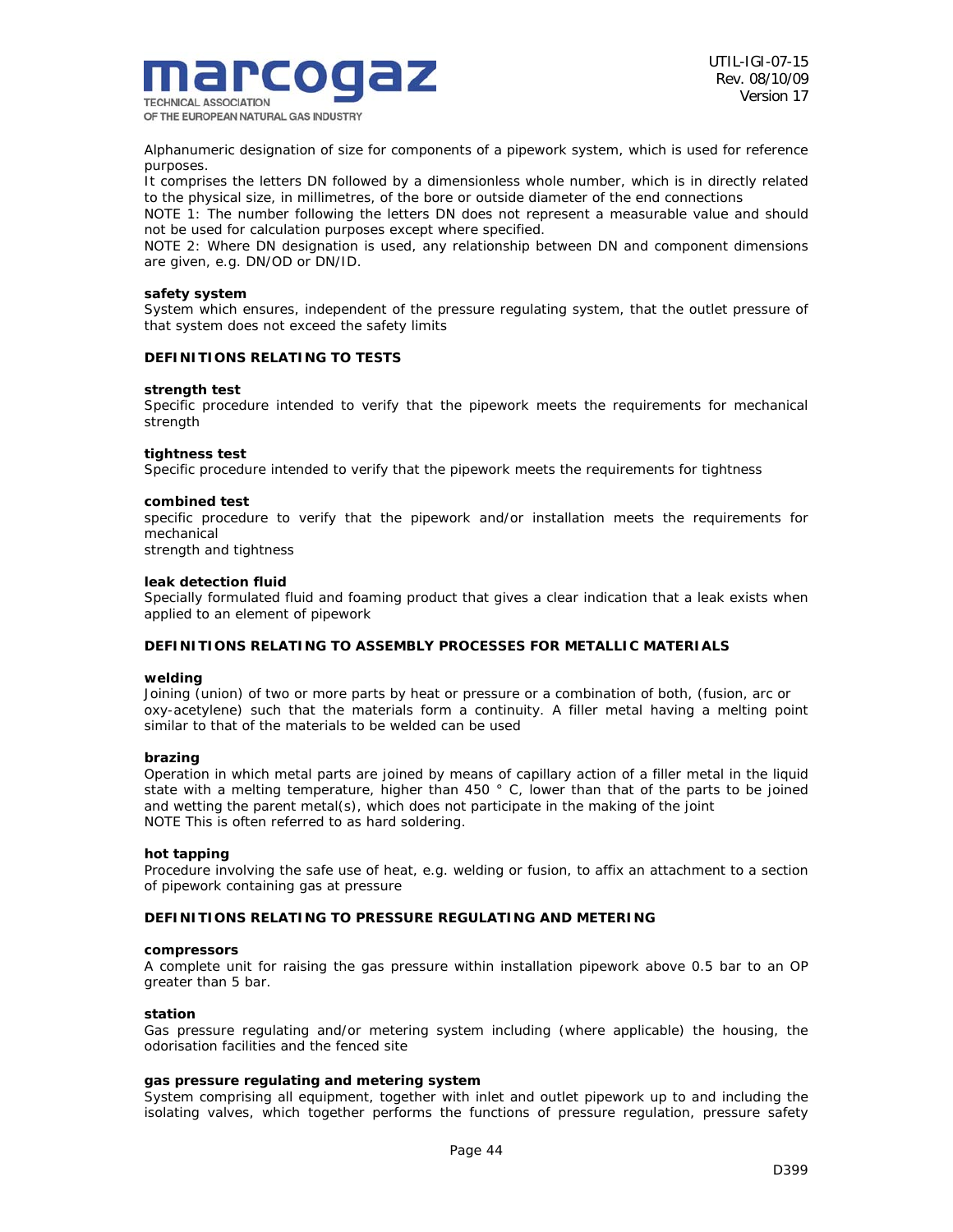

and/or quantitative gas measurement, whether or not including pressure boosting and/or gas mixing facilities

## **monitor**

Second regulator used as a safety device in series with the active regulator which assumes control of the pressure at a higher set value in the event of the active regulator failing open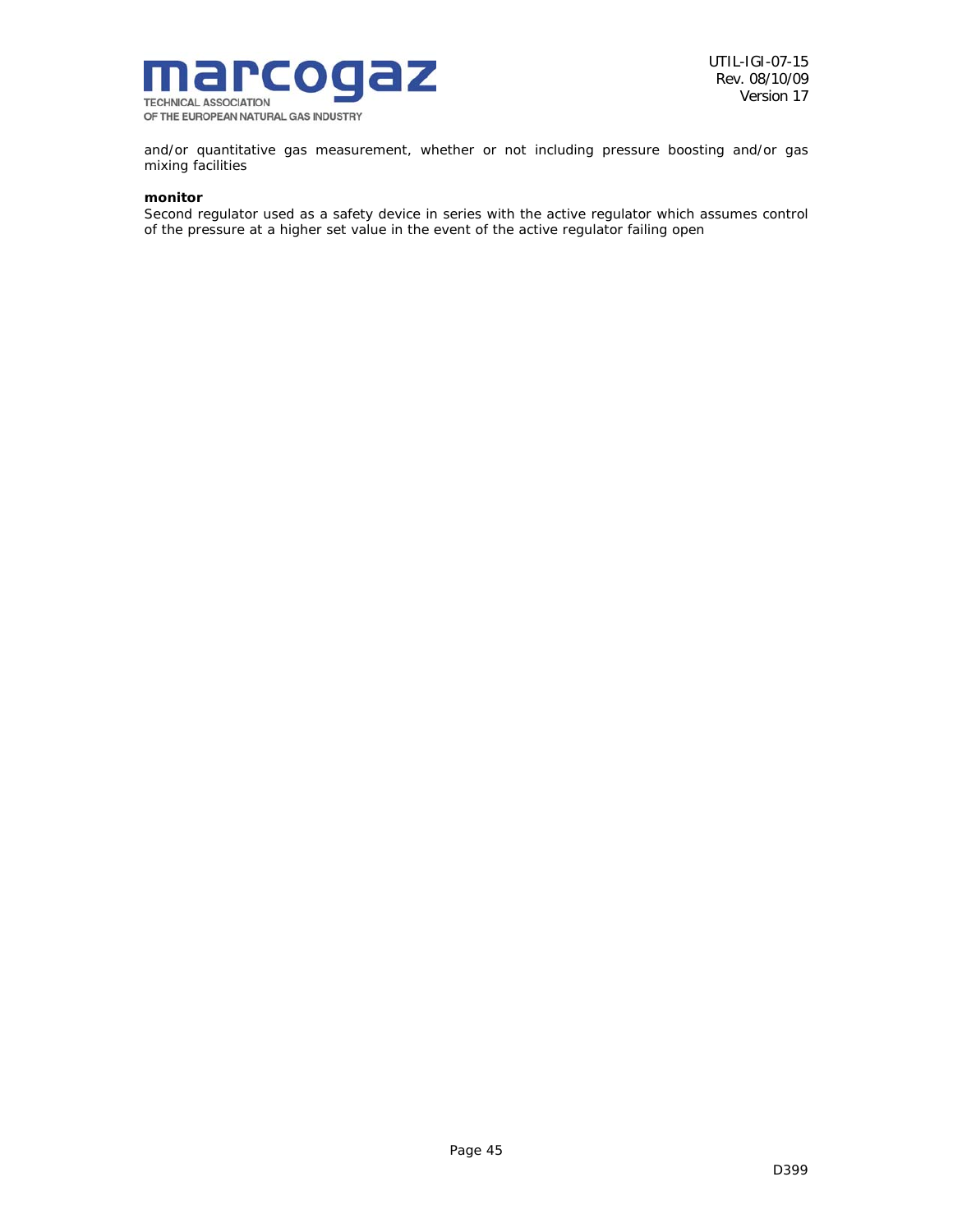



## *Appendix II: Directive PED. Conformity Assessment tables*



Exceptionally, vessels intended to contain an unstable gas and falling within categories I or II on the basis of table 1 must be classified in category III.



Exceptionally, portable extinguishers and bottles for breathing equipment must be classified at least in category III.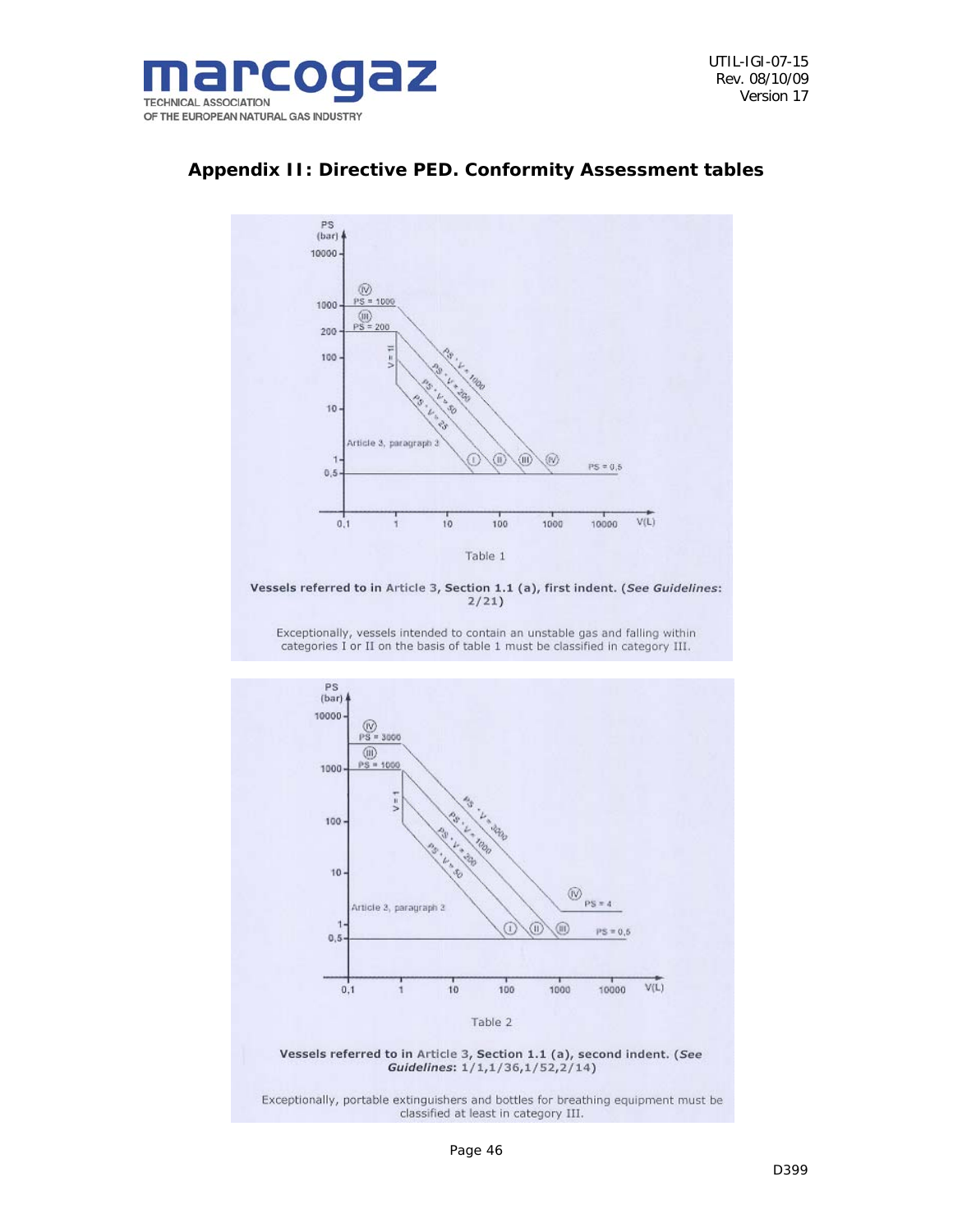



Piping referred to in Article 3, Section 1.3 (a), first indent. (See Guidelines:  $2/21$ 

Exceptionally, piping intended for unstable gases and falling within categories I or II on the basis of Table 6 must be classified in category III.





Exceptionally, all piping containing fluids at a temperature greater than 350 °C and falling within category II on the basis of Table 7 must be classified in category III.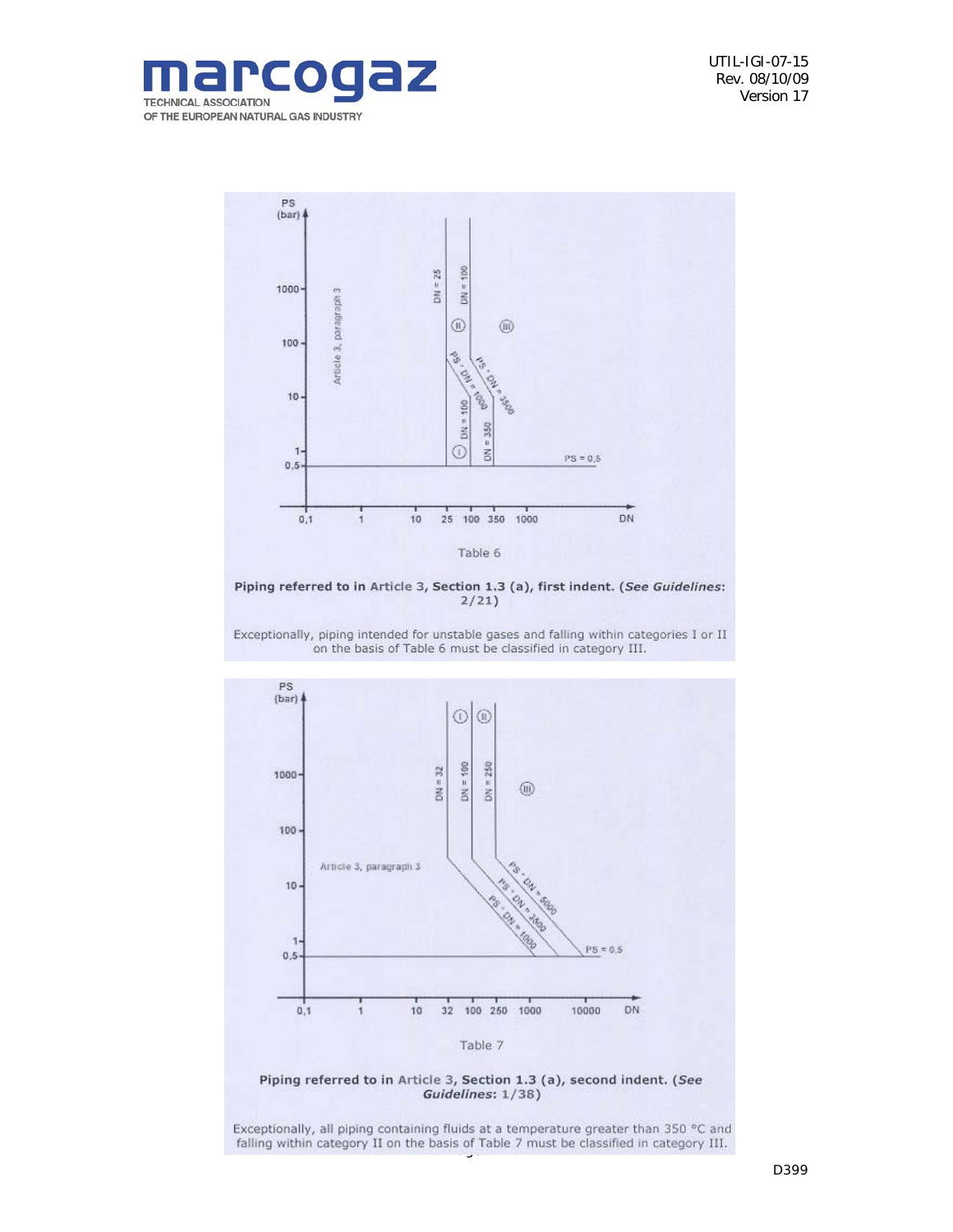



Pressure equipment referred to in Article 3, Section 1.2. (See Guidelines:<br> $2/15,2/5)$ 

Exceptionally, the design of pressure-cookers must be subject to a conformity assessment procedure equivalent to at least one of the category III modules.